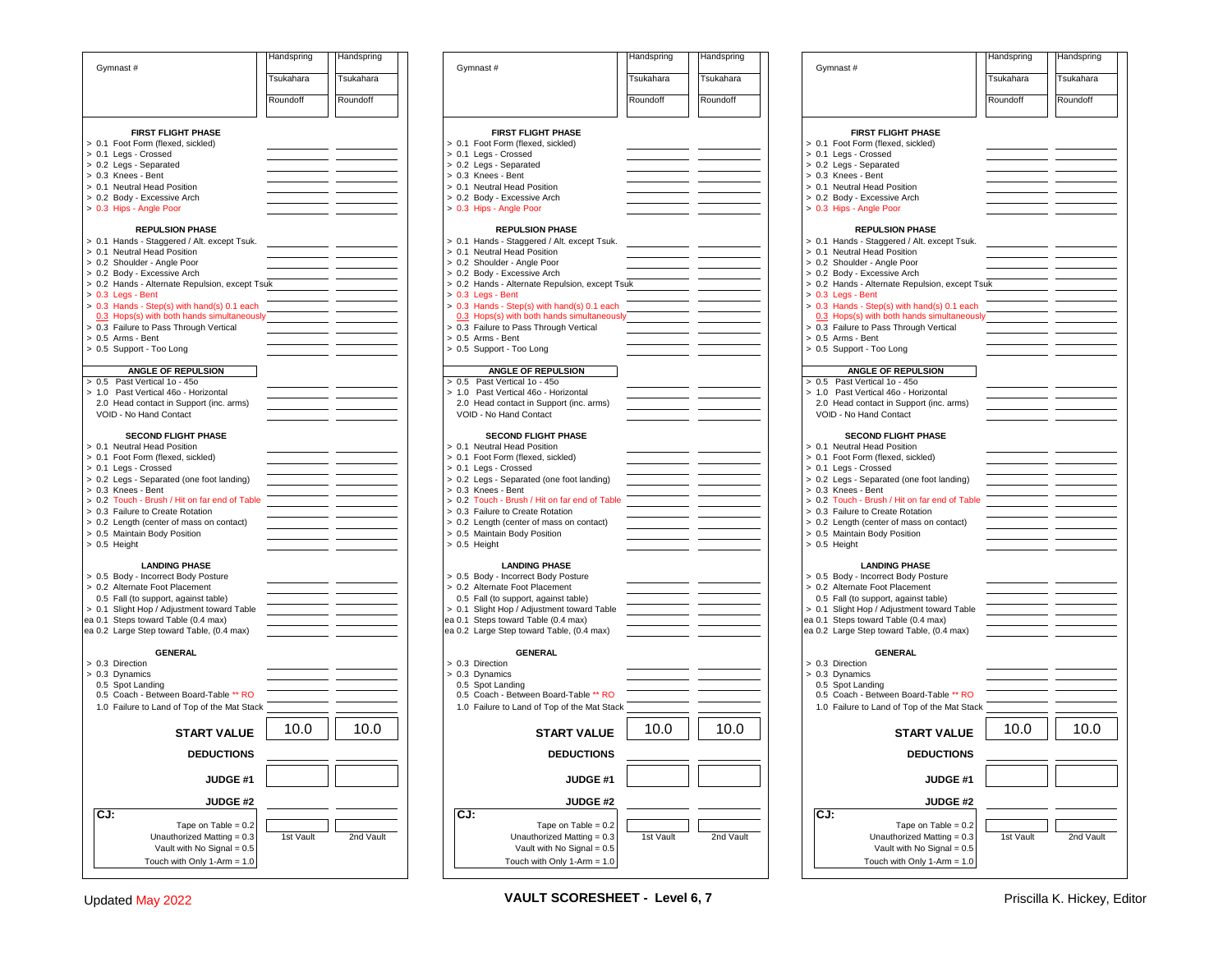| Gymnast#                                                         |         |         | Gymnast#                                                         |         |         | Gymnast#                                                         |         |         |
|------------------------------------------------------------------|---------|---------|------------------------------------------------------------------|---------|---------|------------------------------------------------------------------|---------|---------|
|                                                                  | Vault # | Vault # |                                                                  | Vault # | Vault # |                                                                  | Vault # | Vault # |
|                                                                  |         |         |                                                                  |         |         |                                                                  |         |         |
|                                                                  |         |         |                                                                  |         |         |                                                                  |         |         |
| <b>FIRST FLIGHT PHASE</b>                                        | Symbol  | Symbol  | <b>FIRST FLIGHT PHASE</b>                                        | Symbol  | Symbol  | <b>FIRST FLIGHT PHASE</b>                                        | Symbol  | Symbol  |
| > 0.1 Foot Form (flexed, sickled)                                |         |         | > 0.1 Foot Form (flexed, sickled)                                |         |         | > 0.1 Foot Form (flexed, sickled)                                |         |         |
| > 0.1 Legs - Crossed<br>$> 0.2$ Legs - Separated                 |         |         | > 0.1 Legs - Crossed<br>$> 0.2$ Legs - Separated                 |         |         | > 0.1 Legs - Crossed<br>> 0.2 Legs - Separated                   |         |         |
| > 0.3 Legs - Bent                                                |         |         | > 0.3 Legs - Bent                                                |         |         | > 0.3 Legs - Bent                                                |         |         |
| > 0.2 Body - Excessive Arch                                      |         |         | > 0.2 Body - Excessive Arch                                      |         |         | > 0.2 Body - Excessive Arch                                      |         |         |
| > 0.3 Hips - Angle Poor                                          |         |         | > 0.3 Hips - Angle Poor                                          |         |         | > 0.3 Hips - Angle Poor                                          |         |         |
| > 0.3 Turn - Incomplete                                          |         |         | > 0.3 Turn - Incomplete                                          |         |         | > 0.3 Turn - Incomplete                                          |         |         |
| <b>REPULSION PHASE</b>                                           |         |         | <b>REPULSION PHASE</b>                                           |         |         | <b>REPULSION PHASE</b>                                           |         |         |
| > 0.1 Hands - Staggered / Alternate                              |         |         | > 0.1 Hands - Staggered / Alternate                              |         |         | > 0.1 Hands - Staggered / Alternate                              |         |         |
| > 0.2 Hands - Alternate Repulsion                                |         |         | > 0.2 Hands - Alternate Repulsion                                |         |         | > 0.2 Hands - Alternate Repulsion                                |         |         |
| > 0.3 Hands - Step(s) with hand(s) 0.1 each                      |         |         | $> 0.3$ Hands - Step(s) with hand(s) 0.1 each                    |         |         | > 0.3 Hands - Step(s) with hand(s) 0.1 each                      |         |         |
| 0.3 Hop(s) with both hands simultaneously<br>> 0.5 Arms - Bent   |         |         | 0.3 Hop(s) with both hands simultaneously<br>> 0.5 Arms - Bent   |         |         | 0.3 Hop(s) with both hands simultaneously<br>$> 0.5$ Arms - Bent |         |         |
| 2.0 Head contact in Support (inc. arms)                          |         |         | 2.0 Head contact in Support (inc. arms)                          |         |         | 2.0 Head contact in Support (inc. arms)                          |         |         |
| > 0.2 Shoulder - Angle Poor                                      |         |         | > 0.2 Shoulder - Angle Poor                                      |         |         | 0.2 Shoulder - Angle Poor                                        |         |         |
| > 0.2 Body - Excessive Arch                                      |         |         | > 0.2 Body - Excessive Arch                                      |         |         | > 0.2 Body - Excessive Arch                                      |         |         |
| > 0.5 Turn - Begun Too Early                                     |         |         | > 0.5 Turn - Begun Too Early                                     |         |         | > 0.5 Turn - Begun Too Early                                     |         |         |
| > 0.3 Legs Bent or Early Tuck (Salto Vaults)                     |         |         | $>$ 0.3 Legs Bent or Early Tuck (Salto Vaults)                   |         |         | > 0.3 Legs Bent or Early Tuck (Salto Vaults)                     |         |         |
| > 0.3 Failure to Pass Through Vertical                           |         |         | > 0.3 Failure to Pass Through Vertical                           |         |         | > 0.3 Failure to Pass Through Vertical                           |         |         |
| > 0.5 Too Long in Support (Non-Salto)                            |         |         | > 0.5 Too Long in Support (Non-Salto)                            |         |         | > 0.5 Too Long in Support (Non-Salto)                            |         |         |
| > 1.0 Angle of Repulsion (Non Salto)                             |         |         | > 1.0 Angle of Repulsion (Non Salto)                             |         |         | > 1.0 Angle of Repulsion (Non Salto)                             |         |         |
| <b>SECOND FLIGHT PHASE</b>                                       |         |         | <b>SECOND FLIGHT PHASE</b>                                       |         |         | <b>SECOND FLIGHT PHASE</b>                                       |         |         |
| > 0.1 Foot Form (flexed, sickled)                                |         |         | 0.1 Foot Form (flexed, sickled)                                  |         |         | > 0.1 Foot Form (flexed, sickled)                                |         |         |
| 0.1 Legs - Crossed                                               |         |         | 0.1 Legs - Crossed                                               |         |         | 0.1 Legs - Crossed                                               |         |         |
| 0.2 Legs - Separated                                             |         |         | 0.2 Legs - Separated                                             |         |         | 0.2 Legs - Separated                                             |         |         |
| > 0.3 Legs - Bent<br>> 0.3 Insufficient Tuck / Pike              |         |         | > 0.3 Legs - Bent<br>> 0.3 Insufficient Tuck / Pike              |         |         | 0.3 Legs - Bent<br>> 0.3 Insufficient Tuck / Pike                |         |         |
| > 0.3 Insufficient Stretch (excessive arch / pike)               |         |         | > 0.3 Insufficient Stretch (excessive arch / pike)               |         |         | > 0.3 Insufficient Stretch (excessive arch / pike)               |         |         |
| > 0.3 Pike Down of Stretch position                              |         |         | > 0.3 Pike Down of Stretch position                              |         |         | > 0.3 Pike Down of Stretch position                              |         |         |
| > 0.3 Insufficient Opening (tuck / pike)                         |         |         | > 0.3 Insufficient Opening (tuck / pike)                         |         |         | > 0.3 Insufficient Opening (tuck / pike)                         |         |         |
| 0.1 Salto - Under Rotation of Salto Vault                        |         |         | 0.1 Salto - Under Rotation of Salto Vault                        |         |         | 0.1 Salto - Under Rotation of Salto Vault                        |         |         |
| > 0.1 Turn - Insufficient Exactness                              |         |         | > 0.1 Turn - Insufficient Exactness                              |         |         | > 0.1 Turn - Insufficient Exactness                              |         |         |
| > 0.3 Turn - Late Completion (non-saltos)                        |         |         | > 0.3 Turn - Late Completion (non-saltos)                        |         |         | > 0.3 Turn - Late Completion (non-saltos)                        |         |         |
| > 0.5 Turn - Begun Too Late                                      |         |         | > 0.5 Turn - Begun Too Late                                      |         |         | > 0.5 Turn - Begun Too Late                                      |         |         |
| > 0.2 Brush / Hit far end of table                               |         |         | > 0.2 Brush / Hit far end of table                               |         |         | > 0.2 Brush / Hit far end of table                               |         |         |
| > 0.3 Length - Distance                                          |         |         | > 0.3 Length - Distance                                          |         |         | > 0.3 Length - Distance                                          |         |         |
| > 0.5 Height - Hip Rise                                          |         |         | > 0.5 Height - Hip Rise                                          |         |         | > 0.5 Height - Hip Rise                                          |         |         |
| <b>LANDING / GENERAL</b>                                         |         |         | <b>LANDING / GENERAL</b>                                         |         |         | <b>LANDING / GENERAL</b>                                         |         |         |
| > 0.1 Arms - Extra Swings<br>> 0.2 Body - Incorrect Body Posture |         |         | > 0.1 Arms - Extra Swings<br>> 0.2 Body - Incorrect Body Posture |         |         | > 0.1 Arms - Extra Swings<br>> 0.2 Body - Incorrect Body Posture |         |         |
| > 0.2 Trunk - Movement(s)                                        |         |         | > 0.2 Trunk - Movement(s)                                        |         |         | > 0.2 Trunk - Movement(s)                                        |         |         |
| > 0.3 Turn - Incomplete                                          |         |         | $> 0.3$ Turn - Incomplete                                        |         |         | > 0.3 Turn - Incomplete                                          |         |         |
| > 0.3 Direction (mat contact)                                    |         |         | > 0.3 Direction (mat contact)                                    |         |         | > 0.3 Direction (mat contact)                                    |         |         |
| $0.05$ Fail to Join Feet = < Hip Width                           |         |         | $0.05$ Fail to Join Feet = < Hip Width                           |         |         | $0.05$ Fail to Join Feet = < Hip Width                           |         |         |
| $0.1$ Land feet > Hip-Width                                      |         |         | 0.1 Land feet > Hip-Width                                        |         |         | $0.1$ Land feet > Hip-Width                                      |         |         |
| > 0.1 Slight hop, small adjustment / staggered                   |         |         | > 0.1 Slight hop, small adjustment / staggered                   |         |         | > 0.1 Slight hop, small adjustment / staggered                   |         |         |
| > 0.4 Step (0.1) Large Step / Jump (0.2)                         |         |         | > 0.4 Step (0.1) Large Step / Jump (0.2)                         |         |         | > 0.4 Step (0.1) Large Step / Jump (0.2)                         |         |         |
| > 0.3 Squat on Landing                                           |         |         | $> 0.3$ Squat on Landing                                         |         |         | > 0.3 <b>Squat</b> on Landing                                    |         |         |
| > 0.3 Brush / Touch Mat (no support)                             |         |         | > 0.3 Brush / Touch Mat (no support)                             |         |         | > 0.3 Brush / Touch Mat (no support)                             |         |         |
| 0.5 Fall (to support, against table)                             |         |         | 0.5 Fall (to support, against table)                             |         |         | 0.5 Fall (to support, against table)                             |         |         |
| 0.5 Coach - Between Board-Table                                  |         |         | 0.5 Coach - Between Board-Table                                  |         |         | 0.5 Coach - Between Board-Table                                  |         |         |
| 0.5 Spot Landing<br>0.3 Dynamics (speed / power)                 |         |         | 0.5 Spot Landing<br>0.3 Dynamics (speed / power)                 |         |         | 0.5 Spot Landing<br>0.3 Dynamics (speed / power)                 |         |         |
|                                                                  |         |         |                                                                  |         |         |                                                                  |         |         |
|                                                                  |         |         |                                                                  |         |         |                                                                  |         |         |
| <b>START VALUE</b>                                               |         |         | <b>START VALUE</b>                                               |         |         | <b>START VALUE</b>                                               |         |         |
|                                                                  |         |         |                                                                  |         |         |                                                                  |         |         |
| <b>DEDUCTIONS</b><br>Level 10 Bonus + 0.1                        |         |         | <b>DEDUCTIONS</b><br>Level 10 Bonus + 0.1                        |         |         | <b>DEDUCTIONS</b><br>Level 10 Bonus + 0.1 $\_$                   |         |         |
|                                                                  |         |         |                                                                  |         |         |                                                                  |         |         |
| <b>SCORE</b>                                                     |         |         | <b>SCORE</b>                                                     |         |         | <b>SCORE</b>                                                     |         |         |
|                                                                  |         |         |                                                                  |         |         |                                                                  |         |         |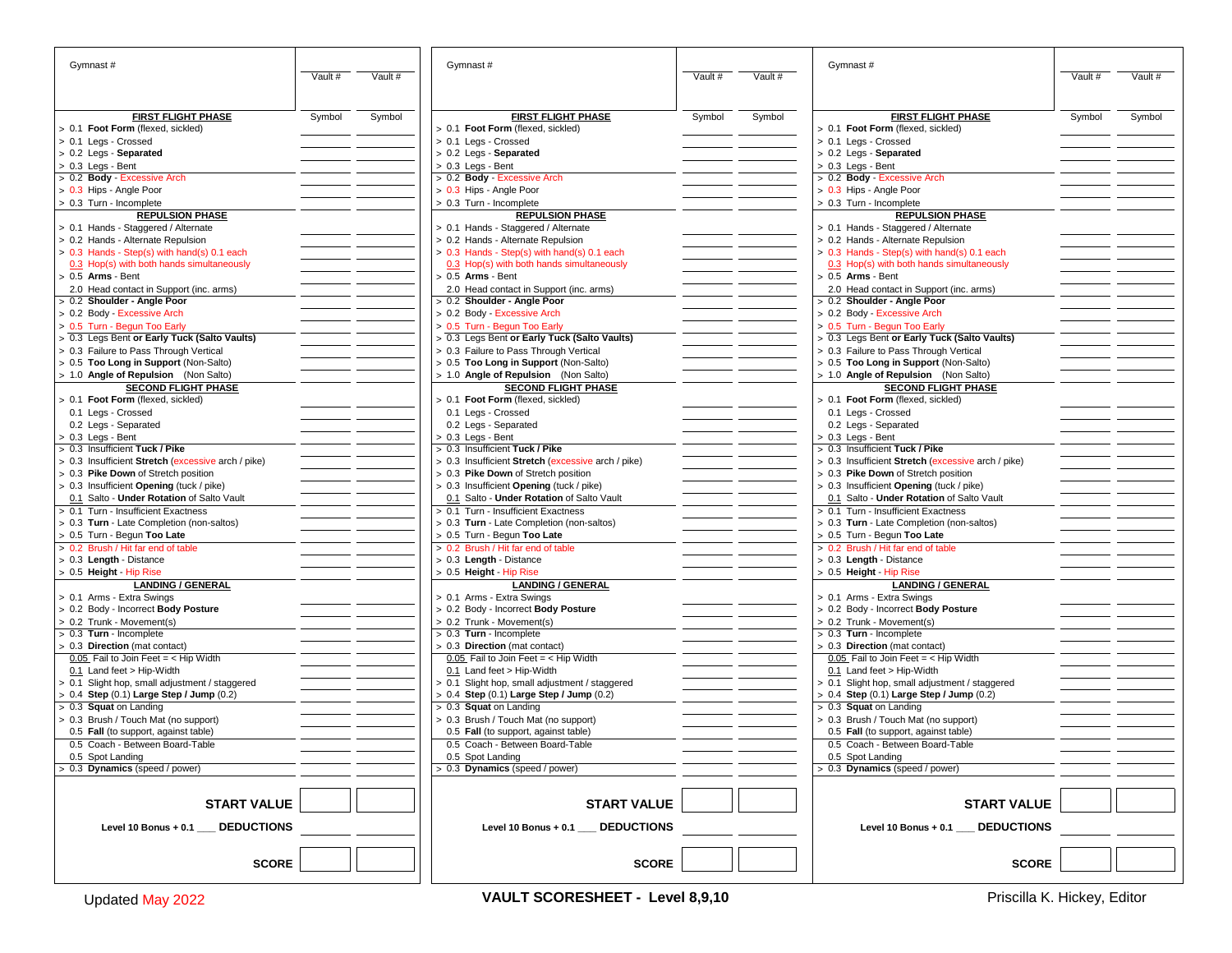| Level 6 - Bars          | Level 7 - Bars    | Level 8 - Bars        | Level 6 - Beam          | Level 7 - Beam          | Level 8 - Beam          | Level 6 - Floor       | Level 7 - Floor             | Level 8 - Floor           |            |                              | L6                         | L7              | L8             |
|-------------------------|-------------------|-----------------------|-------------------------|-------------------------|-------------------------|-----------------------|-----------------------------|---------------------------|------------|------------------------------|----------------------------|-----------------|----------------|
| <b>One Cast</b>         | One Cast          | One Bar Change        | One Acro Elem.          | Acro Series (w/wo flt.) | Acro Series             | Acro Pass (3 elem.)   | Acro Pass (3 elem.)         | 2 Salto Pass              | $A = 0.1$  | $\mathsf{A}$                 | $5\phantom{.0}$            | $5\phantom{.0}$ | $\overline{4}$ |
| <b>Above Horizontal</b> | 45o from vertical | 1-LB, 1-HB skill      | Group 5,6,7             | + 1 Acro Flight         | with 1 Acro Flight      | w/wo hands            | with Back Layout-2 ft.      | <b>Direct or Indirect</b> | $B = 0.3$  | B                            | $\overline{1}$             | $\overline{2}$  | $\overline{4}$ |
| <b>One Bar Change</b>   | 360o Clear Circle | "B" Element           | One Leap / Jump         | One Leap / Jump         | One Leap / Jump         | 1 Salto / Aerial      | <b>Front Acro Series</b>    | 3 Different               |            | SR                           | 0.5                        | 0.5             | 0.5            |
| 1-LB, 1-HB skill        | one "B" Circle    | <b>Flight or Turn</b> | 180o Split              | 180o Split              | 180o Split              | Single or 2nd Series  | 2 Direct - 1 Aerial / Salto | Saltos                    |            | Restricted elements - 0.5 SV |                            |                 |                |
| 360o Clear Circle       | 360o Clear Circle | "B" Circle            | Full Turn               | Full Turn               | Full Turn               | Dance Passage         | Dance Passage               | Dance Passage             | Only       |                              | <b>Clear Hip Handstand</b> |                 |                |
| one Group 3,6,7         | one Group 3,6,7   | Group 3,6,7           | <b>Single or Series</b> | <b>Single or Series</b> | <b>Single or Series</b> | Gr.1, 180° Split Leap | Gr.1, 180° Split Leap       | Gr.1, 180° Split Leap     | $(1)$ UB   |                              | <b>Stalder Handstand</b>   |                 |                |
| "A "- Element           | A - Salto         | A - Salto/Hecht       | A - Dismount            | A - Dismount            | A - Dismount            | Full Turn             | Full Turn                   | A - Element               | "C"        |                              | Pike Toe Handstand         |                 |                |
| <b>Dismount</b>         | <b>Dismount</b>   | <b>Dismount</b>       | w/wo hands              | Aerial/Salto            | Aerial/Salto            | Single or Series      | Single or Series            | Last Salto                | no         | Flight HB->LB; LB->HB        |                            |                 |                |
|                         |                   |                       |                         |                         |                         |                       |                             |                           | <b>ANY</b> | <b>C/D/E</b> is Restricted   |                            |                 |                |
|                         |                   |                       |                         |                         |                         |                       |                             |                           |            | S. V. 10.0                   |                            | S.V.            |                |
|                         | A                 |                       |                         |                         |                         |                       |                             |                           |            |                              |                            |                 |                |
|                         | в<br>$\mathbf{C}$ |                       |                         |                         |                         |                       |                             |                           | $VP -$     |                              |                            | Ded. -          |                |
|                         |                   |                       |                         |                         |                         |                       |                             |                           |            | $SR -$                       | J1 Score                   |                 |                |
|                         |                   |                       |                         |                         |                         |                       |                             |                           | RE-        |                              | J2 Score                   |                 |                |
|                         |                   |                       |                         |                         |                         |                       |                             |                           |            |                              |                            |                 |                |
|                         |                   |                       |                         |                         |                         |                       |                             |                           |            |                              |                            | Average         |                |
|                         |                   |                       |                         |                         |                         |                       |                             |                           |            |                              | Off Ave. -                 |                 |                |
|                         |                   |                       |                         |                         |                         |                       |                             |                           |            |                              |                            | Score           |                |
|                         |                   |                       |                         |                         |                         |                       |                             |                           |            | S. V. 10.0                   |                            | S.V.            |                |
|                         | Α<br>в            |                       |                         |                         |                         |                       |                             |                           | $VP -$     |                              |                            | Ded. -          |                |
|                         | $\mathbf c$       |                       |                         |                         |                         |                       |                             |                           |            |                              |                            |                 |                |
|                         |                   |                       |                         |                         |                         |                       |                             |                           |            | $SR -$                       | J1 Score                   |                 |                |
|                         |                   |                       |                         |                         |                         |                       |                             |                           | $RE -$     |                              | J2 Score                   |                 |                |
|                         |                   |                       |                         |                         |                         |                       |                             |                           |            |                              |                            | Average         |                |
|                         |                   |                       |                         |                         |                         |                       |                             |                           |            |                              | Off Ave. -                 |                 |                |
|                         |                   |                       |                         |                         |                         |                       |                             |                           |            |                              |                            |                 |                |
|                         |                   |                       |                         |                         |                         |                       |                             |                           |            |                              |                            | Score           |                |
|                         |                   |                       |                         |                         |                         |                       |                             |                           |            | S. V. 10.0                   |                            | S.V.            |                |
|                         | в                 |                       |                         |                         |                         |                       |                             |                           | $VP -$     |                              |                            | Ded. -          |                |
|                         | C                 |                       |                         |                         |                         |                       |                             |                           |            |                              |                            |                 |                |
|                         |                   |                       |                         |                         |                         |                       |                             |                           | SR-        |                              | J1 Score                   |                 |                |
|                         |                   |                       |                         |                         |                         |                       |                             |                           | RE -       |                              | J2 Score                   |                 |                |
|                         |                   |                       |                         |                         |                         |                       |                             |                           |            |                              |                            | Average         |                |
|                         |                   |                       |                         |                         |                         |                       |                             |                           |            |                              | Off Ave. - _               |                 |                |
|                         |                   |                       |                         |                         |                         |                       |                             |                           |            |                              |                            | Score _         |                |
|                         |                   |                       |                         |                         |                         |                       |                             |                           |            |                              |                            |                 |                |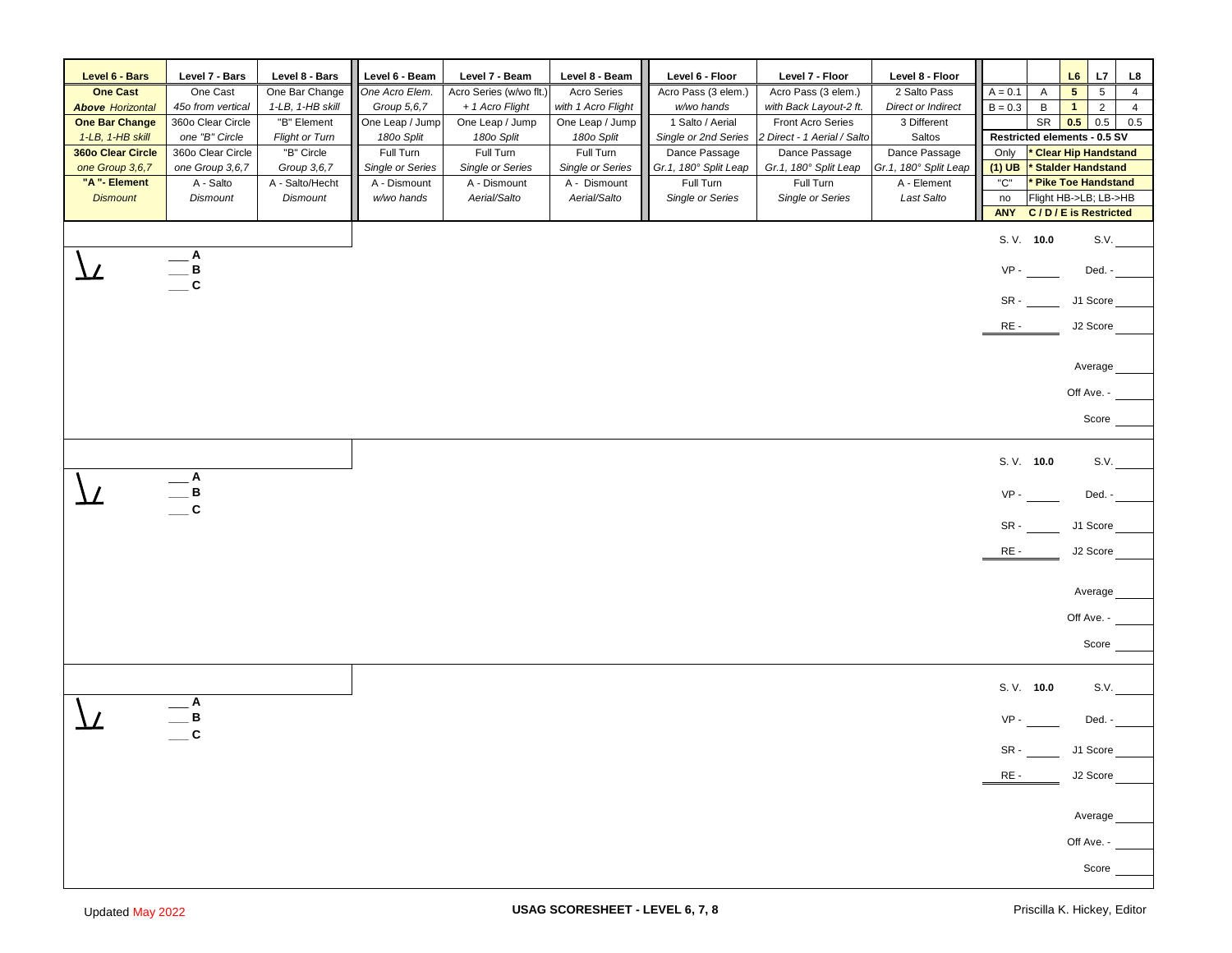| Level 6 - Bars    | Level 7 - Bars    | Level 8 - Bars        | Level 6 - Beam            | Level 7 - Beam          | Level 8 - Beam     | Level 6 - Floor            | Level 7 - Floor             | Level 8 - Floor       |                |                              | L6              | L7                | L8             |
|-------------------|-------------------|-----------------------|---------------------------|-------------------------|--------------------|----------------------------|-----------------------------|-----------------------|----------------|------------------------------|-----------------|-------------------|----------------|
| One Cast          | <b>One Cast</b>   | One Bar Change        | Acro Series w/o flt.      | Acro Series (w/wo flt.) | <b>Acro Series</b> | Acro Pass (Gr 5,6,7,8)     | Acro Pass (3 elem.)         | 2 Salto Pass          | $A = 0.1$      | Α                            | $5\phantom{.0}$ | 5 <sub>5</sub>    | $\overline{4}$ |
| Above Horizontal  | 45o from vertical | 1-LB, 1-HB skill      | OR One (1) Acro Flt.      | + 1 Acro Flight         | with 1 Acro Flight | (3) Direct with (2) Flight | with Back Layout-2 ft.      | Direct or Indirect    | $B = 0.3$      | В                            | $\mathbf{1}$    | $\overline{2}$    | $\overline{4}$ |
| One Bar Change    | 360o Clear Circle | "B" Element           | One Leap / Jump           | One Leap / Jump         | One Leap / Jump    | 1 Salto / Aerial           | <b>Front Acro Series</b>    | 3 Different           |                | SR                           | $0.5\,$         | 0.5               | 0.5            |
| 1-LB, 1-HB skill  | one "B" Circle    | <b>Flight or Turn</b> | 180o Split                | 180o Split              | 180o Split         | Single or 2nd Series       | 2 Direct - 1 Aerial / Salto | Saltos                |                | Restricted elements - 0.5 SV |                 |                   |                |
| 360o Clear Circle | 360o Clear Circle | "B" Circle            | Full Turn                 | Full Turn               | Full Turn          | Dance Passage              | Dance Passage               | Dance Passage         | Any #          | Cast Handst.1/2t.            |                 |                   |                |
| one Group 3,6,7   | one Group 3,6,7   | Group 3,6,7           | Single or Series          | Single or Series        | Single or Series   | Gr.1, 180° Split Leap      | Gr.1, 180° Split Leap       | Gr.1, 180° Split Leap | UB             | Clear Hip Handst. / 1/2t.    |                 |                   |                |
| "A" - Salto       | "A" - Salto       | "A" - Salto           | $\overline{A}$ - Dismount | A - Dismount            | A - Dismount       | Full Turn                  | Full Turn                   | A - Element           | $\overline{7}$ | Stalder Handst. / 1/2t.      |                 |                   |                |
| <b>Dismount</b>   | <b>Dismount</b>   | Dismount              | Aerial/Salto              | Aerial/Salto            | Aerial/Salto       | Single or Series           | Single or Series            | Last Salto            | "C"s           | Toe Handst. / 1/2t.          |                 |                   |                |
|                   |                   |                       |                           |                         |                    |                            |                             |                       | <b>ONE</b>     | <b>Restricted "C"Element</b> |                 |                   |                |
|                   |                   |                       |                           |                         |                    |                            |                             |                       |                | S. V. 10.0                   |                 | S.V.              |                |
|                   | A                 |                       |                           |                         |                    |                            |                             |                       |                |                              |                 |                   |                |
|                   | _ B<br>_ C        |                       |                           |                         |                    |                            |                             |                       | VP-            |                              |                 | Ded. -            |                |
|                   |                   |                       |                           |                         |                    |                            |                             |                       |                |                              |                 |                   |                |
|                   |                   |                       |                           |                         |                    |                            |                             |                       | SR -           |                              | J1 Score        |                   |                |
|                   |                   |                       |                           |                         |                    |                            |                             |                       | RE-            |                              | J2 Score        |                   |                |
|                   |                   |                       |                           |                         |                    |                            |                             |                       |                |                              |                 |                   |                |
|                   |                   |                       |                           |                         |                    |                            |                             |                       |                |                              | Average         |                   |                |
|                   |                   |                       |                           |                         |                    |                            |                             |                       |                |                              | Off Ave. -      |                   |                |
|                   |                   |                       |                           |                         |                    |                            |                             |                       |                |                              | Score           |                   |                |
|                   |                   |                       |                           |                         |                    |                            |                             |                       |                |                              |                 |                   |                |
|                   |                   |                       |                           |                         |                    |                            |                             |                       |                | S. V. 10.0                   |                 | S.V.              |                |
|                   | $-^{\mathsf{A}}$  |                       |                           |                         |                    |                            |                             |                       |                |                              |                 |                   |                |
|                   | $\frac{B}{C}$     |                       |                           |                         |                    |                            |                             |                       | VP-            |                              |                 | Ded. -            |                |
|                   |                   |                       |                           |                         |                    |                            |                             |                       | SR -           |                              | J1 Score        |                   |                |
|                   |                   |                       |                           |                         |                    |                            |                             |                       | RE-            |                              | J2 Score        |                   |                |
|                   |                   |                       |                           |                         |                    |                            |                             |                       |                |                              |                 |                   |                |
|                   |                   |                       |                           |                         |                    |                            |                             |                       |                |                              | Average         |                   |                |
|                   |                   |                       |                           |                         |                    |                            |                             |                       |                |                              |                 |                   |                |
|                   |                   |                       |                           |                         |                    |                            |                             |                       |                |                              | Off Ave. -      |                   |                |
|                   |                   |                       |                           |                         |                    |                            |                             |                       |                |                              | Score           |                   |                |
|                   |                   |                       |                           |                         |                    |                            |                             |                       |                |                              |                 |                   |                |
|                   |                   |                       |                           |                         |                    |                            |                             |                       |                |                              |                 |                   |                |
|                   |                   |                       |                           |                         |                    |                            |                             |                       |                | S. V. 10.0                   |                 | S.V.              |                |
|                   | A                 |                       |                           |                         |                    |                            |                             |                       |                |                              |                 |                   |                |
|                   | B<br>$\mathbf c$  |                       |                           |                         |                    |                            |                             |                       | VP-            |                              |                 | $\mathsf{Ded}.$ - |                |
|                   |                   |                       |                           |                         |                    |                            |                             |                       | SR-            |                              | J1 Score        |                   |                |
|                   |                   |                       |                           |                         |                    |                            |                             |                       |                |                              |                 |                   |                |
|                   |                   |                       |                           |                         |                    |                            |                             |                       | RE-            |                              | J2 Score        |                   |                |
|                   |                   |                       |                           |                         |                    |                            |                             |                       |                |                              |                 |                   |                |
|                   |                   |                       |                           |                         |                    |                            |                             |                       |                |                              | Average         |                   |                |
|                   |                   |                       |                           |                         |                    |                            |                             |                       |                |                              | Off Ave. -      |                   |                |
|                   |                   |                       |                           |                         |                    |                            |                             |                       |                |                              |                 |                   |                |
|                   |                   |                       |                           |                         |                    |                            |                             |                       |                |                              | Score           |                   |                |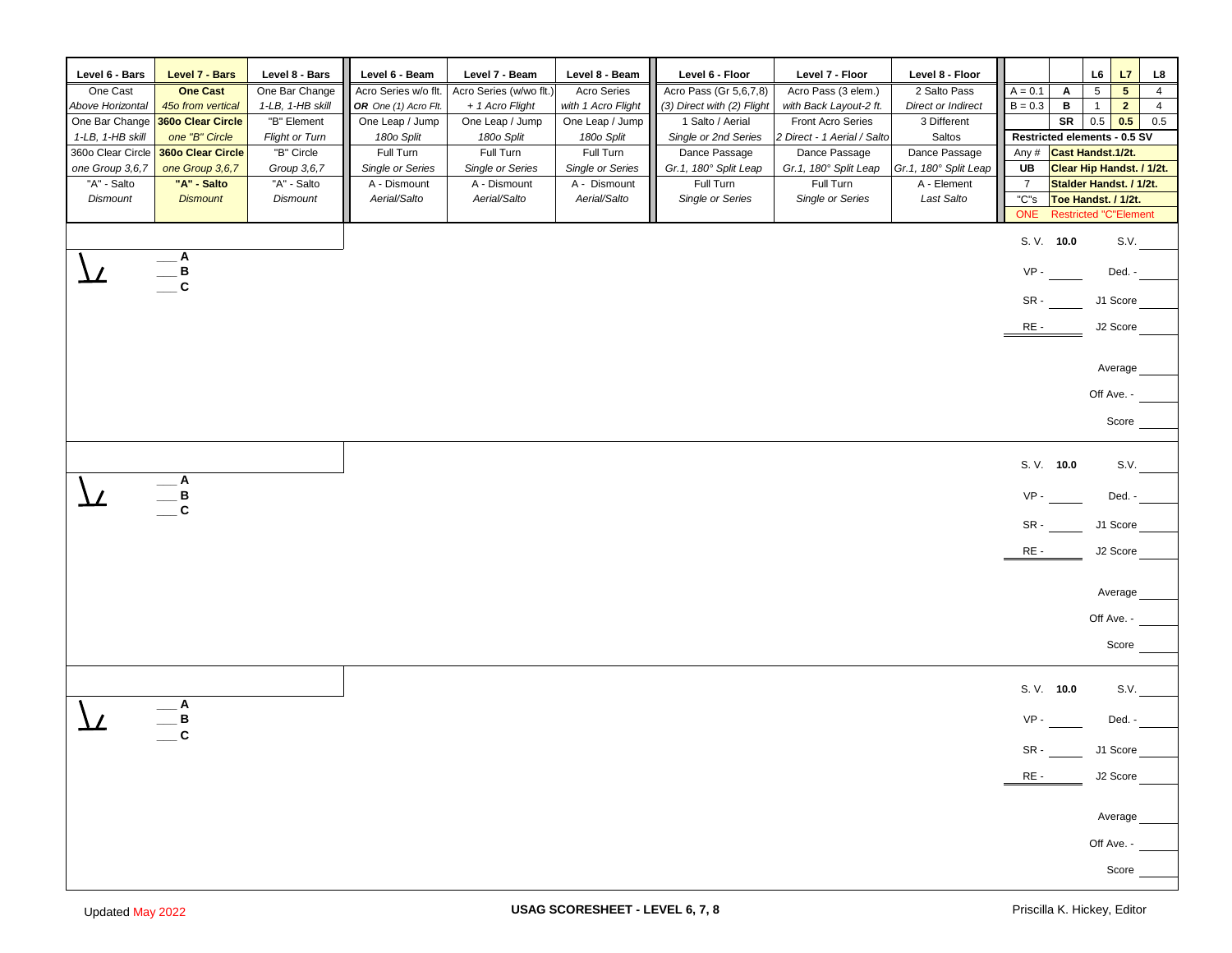| Level 6 - Bars               | Level 7 - Bars                  | Level 8 - Bars           | Level 6 - Beam                   | Level 7 - Beam                   | Level 8 - Beam                   | Level 6 - Floor                    | Level 7 - Floor                    | Level 8 - Floor                      |                              |                                                      | L6              | L7                             | L8             |
|------------------------------|---------------------------------|--------------------------|----------------------------------|----------------------------------|----------------------------------|------------------------------------|------------------------------------|--------------------------------------|------------------------------|------------------------------------------------------|-----------------|--------------------------------|----------------|
| One Cast                     | One Cast                        | <b>One Bar Change</b>    | Acro Series w/o flt.             | Acro Series (w/wo flt.)          | <b>Acro Series</b>               | Acro Paas (Gr 5,6,7,8)             | Acro Pass (3 elem.)                | 2 Salto Pass                         | $A = 0.1$                    | A                                                    | $5\overline{)}$ | 5                              | $\overline{4}$ |
| Above Horizontal             | 45o from vertical               | 1-LB, 1-HB skill         | OR One (1) Acro Flt.             | + 1 Acro Flt. Solo/Series        | with 1 Acro Flight               | (3) Direct with (2) Flight         | with Back Layout-2 ft.             | <b>Direct or Indirect</b>            | $B = 0.3$                    | в                                                    | $\overline{1}$  | $\overline{2}$                 | 4              |
| One Bar Change               | 360o Clear Circle               | "B" Element              | One Leap / Jump                  | One Leap / Jump                  | One Leap / Jump                  | 1 Salto / Aerial                   | Front Acro Series                  | 3 Different                          |                              | SR                                                   | 0.5             | 0.5                            | 0.5            |
| 1-LB, 1-HB skill             | one "B" Circle                  | <b>Flight or Turn</b>    | 180o Split                       | 180o Split                       | 180o Split                       | Single or 2nd Series               | 2 Direct - 1 Aerial / Salto        | Saltos                               | Restricted elements - 0.5 SV |                                                      |                 |                                |                |
| 360o Clear Circle            | 360o Clear Circle               | "B" Circle               | Full Turn                        | Full Turn                        | Full Turn                        | Dance Passage                      | Dance Passage                      | Dance Passage                        | <b>PLUS</b>                  | Cast Handst.1/2t.                                    |                 |                                |                |
| one Group 3,6,7<br>A - Salto | one Group 3,6,7<br>A - Salto    | Group 3,6,7<br>A - Salto | Single or Series<br>A - Dismount | Single or Series<br>A - Dismount | Single or Series<br>A - Dismount | Gr.1, 180° Split Leap<br>Full Turn | Gr.1, 180° Split Leap<br>Full Turn | Gr.1, 180° Split Leap<br>A - Element | One<br>Restricte             | Clear Hip Handst. / 1/2t.<br>Stalder Handst. / 1/2t. |                 |                                |                |
| Dismount                     | <b>Dismount</b>                 | <b>Dismount</b>          | Aerial/Salto                     | Aerial/Salto                     | Aerial/Salto                     | Single or Series                   | Single or Series                   | Last Salto                           | "С"                          | Toe Handst. / 1/2t.                                  |                 |                                |                |
|                              |                                 |                          |                                  |                                  |                                  |                                    |                                    |                                      |                              |                                                      |                 |                                |                |
|                              |                                 |                          |                                  |                                  |                                  |                                    |                                    |                                      |                              | S. V. 10.0                                           |                 | S.V.                           |                |
|                              | A                               |                          |                                  |                                  |                                  |                                    |                                    |                                      | $VP -$                       |                                                      |                 | Ded. -                         |                |
|                              | $rac{B}{C}$                     |                          |                                  |                                  |                                  |                                    |                                    |                                      |                              |                                                      |                 |                                |                |
|                              |                                 |                          |                                  |                                  |                                  |                                    |                                    |                                      | SR-                          |                                                      |                 | J1 Score                       |                |
|                              |                                 |                          |                                  |                                  |                                  |                                    |                                    |                                      |                              |                                                      |                 | J2 Score                       |                |
|                              |                                 |                          |                                  |                                  |                                  |                                    |                                    |                                      | RE-                          |                                                      |                 |                                |                |
|                              |                                 |                          |                                  |                                  |                                  |                                    |                                    |                                      | Comp -                       |                                                      |                 |                                |                |
|                              |                                 |                          |                                  |                                  |                                  |                                    |                                    |                                      |                              |                                                      |                 | Average                        |                |
|                              |                                 |                          |                                  |                                  |                                  |                                    |                                    |                                      | Exec. -                      |                                                      | Off Ave. -      |                                |                |
|                              |                                 |                          |                                  |                                  |                                  |                                    |                                    |                                      |                              |                                                      |                 |                                |                |
| UTL Dismount (.1)            | Thru Vertical (-->.1)           |                          | 3/4 Front Giant w/wo grip        | Uncharacteristic (.1)            |                                  | Rhythm<br>Dynamics                 |                                    |                                      |                              |                                                      |                 | Score                          |                |
|                              |                                 |                          |                                  |                                  |                                  |                                    |                                    |                                      |                              |                                                      |                 |                                |                |
|                              |                                 |                          |                                  |                                  |                                  |                                    |                                    |                                      |                              | S. V. 10.0                                           |                 | S.V.                           |                |
|                              | $-$ A                           |                          |                                  |                                  |                                  |                                    |                                    |                                      |                              |                                                      |                 |                                |                |
|                              | $\frac{\mathsf{B}}{\mathsf{C}}$ |                          |                                  |                                  |                                  |                                    |                                    |                                      | VP-                          |                                                      |                 | Ded. -                         |                |
|                              |                                 |                          |                                  |                                  |                                  |                                    |                                    |                                      | SR -                         |                                                      |                 | J1 Score                       |                |
|                              |                                 |                          |                                  |                                  |                                  |                                    |                                    |                                      |                              |                                                      |                 |                                |                |
|                              |                                 |                          |                                  |                                  |                                  |                                    |                                    |                                      | RE-                          |                                                      |                 | J2 Score                       |                |
|                              |                                 |                          |                                  |                                  |                                  |                                    |                                    |                                      | Comp -                       |                                                      |                 |                                |                |
|                              |                                 |                          |                                  |                                  |                                  |                                    |                                    |                                      |                              |                                                      |                 | Average                        |                |
|                              |                                 |                          |                                  |                                  |                                  |                                    |                                    |                                      | Exec. -                      |                                                      | Off Ave. -      |                                |                |
|                              |                                 |                          |                                  |                                  |                                  |                                    |                                    |                                      |                              |                                                      |                 |                                |                |
|                              |                                 |                          |                                  |                                  |                                  |                                    |                                    |                                      |                              |                                                      |                 | Score                          |                |
| UTL Dismount (.1)            | Thru Vertical (-->.1)           |                          | 3/4 Front Giant w/wo grip        | Uncharacteristic (.1)            |                                  | Rhythm<br>Dynamics                 |                                    |                                      |                              |                                                      |                 |                                |                |
|                              |                                 |                          |                                  |                                  |                                  |                                    |                                    |                                      |                              | S. V. 10.0                                           |                 | S.V.                           |                |
|                              | A                               |                          |                                  |                                  |                                  |                                    |                                    |                                      |                              |                                                      |                 |                                |                |
|                              | B<br>$\mathbf{c}$               |                          |                                  |                                  |                                  |                                    |                                    |                                      | VP-                          |                                                      |                 | Ded. -                         |                |
|                              |                                 |                          |                                  |                                  |                                  |                                    |                                    |                                      | SR-                          |                                                      |                 | J1 Score                       |                |
|                              |                                 |                          |                                  |                                  |                                  |                                    |                                    |                                      |                              |                                                      |                 |                                |                |
|                              |                                 |                          |                                  |                                  |                                  |                                    |                                    |                                      | RE-                          |                                                      |                 | J2 Score                       |                |
|                              |                                 |                          |                                  |                                  |                                  |                                    |                                    |                                      | Comp -                       |                                                      |                 |                                |                |
|                              |                                 |                          |                                  |                                  |                                  |                                    |                                    |                                      |                              |                                                      |                 | Average                        |                |
|                              |                                 |                          |                                  |                                  |                                  |                                    |                                    |                                      | Exec.                        |                                                      |                 |                                |                |
|                              |                                 |                          |                                  |                                  |                                  |                                    |                                    |                                      |                              |                                                      | Off Ave. -      |                                |                |
|                              |                                 |                          |                                  |                                  |                                  |                                    |                                    |                                      |                              |                                                      |                 | Score $\overline{\phantom{0}}$ |                |
| UTL Dismount (.1)            | Thru Vertical (-->.1)           |                          | 3/4 Front Giant w/wo grip        | Uncharacteristic (.1)            |                                  | Rhythm<br>Dynamics                 |                                    |                                      |                              |                                                      |                 |                                |                |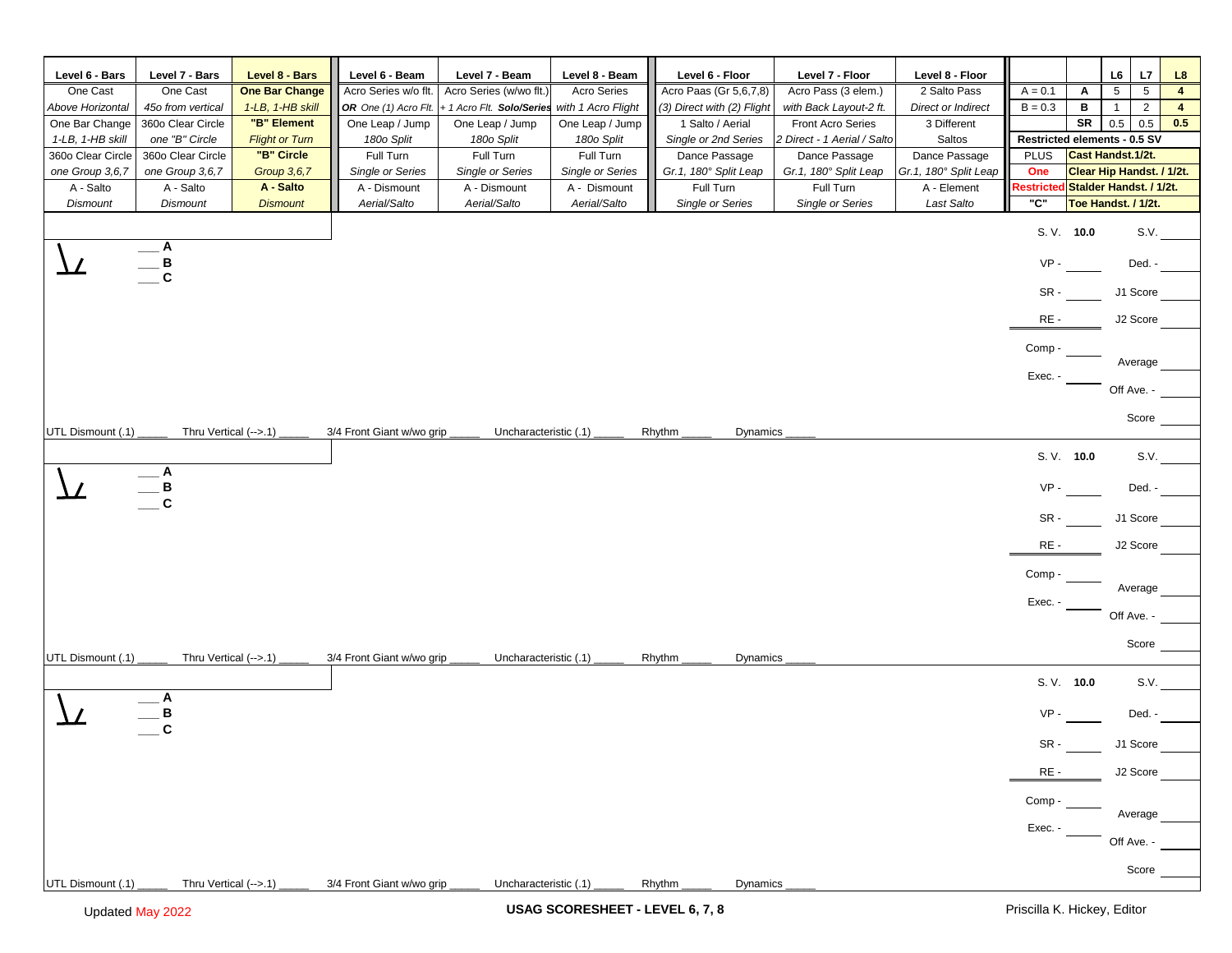| <b>VP</b><br><b>Execution Deductions</b><br><b>Execution Deductions</b><br><b>Connection Values</b><br><b>Special Requirements</b><br>9<br>10<br><b>Composition Deductions</b><br>0.1<br>0.2<br>3<br>Lack of Handstands or Pass thru Hst.<br>3rd Run to approach mount (each judge)<br><b>Insufficient Dynamics</b><br>Level 9<br>2 - Bar Changes<br>$A = 0.1$<br>3<br>(Lv 8)<br>$\rightarrow$ 0.2<br>0.5<br>(thruout)<br>$\rightarrow$ 0.2<br>$B = 0.3$<br>Swing Forward / Backward Under Horizontal<br>Trunk Movements to Control Landing<br>One with Flight / Turn<br>$C+C$<br>1 - B Flight<br>$\overline{4}$<br>3<br><b>Uncharacteristic Elements</b><br>$\rightarrow$ 0.1<br>$\rightarrow$ 0.2<br>each 0.<br>Insufficient Amplitude of Elements (each)<br>$C = 0.5$<br><b>Under-Rotation of Release Elements</b><br>$\rightarrow$ 0.2<br>1<br>2<br>3/4 Forward Giant w/wo grip change<br>each $0.1$<br>$\rightarrow$ 0.1<br>$C+C$<br><b>SR</b><br>Precision of Handstand Positions<br>Insufficient Stretch (Arch or Pike)<br>Both w/o Flight / Turn<br>0.5<br>0.5<br>Dismount - Not up to Comp Level<br>$\rightarrow$ 0.1<br>1 - C Flight / B Turn<br>$\rightarrow$ 0.1<br>(thruout)<br>$\rightarrow$ 0.2<br>Insufficient Extension of Glide/Swing to Kip<br>Insufficient Ext. (Open) prior to Landing<br>* different flight<br>S٧<br>9.7<br>Facing Same Direction throughout<br>$\rightarrow$ 0.1<br>$\rightarrow 0.3$<br>(different)<br>9.5<br>(L9.10)<br>0.1<br>Poor Rhythm in Elements<br>Insufficient Height of Salto Dismounts<br>Both with Flight / Turn<br>$C+C$<br><b>B</b> - Salto Dismount<br>0.3<br>Choice of Elements: Requirements (L9.10)<br>$\rightarrow$ 0.1<br>$\rightarrow 0.3$<br><b>Bonus</b><br>0.5<br>1 - B Flight<br>OK without fall / spot<br>1. Forward (Circle or Release), min. B<br>Hesitation in Jump, Swing to Handstand<br>Insufficient Amplitude "B" Clear Hip Circles<br>$\rightarrow$ 0.4<br><b>Bonus</b><br>$0/3 = 0.2$<br>$\rightarrow$ 0.1<br>Level 10<br>Landing Too Close to Bars Dismount<br>2. Group 3/6/7, min. B<br>$1/3 = 0.1$<br>0.1<br>Grasp Apparatus to Avoid a Fall<br>0.3<br>Both with Turn / Flight<br>Level $9 = +.1$ D/E Bonus<br>3. Element, minimum 1/2 t., min C<br>$2/3 = 0.0$<br>Angle of Flight to LB Handstand (11° - 20°)<br>0.05<br>Intermediate (Extra) Swing (max. 0.6)<br>** Group 3,6,7 - Different<br>$C+C$<br>Maximum (1 Restricted) D/E<br>0.3<br>1 - C Flight<br>** after a fall allowed to squat on to resume **<br>Angle of Circle to Handstand<br>Touch / Brush Foot on Apparatus or Mat<br>No Turn or Flight Required<br>* Different Flight<br>$D/E = C$<br>$\rightarrow 0.2$<br>$\rightarrow$ 0.1<br><b>Other Restricted Element</b><br>each 0.1 Angle of Cast to Handstand<br><b>Hit Foot on Apparatus</b><br>0.2<br>1 - C Turn<br>$(L.10)$ **<br>$\rightarrow 0.3$<br>Squat-on LB w/wo sole, more than 1<br>No VP<br>$\rightarrow$ 0.2 Angle of Turn Deviation (Healy + 1-1/2t.)<br>$\rightarrow$ 0.3 Hit Foot on Mat<br>0.3<br>w / without Flight / Turn<br>* No Mount / Dismount<br>Releases - Not up to Comp. Level<br>$C+D$<br>D+D<br>(L10)<br>0.2 Angle of Turn Deviation (1/2 $t. -1/1$ $t.$ IN)<br>$\rightarrow$ 0.3 Full Support on foot/feet on mat in routine<br>0.5<br>C - Salto Dismount<br>0.5 off SV<br>Lack of 2 Bar Changes<br>(L10)<br>S.V.<br>$Exec. -$<br>SV<br>LV: 9.7<br>$Comp. -$<br>Ded. -<br>$VP -$<br>J1 Score<br>$A -$<br>$SR -$<br>J2 Score<br>RE-<br>$CV+$<br>Average<br>$DE+$<br>Off Ave. - ___<br>$E +$<br>Score $\_\_$<br>$*3,6,7$<br>*FWD<br>*C-Turn<br>Lv Dismount<br><b>Direction</b><br>Uncharacteristic<br>3/4 Front Giant w/wo grip<br><b>Dynamics</b><br>S.V.<br>$Exec. -$<br>sv<br>LV: 9.7<br>Ded. -<br>J1 Score<br>$B -$<br>J2 Score<br>$RE -$<br>$C -$<br>$CV+$<br>Average<br>Off Ave. - ___<br>E +<br>Score $\_\_$<br>*FWD<br>$*3,6,7$<br>*C-Turn<br><b>Direction</b><br>Uncharacteristic<br>3/4 Front Giant w/wo grip<br>Lv Dismount<br><b>Dynamics</b><br>S.V.<br>$Exec. -$<br>sv<br>LV: 9.7<br>Ded. - $\qquad$<br>Comp. - ____<br>$VP -$<br>J1 Score<br>SR-<br>J2 Score<br>RE-<br>$CV+$<br>Average<br>$DE+$<br>Off Ave. -<br>Score _<br>Uncharacteristic ______ 3/4 Front Giant w/wo grip<br>$*3,6,7$<br><b>Direction</b><br>*FWD<br>*C-Turn<br>Lv Dismount<br><b>Dynamics</b> | <b>BARS</b> |  | <b>BARS</b> |  | <b>BARS</b> | <b>BARS</b> |  | <b>BARS</b> | Level | Level |
|----------------------------------------------------------------------------------------------------------------------------------------------------------------------------------------------------------------------------------------------------------------------------------------------------------------------------------------------------------------------------------------------------------------------------------------------------------------------------------------------------------------------------------------------------------------------------------------------------------------------------------------------------------------------------------------------------------------------------------------------------------------------------------------------------------------------------------------------------------------------------------------------------------------------------------------------------------------------------------------------------------------------------------------------------------------------------------------------------------------------------------------------------------------------------------------------------------------------------------------------------------------------------------------------------------------------------------------------------------------------------------------------------------------------------------------------------------------------------------------------------------------------------------------------------------------------------------------------------------------------------------------------------------------------------------------------------------------------------------------------------------------------------------------------------------------------------------------------------------------------------------------------------------------------------------------------------------------------------------------------------------------------------------------------------------------------------------------------------------------------------------------------------------------------------------------------------------------------------------------------------------------------------------------------------------------------------------------------------------------------------------------------------------------------------------------------------------------------------------------------------------------------------------------------------------------------------------------------------------------------------------------------------------------------------------------------------------------------------------------------------------------------------------------------------------------------------------------------------------------------------------------------------------------------------------------------------------------------------------------------------------------------------------------------------------------------------------------------------------------------------------------------------------------------------------------------------------------------------------------------------------------------------------------------------------------------------------------------------------------------------------------------------------------------------------------------------------------------------------------------------------------------------------------------------------------------------------------------------------------------------------------------------------------------------------------------------------------------------------------------------------------------------------------------------------------------------------------------------------------------------------------------------------------------------------------------------------------------------------------------------------------------------------------------------------------------------------------------------------------------------------------------------------------------------------------------------------------------------------------------------------------------------------------------------------------|-------------|--|-------------|--|-------------|-------------|--|-------------|-------|-------|
|                                                                                                                                                                                                                                                                                                                                                                                                                                                                                                                                                                                                                                                                                                                                                                                                                                                                                                                                                                                                                                                                                                                                                                                                                                                                                                                                                                                                                                                                                                                                                                                                                                                                                                                                                                                                                                                                                                                                                                                                                                                                                                                                                                                                                                                                                                                                                                                                                                                                                                                                                                                                                                                                                                                                                                                                                                                                                                                                                                                                                                                                                                                                                                                                                                                                                                                                                                                                                                                                                                                                                                                                                                                                                                                                                                                                                                                                                                                                                                                                                                                                                                                                                                                                                                                                                                                |             |  |             |  |             |             |  |             |       |       |
|                                                                                                                                                                                                                                                                                                                                                                                                                                                                                                                                                                                                                                                                                                                                                                                                                                                                                                                                                                                                                                                                                                                                                                                                                                                                                                                                                                                                                                                                                                                                                                                                                                                                                                                                                                                                                                                                                                                                                                                                                                                                                                                                                                                                                                                                                                                                                                                                                                                                                                                                                                                                                                                                                                                                                                                                                                                                                                                                                                                                                                                                                                                                                                                                                                                                                                                                                                                                                                                                                                                                                                                                                                                                                                                                                                                                                                                                                                                                                                                                                                                                                                                                                                                                                                                                                                                |             |  |             |  |             |             |  |             |       |       |
|                                                                                                                                                                                                                                                                                                                                                                                                                                                                                                                                                                                                                                                                                                                                                                                                                                                                                                                                                                                                                                                                                                                                                                                                                                                                                                                                                                                                                                                                                                                                                                                                                                                                                                                                                                                                                                                                                                                                                                                                                                                                                                                                                                                                                                                                                                                                                                                                                                                                                                                                                                                                                                                                                                                                                                                                                                                                                                                                                                                                                                                                                                                                                                                                                                                                                                                                                                                                                                                                                                                                                                                                                                                                                                                                                                                                                                                                                                                                                                                                                                                                                                                                                                                                                                                                                                                |             |  |             |  |             |             |  |             |       |       |
|                                                                                                                                                                                                                                                                                                                                                                                                                                                                                                                                                                                                                                                                                                                                                                                                                                                                                                                                                                                                                                                                                                                                                                                                                                                                                                                                                                                                                                                                                                                                                                                                                                                                                                                                                                                                                                                                                                                                                                                                                                                                                                                                                                                                                                                                                                                                                                                                                                                                                                                                                                                                                                                                                                                                                                                                                                                                                                                                                                                                                                                                                                                                                                                                                                                                                                                                                                                                                                                                                                                                                                                                                                                                                                                                                                                                                                                                                                                                                                                                                                                                                                                                                                                                                                                                                                                |             |  |             |  |             |             |  |             |       |       |
|                                                                                                                                                                                                                                                                                                                                                                                                                                                                                                                                                                                                                                                                                                                                                                                                                                                                                                                                                                                                                                                                                                                                                                                                                                                                                                                                                                                                                                                                                                                                                                                                                                                                                                                                                                                                                                                                                                                                                                                                                                                                                                                                                                                                                                                                                                                                                                                                                                                                                                                                                                                                                                                                                                                                                                                                                                                                                                                                                                                                                                                                                                                                                                                                                                                                                                                                                                                                                                                                                                                                                                                                                                                                                                                                                                                                                                                                                                                                                                                                                                                                                                                                                                                                                                                                                                                |             |  |             |  |             |             |  |             |       |       |
|                                                                                                                                                                                                                                                                                                                                                                                                                                                                                                                                                                                                                                                                                                                                                                                                                                                                                                                                                                                                                                                                                                                                                                                                                                                                                                                                                                                                                                                                                                                                                                                                                                                                                                                                                                                                                                                                                                                                                                                                                                                                                                                                                                                                                                                                                                                                                                                                                                                                                                                                                                                                                                                                                                                                                                                                                                                                                                                                                                                                                                                                                                                                                                                                                                                                                                                                                                                                                                                                                                                                                                                                                                                                                                                                                                                                                                                                                                                                                                                                                                                                                                                                                                                                                                                                                                                |             |  |             |  |             |             |  |             |       |       |
|                                                                                                                                                                                                                                                                                                                                                                                                                                                                                                                                                                                                                                                                                                                                                                                                                                                                                                                                                                                                                                                                                                                                                                                                                                                                                                                                                                                                                                                                                                                                                                                                                                                                                                                                                                                                                                                                                                                                                                                                                                                                                                                                                                                                                                                                                                                                                                                                                                                                                                                                                                                                                                                                                                                                                                                                                                                                                                                                                                                                                                                                                                                                                                                                                                                                                                                                                                                                                                                                                                                                                                                                                                                                                                                                                                                                                                                                                                                                                                                                                                                                                                                                                                                                                                                                                                                |             |  |             |  |             |             |  |             |       |       |
|                                                                                                                                                                                                                                                                                                                                                                                                                                                                                                                                                                                                                                                                                                                                                                                                                                                                                                                                                                                                                                                                                                                                                                                                                                                                                                                                                                                                                                                                                                                                                                                                                                                                                                                                                                                                                                                                                                                                                                                                                                                                                                                                                                                                                                                                                                                                                                                                                                                                                                                                                                                                                                                                                                                                                                                                                                                                                                                                                                                                                                                                                                                                                                                                                                                                                                                                                                                                                                                                                                                                                                                                                                                                                                                                                                                                                                                                                                                                                                                                                                                                                                                                                                                                                                                                                                                |             |  |             |  |             |             |  |             |       |       |
|                                                                                                                                                                                                                                                                                                                                                                                                                                                                                                                                                                                                                                                                                                                                                                                                                                                                                                                                                                                                                                                                                                                                                                                                                                                                                                                                                                                                                                                                                                                                                                                                                                                                                                                                                                                                                                                                                                                                                                                                                                                                                                                                                                                                                                                                                                                                                                                                                                                                                                                                                                                                                                                                                                                                                                                                                                                                                                                                                                                                                                                                                                                                                                                                                                                                                                                                                                                                                                                                                                                                                                                                                                                                                                                                                                                                                                                                                                                                                                                                                                                                                                                                                                                                                                                                                                                |             |  |             |  |             |             |  |             |       |       |
|                                                                                                                                                                                                                                                                                                                                                                                                                                                                                                                                                                                                                                                                                                                                                                                                                                                                                                                                                                                                                                                                                                                                                                                                                                                                                                                                                                                                                                                                                                                                                                                                                                                                                                                                                                                                                                                                                                                                                                                                                                                                                                                                                                                                                                                                                                                                                                                                                                                                                                                                                                                                                                                                                                                                                                                                                                                                                                                                                                                                                                                                                                                                                                                                                                                                                                                                                                                                                                                                                                                                                                                                                                                                                                                                                                                                                                                                                                                                                                                                                                                                                                                                                                                                                                                                                                                |             |  |             |  |             |             |  |             |       |       |
|                                                                                                                                                                                                                                                                                                                                                                                                                                                                                                                                                                                                                                                                                                                                                                                                                                                                                                                                                                                                                                                                                                                                                                                                                                                                                                                                                                                                                                                                                                                                                                                                                                                                                                                                                                                                                                                                                                                                                                                                                                                                                                                                                                                                                                                                                                                                                                                                                                                                                                                                                                                                                                                                                                                                                                                                                                                                                                                                                                                                                                                                                                                                                                                                                                                                                                                                                                                                                                                                                                                                                                                                                                                                                                                                                                                                                                                                                                                                                                                                                                                                                                                                                                                                                                                                                                                |             |  |             |  |             |             |  |             |       |       |
|                                                                                                                                                                                                                                                                                                                                                                                                                                                                                                                                                                                                                                                                                                                                                                                                                                                                                                                                                                                                                                                                                                                                                                                                                                                                                                                                                                                                                                                                                                                                                                                                                                                                                                                                                                                                                                                                                                                                                                                                                                                                                                                                                                                                                                                                                                                                                                                                                                                                                                                                                                                                                                                                                                                                                                                                                                                                                                                                                                                                                                                                                                                                                                                                                                                                                                                                                                                                                                                                                                                                                                                                                                                                                                                                                                                                                                                                                                                                                                                                                                                                                                                                                                                                                                                                                                                |             |  |             |  |             |             |  |             |       |       |
|                                                                                                                                                                                                                                                                                                                                                                                                                                                                                                                                                                                                                                                                                                                                                                                                                                                                                                                                                                                                                                                                                                                                                                                                                                                                                                                                                                                                                                                                                                                                                                                                                                                                                                                                                                                                                                                                                                                                                                                                                                                                                                                                                                                                                                                                                                                                                                                                                                                                                                                                                                                                                                                                                                                                                                                                                                                                                                                                                                                                                                                                                                                                                                                                                                                                                                                                                                                                                                                                                                                                                                                                                                                                                                                                                                                                                                                                                                                                                                                                                                                                                                                                                                                                                                                                                                                |             |  |             |  |             |             |  |             |       |       |
|                                                                                                                                                                                                                                                                                                                                                                                                                                                                                                                                                                                                                                                                                                                                                                                                                                                                                                                                                                                                                                                                                                                                                                                                                                                                                                                                                                                                                                                                                                                                                                                                                                                                                                                                                                                                                                                                                                                                                                                                                                                                                                                                                                                                                                                                                                                                                                                                                                                                                                                                                                                                                                                                                                                                                                                                                                                                                                                                                                                                                                                                                                                                                                                                                                                                                                                                                                                                                                                                                                                                                                                                                                                                                                                                                                                                                                                                                                                                                                                                                                                                                                                                                                                                                                                                                                                |             |  |             |  |             |             |  |             |       |       |
|                                                                                                                                                                                                                                                                                                                                                                                                                                                                                                                                                                                                                                                                                                                                                                                                                                                                                                                                                                                                                                                                                                                                                                                                                                                                                                                                                                                                                                                                                                                                                                                                                                                                                                                                                                                                                                                                                                                                                                                                                                                                                                                                                                                                                                                                                                                                                                                                                                                                                                                                                                                                                                                                                                                                                                                                                                                                                                                                                                                                                                                                                                                                                                                                                                                                                                                                                                                                                                                                                                                                                                                                                                                                                                                                                                                                                                                                                                                                                                                                                                                                                                                                                                                                                                                                                                                |             |  |             |  |             |             |  |             |       |       |
|                                                                                                                                                                                                                                                                                                                                                                                                                                                                                                                                                                                                                                                                                                                                                                                                                                                                                                                                                                                                                                                                                                                                                                                                                                                                                                                                                                                                                                                                                                                                                                                                                                                                                                                                                                                                                                                                                                                                                                                                                                                                                                                                                                                                                                                                                                                                                                                                                                                                                                                                                                                                                                                                                                                                                                                                                                                                                                                                                                                                                                                                                                                                                                                                                                                                                                                                                                                                                                                                                                                                                                                                                                                                                                                                                                                                                                                                                                                                                                                                                                                                                                                                                                                                                                                                                                                |             |  |             |  |             |             |  |             |       |       |
|                                                                                                                                                                                                                                                                                                                                                                                                                                                                                                                                                                                                                                                                                                                                                                                                                                                                                                                                                                                                                                                                                                                                                                                                                                                                                                                                                                                                                                                                                                                                                                                                                                                                                                                                                                                                                                                                                                                                                                                                                                                                                                                                                                                                                                                                                                                                                                                                                                                                                                                                                                                                                                                                                                                                                                                                                                                                                                                                                                                                                                                                                                                                                                                                                                                                                                                                                                                                                                                                                                                                                                                                                                                                                                                                                                                                                                                                                                                                                                                                                                                                                                                                                                                                                                                                                                                |             |  |             |  |             |             |  |             |       |       |
|                                                                                                                                                                                                                                                                                                                                                                                                                                                                                                                                                                                                                                                                                                                                                                                                                                                                                                                                                                                                                                                                                                                                                                                                                                                                                                                                                                                                                                                                                                                                                                                                                                                                                                                                                                                                                                                                                                                                                                                                                                                                                                                                                                                                                                                                                                                                                                                                                                                                                                                                                                                                                                                                                                                                                                                                                                                                                                                                                                                                                                                                                                                                                                                                                                                                                                                                                                                                                                                                                                                                                                                                                                                                                                                                                                                                                                                                                                                                                                                                                                                                                                                                                                                                                                                                                                                |             |  |             |  |             |             |  |             |       |       |
|                                                                                                                                                                                                                                                                                                                                                                                                                                                                                                                                                                                                                                                                                                                                                                                                                                                                                                                                                                                                                                                                                                                                                                                                                                                                                                                                                                                                                                                                                                                                                                                                                                                                                                                                                                                                                                                                                                                                                                                                                                                                                                                                                                                                                                                                                                                                                                                                                                                                                                                                                                                                                                                                                                                                                                                                                                                                                                                                                                                                                                                                                                                                                                                                                                                                                                                                                                                                                                                                                                                                                                                                                                                                                                                                                                                                                                                                                                                                                                                                                                                                                                                                                                                                                                                                                                                |             |  |             |  |             |             |  |             |       |       |
|                                                                                                                                                                                                                                                                                                                                                                                                                                                                                                                                                                                                                                                                                                                                                                                                                                                                                                                                                                                                                                                                                                                                                                                                                                                                                                                                                                                                                                                                                                                                                                                                                                                                                                                                                                                                                                                                                                                                                                                                                                                                                                                                                                                                                                                                                                                                                                                                                                                                                                                                                                                                                                                                                                                                                                                                                                                                                                                                                                                                                                                                                                                                                                                                                                                                                                                                                                                                                                                                                                                                                                                                                                                                                                                                                                                                                                                                                                                                                                                                                                                                                                                                                                                                                                                                                                                |             |  |             |  |             |             |  |             |       |       |
|                                                                                                                                                                                                                                                                                                                                                                                                                                                                                                                                                                                                                                                                                                                                                                                                                                                                                                                                                                                                                                                                                                                                                                                                                                                                                                                                                                                                                                                                                                                                                                                                                                                                                                                                                                                                                                                                                                                                                                                                                                                                                                                                                                                                                                                                                                                                                                                                                                                                                                                                                                                                                                                                                                                                                                                                                                                                                                                                                                                                                                                                                                                                                                                                                                                                                                                                                                                                                                                                                                                                                                                                                                                                                                                                                                                                                                                                                                                                                                                                                                                                                                                                                                                                                                                                                                                |             |  |             |  |             |             |  |             |       |       |
|                                                                                                                                                                                                                                                                                                                                                                                                                                                                                                                                                                                                                                                                                                                                                                                                                                                                                                                                                                                                                                                                                                                                                                                                                                                                                                                                                                                                                                                                                                                                                                                                                                                                                                                                                                                                                                                                                                                                                                                                                                                                                                                                                                                                                                                                                                                                                                                                                                                                                                                                                                                                                                                                                                                                                                                                                                                                                                                                                                                                                                                                                                                                                                                                                                                                                                                                                                                                                                                                                                                                                                                                                                                                                                                                                                                                                                                                                                                                                                                                                                                                                                                                                                                                                                                                                                                |             |  |             |  |             |             |  |             |       |       |
|                                                                                                                                                                                                                                                                                                                                                                                                                                                                                                                                                                                                                                                                                                                                                                                                                                                                                                                                                                                                                                                                                                                                                                                                                                                                                                                                                                                                                                                                                                                                                                                                                                                                                                                                                                                                                                                                                                                                                                                                                                                                                                                                                                                                                                                                                                                                                                                                                                                                                                                                                                                                                                                                                                                                                                                                                                                                                                                                                                                                                                                                                                                                                                                                                                                                                                                                                                                                                                                                                                                                                                                                                                                                                                                                                                                                                                                                                                                                                                                                                                                                                                                                                                                                                                                                                                                |             |  |             |  |             |             |  |             |       |       |
|                                                                                                                                                                                                                                                                                                                                                                                                                                                                                                                                                                                                                                                                                                                                                                                                                                                                                                                                                                                                                                                                                                                                                                                                                                                                                                                                                                                                                                                                                                                                                                                                                                                                                                                                                                                                                                                                                                                                                                                                                                                                                                                                                                                                                                                                                                                                                                                                                                                                                                                                                                                                                                                                                                                                                                                                                                                                                                                                                                                                                                                                                                                                                                                                                                                                                                                                                                                                                                                                                                                                                                                                                                                                                                                                                                                                                                                                                                                                                                                                                                                                                                                                                                                                                                                                                                                |             |  |             |  |             |             |  |             |       |       |
|                                                                                                                                                                                                                                                                                                                                                                                                                                                                                                                                                                                                                                                                                                                                                                                                                                                                                                                                                                                                                                                                                                                                                                                                                                                                                                                                                                                                                                                                                                                                                                                                                                                                                                                                                                                                                                                                                                                                                                                                                                                                                                                                                                                                                                                                                                                                                                                                                                                                                                                                                                                                                                                                                                                                                                                                                                                                                                                                                                                                                                                                                                                                                                                                                                                                                                                                                                                                                                                                                                                                                                                                                                                                                                                                                                                                                                                                                                                                                                                                                                                                                                                                                                                                                                                                                                                |             |  |             |  |             |             |  |             |       |       |
|                                                                                                                                                                                                                                                                                                                                                                                                                                                                                                                                                                                                                                                                                                                                                                                                                                                                                                                                                                                                                                                                                                                                                                                                                                                                                                                                                                                                                                                                                                                                                                                                                                                                                                                                                                                                                                                                                                                                                                                                                                                                                                                                                                                                                                                                                                                                                                                                                                                                                                                                                                                                                                                                                                                                                                                                                                                                                                                                                                                                                                                                                                                                                                                                                                                                                                                                                                                                                                                                                                                                                                                                                                                                                                                                                                                                                                                                                                                                                                                                                                                                                                                                                                                                                                                                                                                |             |  |             |  |             |             |  |             |       |       |
|                                                                                                                                                                                                                                                                                                                                                                                                                                                                                                                                                                                                                                                                                                                                                                                                                                                                                                                                                                                                                                                                                                                                                                                                                                                                                                                                                                                                                                                                                                                                                                                                                                                                                                                                                                                                                                                                                                                                                                                                                                                                                                                                                                                                                                                                                                                                                                                                                                                                                                                                                                                                                                                                                                                                                                                                                                                                                                                                                                                                                                                                                                                                                                                                                                                                                                                                                                                                                                                                                                                                                                                                                                                                                                                                                                                                                                                                                                                                                                                                                                                                                                                                                                                                                                                                                                                |             |  |             |  |             |             |  |             |       |       |
|                                                                                                                                                                                                                                                                                                                                                                                                                                                                                                                                                                                                                                                                                                                                                                                                                                                                                                                                                                                                                                                                                                                                                                                                                                                                                                                                                                                                                                                                                                                                                                                                                                                                                                                                                                                                                                                                                                                                                                                                                                                                                                                                                                                                                                                                                                                                                                                                                                                                                                                                                                                                                                                                                                                                                                                                                                                                                                                                                                                                                                                                                                                                                                                                                                                                                                                                                                                                                                                                                                                                                                                                                                                                                                                                                                                                                                                                                                                                                                                                                                                                                                                                                                                                                                                                                                                |             |  |             |  |             |             |  |             |       |       |
|                                                                                                                                                                                                                                                                                                                                                                                                                                                                                                                                                                                                                                                                                                                                                                                                                                                                                                                                                                                                                                                                                                                                                                                                                                                                                                                                                                                                                                                                                                                                                                                                                                                                                                                                                                                                                                                                                                                                                                                                                                                                                                                                                                                                                                                                                                                                                                                                                                                                                                                                                                                                                                                                                                                                                                                                                                                                                                                                                                                                                                                                                                                                                                                                                                                                                                                                                                                                                                                                                                                                                                                                                                                                                                                                                                                                                                                                                                                                                                                                                                                                                                                                                                                                                                                                                                                |             |  |             |  |             |             |  |             |       |       |
|                                                                                                                                                                                                                                                                                                                                                                                                                                                                                                                                                                                                                                                                                                                                                                                                                                                                                                                                                                                                                                                                                                                                                                                                                                                                                                                                                                                                                                                                                                                                                                                                                                                                                                                                                                                                                                                                                                                                                                                                                                                                                                                                                                                                                                                                                                                                                                                                                                                                                                                                                                                                                                                                                                                                                                                                                                                                                                                                                                                                                                                                                                                                                                                                                                                                                                                                                                                                                                                                                                                                                                                                                                                                                                                                                                                                                                                                                                                                                                                                                                                                                                                                                                                                                                                                                                                |             |  |             |  |             |             |  |             |       |       |
|                                                                                                                                                                                                                                                                                                                                                                                                                                                                                                                                                                                                                                                                                                                                                                                                                                                                                                                                                                                                                                                                                                                                                                                                                                                                                                                                                                                                                                                                                                                                                                                                                                                                                                                                                                                                                                                                                                                                                                                                                                                                                                                                                                                                                                                                                                                                                                                                                                                                                                                                                                                                                                                                                                                                                                                                                                                                                                                                                                                                                                                                                                                                                                                                                                                                                                                                                                                                                                                                                                                                                                                                                                                                                                                                                                                                                                                                                                                                                                                                                                                                                                                                                                                                                                                                                                                |             |  |             |  |             |             |  |             |       |       |
|                                                                                                                                                                                                                                                                                                                                                                                                                                                                                                                                                                                                                                                                                                                                                                                                                                                                                                                                                                                                                                                                                                                                                                                                                                                                                                                                                                                                                                                                                                                                                                                                                                                                                                                                                                                                                                                                                                                                                                                                                                                                                                                                                                                                                                                                                                                                                                                                                                                                                                                                                                                                                                                                                                                                                                                                                                                                                                                                                                                                                                                                                                                                                                                                                                                                                                                                                                                                                                                                                                                                                                                                                                                                                                                                                                                                                                                                                                                                                                                                                                                                                                                                                                                                                                                                                                                |             |  |             |  |             |             |  |             |       |       |
|                                                                                                                                                                                                                                                                                                                                                                                                                                                                                                                                                                                                                                                                                                                                                                                                                                                                                                                                                                                                                                                                                                                                                                                                                                                                                                                                                                                                                                                                                                                                                                                                                                                                                                                                                                                                                                                                                                                                                                                                                                                                                                                                                                                                                                                                                                                                                                                                                                                                                                                                                                                                                                                                                                                                                                                                                                                                                                                                                                                                                                                                                                                                                                                                                                                                                                                                                                                                                                                                                                                                                                                                                                                                                                                                                                                                                                                                                                                                                                                                                                                                                                                                                                                                                                                                                                                |             |  |             |  |             |             |  |             |       |       |
|                                                                                                                                                                                                                                                                                                                                                                                                                                                                                                                                                                                                                                                                                                                                                                                                                                                                                                                                                                                                                                                                                                                                                                                                                                                                                                                                                                                                                                                                                                                                                                                                                                                                                                                                                                                                                                                                                                                                                                                                                                                                                                                                                                                                                                                                                                                                                                                                                                                                                                                                                                                                                                                                                                                                                                                                                                                                                                                                                                                                                                                                                                                                                                                                                                                                                                                                                                                                                                                                                                                                                                                                                                                                                                                                                                                                                                                                                                                                                                                                                                                                                                                                                                                                                                                                                                                |             |  |             |  |             |             |  |             |       |       |
|                                                                                                                                                                                                                                                                                                                                                                                                                                                                                                                                                                                                                                                                                                                                                                                                                                                                                                                                                                                                                                                                                                                                                                                                                                                                                                                                                                                                                                                                                                                                                                                                                                                                                                                                                                                                                                                                                                                                                                                                                                                                                                                                                                                                                                                                                                                                                                                                                                                                                                                                                                                                                                                                                                                                                                                                                                                                                                                                                                                                                                                                                                                                                                                                                                                                                                                                                                                                                                                                                                                                                                                                                                                                                                                                                                                                                                                                                                                                                                                                                                                                                                                                                                                                                                                                                                                |             |  |             |  |             |             |  |             |       |       |
|                                                                                                                                                                                                                                                                                                                                                                                                                                                                                                                                                                                                                                                                                                                                                                                                                                                                                                                                                                                                                                                                                                                                                                                                                                                                                                                                                                                                                                                                                                                                                                                                                                                                                                                                                                                                                                                                                                                                                                                                                                                                                                                                                                                                                                                                                                                                                                                                                                                                                                                                                                                                                                                                                                                                                                                                                                                                                                                                                                                                                                                                                                                                                                                                                                                                                                                                                                                                                                                                                                                                                                                                                                                                                                                                                                                                                                                                                                                                                                                                                                                                                                                                                                                                                                                                                                                |             |  |             |  |             |             |  |             |       |       |
|                                                                                                                                                                                                                                                                                                                                                                                                                                                                                                                                                                                                                                                                                                                                                                                                                                                                                                                                                                                                                                                                                                                                                                                                                                                                                                                                                                                                                                                                                                                                                                                                                                                                                                                                                                                                                                                                                                                                                                                                                                                                                                                                                                                                                                                                                                                                                                                                                                                                                                                                                                                                                                                                                                                                                                                                                                                                                                                                                                                                                                                                                                                                                                                                                                                                                                                                                                                                                                                                                                                                                                                                                                                                                                                                                                                                                                                                                                                                                                                                                                                                                                                                                                                                                                                                                                                |             |  |             |  |             |             |  |             |       |       |
|                                                                                                                                                                                                                                                                                                                                                                                                                                                                                                                                                                                                                                                                                                                                                                                                                                                                                                                                                                                                                                                                                                                                                                                                                                                                                                                                                                                                                                                                                                                                                                                                                                                                                                                                                                                                                                                                                                                                                                                                                                                                                                                                                                                                                                                                                                                                                                                                                                                                                                                                                                                                                                                                                                                                                                                                                                                                                                                                                                                                                                                                                                                                                                                                                                                                                                                                                                                                                                                                                                                                                                                                                                                                                                                                                                                                                                                                                                                                                                                                                                                                                                                                                                                                                                                                                                                |             |  |             |  |             |             |  |             |       |       |
|                                                                                                                                                                                                                                                                                                                                                                                                                                                                                                                                                                                                                                                                                                                                                                                                                                                                                                                                                                                                                                                                                                                                                                                                                                                                                                                                                                                                                                                                                                                                                                                                                                                                                                                                                                                                                                                                                                                                                                                                                                                                                                                                                                                                                                                                                                                                                                                                                                                                                                                                                                                                                                                                                                                                                                                                                                                                                                                                                                                                                                                                                                                                                                                                                                                                                                                                                                                                                                                                                                                                                                                                                                                                                                                                                                                                                                                                                                                                                                                                                                                                                                                                                                                                                                                                                                                |             |  |             |  |             |             |  |             |       |       |
|                                                                                                                                                                                                                                                                                                                                                                                                                                                                                                                                                                                                                                                                                                                                                                                                                                                                                                                                                                                                                                                                                                                                                                                                                                                                                                                                                                                                                                                                                                                                                                                                                                                                                                                                                                                                                                                                                                                                                                                                                                                                                                                                                                                                                                                                                                                                                                                                                                                                                                                                                                                                                                                                                                                                                                                                                                                                                                                                                                                                                                                                                                                                                                                                                                                                                                                                                                                                                                                                                                                                                                                                                                                                                                                                                                                                                                                                                                                                                                                                                                                                                                                                                                                                                                                                                                                |             |  |             |  |             |             |  |             |       |       |
|                                                                                                                                                                                                                                                                                                                                                                                                                                                                                                                                                                                                                                                                                                                                                                                                                                                                                                                                                                                                                                                                                                                                                                                                                                                                                                                                                                                                                                                                                                                                                                                                                                                                                                                                                                                                                                                                                                                                                                                                                                                                                                                                                                                                                                                                                                                                                                                                                                                                                                                                                                                                                                                                                                                                                                                                                                                                                                                                                                                                                                                                                                                                                                                                                                                                                                                                                                                                                                                                                                                                                                                                                                                                                                                                                                                                                                                                                                                                                                                                                                                                                                                                                                                                                                                                                                                |             |  |             |  |             |             |  |             |       |       |
|                                                                                                                                                                                                                                                                                                                                                                                                                                                                                                                                                                                                                                                                                                                                                                                                                                                                                                                                                                                                                                                                                                                                                                                                                                                                                                                                                                                                                                                                                                                                                                                                                                                                                                                                                                                                                                                                                                                                                                                                                                                                                                                                                                                                                                                                                                                                                                                                                                                                                                                                                                                                                                                                                                                                                                                                                                                                                                                                                                                                                                                                                                                                                                                                                                                                                                                                                                                                                                                                                                                                                                                                                                                                                                                                                                                                                                                                                                                                                                                                                                                                                                                                                                                                                                                                                                                |             |  |             |  |             |             |  |             |       |       |
|                                                                                                                                                                                                                                                                                                                                                                                                                                                                                                                                                                                                                                                                                                                                                                                                                                                                                                                                                                                                                                                                                                                                                                                                                                                                                                                                                                                                                                                                                                                                                                                                                                                                                                                                                                                                                                                                                                                                                                                                                                                                                                                                                                                                                                                                                                                                                                                                                                                                                                                                                                                                                                                                                                                                                                                                                                                                                                                                                                                                                                                                                                                                                                                                                                                                                                                                                                                                                                                                                                                                                                                                                                                                                                                                                                                                                                                                                                                                                                                                                                                                                                                                                                                                                                                                                                                |             |  |             |  |             |             |  |             |       |       |
|                                                                                                                                                                                                                                                                                                                                                                                                                                                                                                                                                                                                                                                                                                                                                                                                                                                                                                                                                                                                                                                                                                                                                                                                                                                                                                                                                                                                                                                                                                                                                                                                                                                                                                                                                                                                                                                                                                                                                                                                                                                                                                                                                                                                                                                                                                                                                                                                                                                                                                                                                                                                                                                                                                                                                                                                                                                                                                                                                                                                                                                                                                                                                                                                                                                                                                                                                                                                                                                                                                                                                                                                                                                                                                                                                                                                                                                                                                                                                                                                                                                                                                                                                                                                                                                                                                                |             |  |             |  |             |             |  |             |       |       |
|                                                                                                                                                                                                                                                                                                                                                                                                                                                                                                                                                                                                                                                                                                                                                                                                                                                                                                                                                                                                                                                                                                                                                                                                                                                                                                                                                                                                                                                                                                                                                                                                                                                                                                                                                                                                                                                                                                                                                                                                                                                                                                                                                                                                                                                                                                                                                                                                                                                                                                                                                                                                                                                                                                                                                                                                                                                                                                                                                                                                                                                                                                                                                                                                                                                                                                                                                                                                                                                                                                                                                                                                                                                                                                                                                                                                                                                                                                                                                                                                                                                                                                                                                                                                                                                                                                                |             |  |             |  |             |             |  |             |       |       |
|                                                                                                                                                                                                                                                                                                                                                                                                                                                                                                                                                                                                                                                                                                                                                                                                                                                                                                                                                                                                                                                                                                                                                                                                                                                                                                                                                                                                                                                                                                                                                                                                                                                                                                                                                                                                                                                                                                                                                                                                                                                                                                                                                                                                                                                                                                                                                                                                                                                                                                                                                                                                                                                                                                                                                                                                                                                                                                                                                                                                                                                                                                                                                                                                                                                                                                                                                                                                                                                                                                                                                                                                                                                                                                                                                                                                                                                                                                                                                                                                                                                                                                                                                                                                                                                                                                                |             |  |             |  |             |             |  |             |       |       |
|                                                                                                                                                                                                                                                                                                                                                                                                                                                                                                                                                                                                                                                                                                                                                                                                                                                                                                                                                                                                                                                                                                                                                                                                                                                                                                                                                                                                                                                                                                                                                                                                                                                                                                                                                                                                                                                                                                                                                                                                                                                                                                                                                                                                                                                                                                                                                                                                                                                                                                                                                                                                                                                                                                                                                                                                                                                                                                                                                                                                                                                                                                                                                                                                                                                                                                                                                                                                                                                                                                                                                                                                                                                                                                                                                                                                                                                                                                                                                                                                                                                                                                                                                                                                                                                                                                                |             |  |             |  |             |             |  |             |       |       |
|                                                                                                                                                                                                                                                                                                                                                                                                                                                                                                                                                                                                                                                                                                                                                                                                                                                                                                                                                                                                                                                                                                                                                                                                                                                                                                                                                                                                                                                                                                                                                                                                                                                                                                                                                                                                                                                                                                                                                                                                                                                                                                                                                                                                                                                                                                                                                                                                                                                                                                                                                                                                                                                                                                                                                                                                                                                                                                                                                                                                                                                                                                                                                                                                                                                                                                                                                                                                                                                                                                                                                                                                                                                                                                                                                                                                                                                                                                                                                                                                                                                                                                                                                                                                                                                                                                                |             |  |             |  |             |             |  |             |       |       |
|                                                                                                                                                                                                                                                                                                                                                                                                                                                                                                                                                                                                                                                                                                                                                                                                                                                                                                                                                                                                                                                                                                                                                                                                                                                                                                                                                                                                                                                                                                                                                                                                                                                                                                                                                                                                                                                                                                                                                                                                                                                                                                                                                                                                                                                                                                                                                                                                                                                                                                                                                                                                                                                                                                                                                                                                                                                                                                                                                                                                                                                                                                                                                                                                                                                                                                                                                                                                                                                                                                                                                                                                                                                                                                                                                                                                                                                                                                                                                                                                                                                                                                                                                                                                                                                                                                                |             |  |             |  |             |             |  |             |       |       |
|                                                                                                                                                                                                                                                                                                                                                                                                                                                                                                                                                                                                                                                                                                                                                                                                                                                                                                                                                                                                                                                                                                                                                                                                                                                                                                                                                                                                                                                                                                                                                                                                                                                                                                                                                                                                                                                                                                                                                                                                                                                                                                                                                                                                                                                                                                                                                                                                                                                                                                                                                                                                                                                                                                                                                                                                                                                                                                                                                                                                                                                                                                                                                                                                                                                                                                                                                                                                                                                                                                                                                                                                                                                                                                                                                                                                                                                                                                                                                                                                                                                                                                                                                                                                                                                                                                                |             |  |             |  |             |             |  |             |       |       |
|                                                                                                                                                                                                                                                                                                                                                                                                                                                                                                                                                                                                                                                                                                                                                                                                                                                                                                                                                                                                                                                                                                                                                                                                                                                                                                                                                                                                                                                                                                                                                                                                                                                                                                                                                                                                                                                                                                                                                                                                                                                                                                                                                                                                                                                                                                                                                                                                                                                                                                                                                                                                                                                                                                                                                                                                                                                                                                                                                                                                                                                                                                                                                                                                                                                                                                                                                                                                                                                                                                                                                                                                                                                                                                                                                                                                                                                                                                                                                                                                                                                                                                                                                                                                                                                                                                                |             |  |             |  |             |             |  |             |       |       |
|                                                                                                                                                                                                                                                                                                                                                                                                                                                                                                                                                                                                                                                                                                                                                                                                                                                                                                                                                                                                                                                                                                                                                                                                                                                                                                                                                                                                                                                                                                                                                                                                                                                                                                                                                                                                                                                                                                                                                                                                                                                                                                                                                                                                                                                                                                                                                                                                                                                                                                                                                                                                                                                                                                                                                                                                                                                                                                                                                                                                                                                                                                                                                                                                                                                                                                                                                                                                                                                                                                                                                                                                                                                                                                                                                                                                                                                                                                                                                                                                                                                                                                                                                                                                                                                                                                                |             |  |             |  |             |             |  |             |       |       |
|                                                                                                                                                                                                                                                                                                                                                                                                                                                                                                                                                                                                                                                                                                                                                                                                                                                                                                                                                                                                                                                                                                                                                                                                                                                                                                                                                                                                                                                                                                                                                                                                                                                                                                                                                                                                                                                                                                                                                                                                                                                                                                                                                                                                                                                                                                                                                                                                                                                                                                                                                                                                                                                                                                                                                                                                                                                                                                                                                                                                                                                                                                                                                                                                                                                                                                                                                                                                                                                                                                                                                                                                                                                                                                                                                                                                                                                                                                                                                                                                                                                                                                                                                                                                                                                                                                                |             |  |             |  |             |             |  |             |       |       |
|                                                                                                                                                                                                                                                                                                                                                                                                                                                                                                                                                                                                                                                                                                                                                                                                                                                                                                                                                                                                                                                                                                                                                                                                                                                                                                                                                                                                                                                                                                                                                                                                                                                                                                                                                                                                                                                                                                                                                                                                                                                                                                                                                                                                                                                                                                                                                                                                                                                                                                                                                                                                                                                                                                                                                                                                                                                                                                                                                                                                                                                                                                                                                                                                                                                                                                                                                                                                                                                                                                                                                                                                                                                                                                                                                                                                                                                                                                                                                                                                                                                                                                                                                                                                                                                                                                                |             |  |             |  |             |             |  |             |       |       |
|                                                                                                                                                                                                                                                                                                                                                                                                                                                                                                                                                                                                                                                                                                                                                                                                                                                                                                                                                                                                                                                                                                                                                                                                                                                                                                                                                                                                                                                                                                                                                                                                                                                                                                                                                                                                                                                                                                                                                                                                                                                                                                                                                                                                                                                                                                                                                                                                                                                                                                                                                                                                                                                                                                                                                                                                                                                                                                                                                                                                                                                                                                                                                                                                                                                                                                                                                                                                                                                                                                                                                                                                                                                                                                                                                                                                                                                                                                                                                                                                                                                                                                                                                                                                                                                                                                                |             |  |             |  |             |             |  |             |       |       |
|                                                                                                                                                                                                                                                                                                                                                                                                                                                                                                                                                                                                                                                                                                                                                                                                                                                                                                                                                                                                                                                                                                                                                                                                                                                                                                                                                                                                                                                                                                                                                                                                                                                                                                                                                                                                                                                                                                                                                                                                                                                                                                                                                                                                                                                                                                                                                                                                                                                                                                                                                                                                                                                                                                                                                                                                                                                                                                                                                                                                                                                                                                                                                                                                                                                                                                                                                                                                                                                                                                                                                                                                                                                                                                                                                                                                                                                                                                                                                                                                                                                                                                                                                                                                                                                                                                                |             |  |             |  |             |             |  |             |       |       |
|                                                                                                                                                                                                                                                                                                                                                                                                                                                                                                                                                                                                                                                                                                                                                                                                                                                                                                                                                                                                                                                                                                                                                                                                                                                                                                                                                                                                                                                                                                                                                                                                                                                                                                                                                                                                                                                                                                                                                                                                                                                                                                                                                                                                                                                                                                                                                                                                                                                                                                                                                                                                                                                                                                                                                                                                                                                                                                                                                                                                                                                                                                                                                                                                                                                                                                                                                                                                                                                                                                                                                                                                                                                                                                                                                                                                                                                                                                                                                                                                                                                                                                                                                                                                                                                                                                                |             |  |             |  |             |             |  |             |       |       |
|                                                                                                                                                                                                                                                                                                                                                                                                                                                                                                                                                                                                                                                                                                                                                                                                                                                                                                                                                                                                                                                                                                                                                                                                                                                                                                                                                                                                                                                                                                                                                                                                                                                                                                                                                                                                                                                                                                                                                                                                                                                                                                                                                                                                                                                                                                                                                                                                                                                                                                                                                                                                                                                                                                                                                                                                                                                                                                                                                                                                                                                                                                                                                                                                                                                                                                                                                                                                                                                                                                                                                                                                                                                                                                                                                                                                                                                                                                                                                                                                                                                                                                                                                                                                                                                                                                                |             |  |             |  |             |             |  |             |       |       |
|                                                                                                                                                                                                                                                                                                                                                                                                                                                                                                                                                                                                                                                                                                                                                                                                                                                                                                                                                                                                                                                                                                                                                                                                                                                                                                                                                                                                                                                                                                                                                                                                                                                                                                                                                                                                                                                                                                                                                                                                                                                                                                                                                                                                                                                                                                                                                                                                                                                                                                                                                                                                                                                                                                                                                                                                                                                                                                                                                                                                                                                                                                                                                                                                                                                                                                                                                                                                                                                                                                                                                                                                                                                                                                                                                                                                                                                                                                                                                                                                                                                                                                                                                                                                                                                                                                                |             |  |             |  |             |             |  |             |       |       |
|                                                                                                                                                                                                                                                                                                                                                                                                                                                                                                                                                                                                                                                                                                                                                                                                                                                                                                                                                                                                                                                                                                                                                                                                                                                                                                                                                                                                                                                                                                                                                                                                                                                                                                                                                                                                                                                                                                                                                                                                                                                                                                                                                                                                                                                                                                                                                                                                                                                                                                                                                                                                                                                                                                                                                                                                                                                                                                                                                                                                                                                                                                                                                                                                                                                                                                                                                                                                                                                                                                                                                                                                                                                                                                                                                                                                                                                                                                                                                                                                                                                                                                                                                                                                                                                                                                                |             |  |             |  |             |             |  |             |       |       |
|                                                                                                                                                                                                                                                                                                                                                                                                                                                                                                                                                                                                                                                                                                                                                                                                                                                                                                                                                                                                                                                                                                                                                                                                                                                                                                                                                                                                                                                                                                                                                                                                                                                                                                                                                                                                                                                                                                                                                                                                                                                                                                                                                                                                                                                                                                                                                                                                                                                                                                                                                                                                                                                                                                                                                                                                                                                                                                                                                                                                                                                                                                                                                                                                                                                                                                                                                                                                                                                                                                                                                                                                                                                                                                                                                                                                                                                                                                                                                                                                                                                                                                                                                                                                                                                                                                                |             |  |             |  |             |             |  |             |       |       |
|                                                                                                                                                                                                                                                                                                                                                                                                                                                                                                                                                                                                                                                                                                                                                                                                                                                                                                                                                                                                                                                                                                                                                                                                                                                                                                                                                                                                                                                                                                                                                                                                                                                                                                                                                                                                                                                                                                                                                                                                                                                                                                                                                                                                                                                                                                                                                                                                                                                                                                                                                                                                                                                                                                                                                                                                                                                                                                                                                                                                                                                                                                                                                                                                                                                                                                                                                                                                                                                                                                                                                                                                                                                                                                                                                                                                                                                                                                                                                                                                                                                                                                                                                                                                                                                                                                                |             |  |             |  |             |             |  |             |       |       |
|                                                                                                                                                                                                                                                                                                                                                                                                                                                                                                                                                                                                                                                                                                                                                                                                                                                                                                                                                                                                                                                                                                                                                                                                                                                                                                                                                                                                                                                                                                                                                                                                                                                                                                                                                                                                                                                                                                                                                                                                                                                                                                                                                                                                                                                                                                                                                                                                                                                                                                                                                                                                                                                                                                                                                                                                                                                                                                                                                                                                                                                                                                                                                                                                                                                                                                                                                                                                                                                                                                                                                                                                                                                                                                                                                                                                                                                                                                                                                                                                                                                                                                                                                                                                                                                                                                                |             |  |             |  |             |             |  |             |       |       |
|                                                                                                                                                                                                                                                                                                                                                                                                                                                                                                                                                                                                                                                                                                                                                                                                                                                                                                                                                                                                                                                                                                                                                                                                                                                                                                                                                                                                                                                                                                                                                                                                                                                                                                                                                                                                                                                                                                                                                                                                                                                                                                                                                                                                                                                                                                                                                                                                                                                                                                                                                                                                                                                                                                                                                                                                                                                                                                                                                                                                                                                                                                                                                                                                                                                                                                                                                                                                                                                                                                                                                                                                                                                                                                                                                                                                                                                                                                                                                                                                                                                                                                                                                                                                                                                                                                                |             |  |             |  |             |             |  |             |       |       |
|                                                                                                                                                                                                                                                                                                                                                                                                                                                                                                                                                                                                                                                                                                                                                                                                                                                                                                                                                                                                                                                                                                                                                                                                                                                                                                                                                                                                                                                                                                                                                                                                                                                                                                                                                                                                                                                                                                                                                                                                                                                                                                                                                                                                                                                                                                                                                                                                                                                                                                                                                                                                                                                                                                                                                                                                                                                                                                                                                                                                                                                                                                                                                                                                                                                                                                                                                                                                                                                                                                                                                                                                                                                                                                                                                                                                                                                                                                                                                                                                                                                                                                                                                                                                                                                                                                                |             |  |             |  |             |             |  |             |       |       |
|                                                                                                                                                                                                                                                                                                                                                                                                                                                                                                                                                                                                                                                                                                                                                                                                                                                                                                                                                                                                                                                                                                                                                                                                                                                                                                                                                                                                                                                                                                                                                                                                                                                                                                                                                                                                                                                                                                                                                                                                                                                                                                                                                                                                                                                                                                                                                                                                                                                                                                                                                                                                                                                                                                                                                                                                                                                                                                                                                                                                                                                                                                                                                                                                                                                                                                                                                                                                                                                                                                                                                                                                                                                                                                                                                                                                                                                                                                                                                                                                                                                                                                                                                                                                                                                                                                                |             |  |             |  |             |             |  |             |       |       |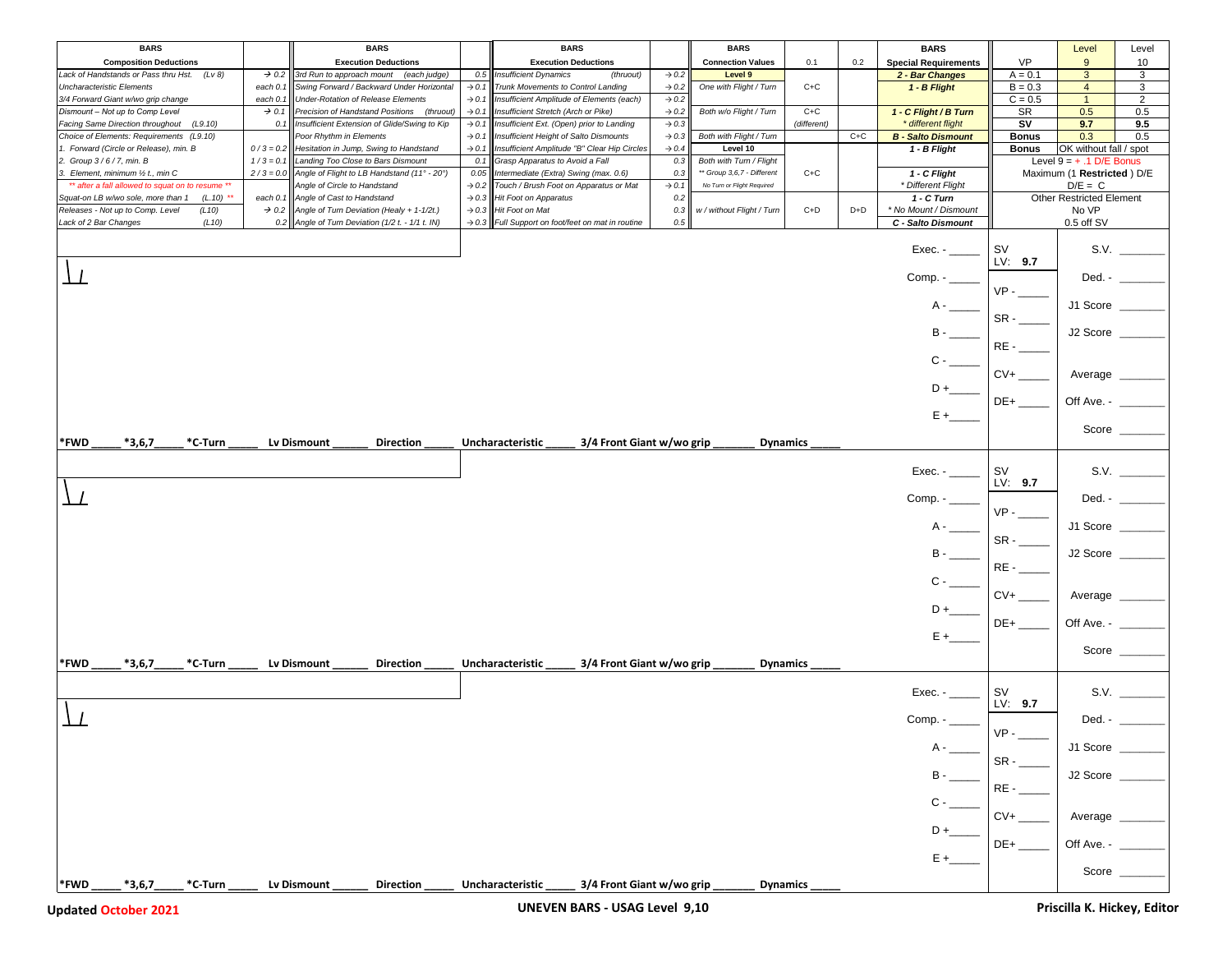| <b>BARS</b>                                                            |                   | <b>BARS</b>                                                                              |                          | <b>BARS</b>                                                                         |                          | <b>BARS</b>                         |                      |       | <b>BARS</b>                                               |                        | Level                                                            | Level           |
|------------------------------------------------------------------------|-------------------|------------------------------------------------------------------------------------------|--------------------------|-------------------------------------------------------------------------------------|--------------------------|-------------------------------------|----------------------|-------|-----------------------------------------------------------|------------------------|------------------------------------------------------------------|-----------------|
| <b>Composition Deductions</b>                                          |                   | <b>Execution Deductions</b>                                                              |                          | <b>Execution Deductions</b>                                                         |                          | <b>Connection Values</b>            | 0.1                  | 0.2   | <b>Special Requirements</b>                               | <b>VP</b>              | 9                                                                | 10 <sub>1</sub> |
| Lack of Handstands or Pass thru Hst.<br>(Lv 8)                         | $\rightarrow$ 0.2 | 3rd Run to approach mount (each judge)                                                   | 0.5                      | <b>Insufficient Dynamics</b><br>(thruout)                                           | $\rightarrow 0.2$        | Level 9                             |                      |       | 2 - Bar Changes                                           | $A = 0.1$              | 3                                                                | $\mathbf{3}$    |
| <b>Uncharacteristic Elements</b>                                       | each 0.1          | Swing Forward / Backward Under Horizontal                                                | $\rightarrow$ 0.1        | Trunk Movements to Control Landing                                                  | $\rightarrow$ 0.2        | One with Flight / Turn              | $C+C$                |       | 1 - B Flight                                              | $B = 0.3$              | 4                                                                | $\mathbf{3}$    |
| 3/4 Forward Giant w/wo grip change                                     |                   | each 0.1 Under-Rotation of Release Elements                                              | $\rightarrow$ 0.1        | Insufficient Amplitude of Elements (each)                                           | $\rightarrow 0.2$        |                                     |                      |       |                                                           | $C = 0.5$              | $\mathbf{1}$                                                     | $\overline{2}$  |
| Dismount - Not up to Comp Level                                        | $\rightarrow$ 0.1 | Precision of Handstand Positions (thruout)                                               | $\rightarrow$ 0.1        | Insufficient Stretch (Arch or Pike)                                                 | $\rightarrow$ 0.2        | Both w/o Flight / Turn              | $C+C$<br>(different) |       | 1 - C Flight / B Turn                                     | SR<br>SV               | 0.5<br>9.7                                                       | 0.5             |
| Facing Same Direction throughout (L9.10)                               | 0.1               | Insufficient Extension of Glide/Swing to Kip<br>Poor Rhythm in Elements                  | $\rightarrow$ 0.1        | Insufficient Ext. (Open) prior to Landing<br>Insufficient Height of Salto Dismounts | $\rightarrow 0.3$        | Both with Flight / Turn             |                      |       | * different flight                                        | <b>Bonus</b>           | 0.3                                                              | 9.5<br>0.5      |
| Choice of Elements: Requirements (L9.10)                               |                   |                                                                                          | $\rightarrow$ 0.1        |                                                                                     | $\rightarrow 0.3$        |                                     |                      | $C+C$ | <b>B</b> - Dismount                                       |                        |                                                                  |                 |
| 1. Forward Element (Circle or Release)<br>2. Element from Groups 3/6/7 | $1/3 = 0.1$       | $0/3 = 0.2$ Hesitation in Jump, Swing to Handstand<br>Landing Too Close to Bars Dismount | $\rightarrow$ 0.1<br>0.1 | Insufficient Amplitude "B" Clear Hip Circles<br>Grasp Apparatus to Avoid a Fall     | $\rightarrow$ 0.4<br>0.3 | Level 10<br>Both with Turn / Flight |                      |       | 1 - B Flight                                              | <b>Bonus</b>           | OK without fall / spot                                           |                 |
| 3. Element minimum 1/2 t., min. C                                      |                   | $2/3 = 0.0$ Angle of Flight to LB Handstand (11° - 20°)                                  | 0.05                     | Intermediate (Extra) Swing (max. 0.6)                                               | 0.3                      | ** Group 3,6,7 - Different          | $C+C$                |       | 1 - C Flight                                              |                        | Level $9 = +.1$ D/E Bonus                                        |                 |
| ** after a fall allowed to squat on to resume **                       |                   | Angle of Circle to Handstand                                                             | $\rightarrow$ 0.2        | Touch / Brush Foot on Apparatus or Mat                                              | $\rightarrow$ 0.1        | No Turn or Flight Required          |                      |       | * Different Flight                                        |                        | Max (1 Restricted) $D/E = C$<br><b>Other Restricted Elements</b> |                 |
| Squat-on LB w/wo sole, more than 1<br>$(L.10)$ **                      | each 0.1          | Angle of Cast to Handstand                                                               | $\rightarrow 0.3$        | Hit Foot on Apparatus                                                               | 0.2                      |                                     |                      |       | 1 - C Turn                                                |                        | No VP                                                            | 0.5 off SV      |
| Releases - Not up to Comp. Level<br>(L10)                              |                   | $\rightarrow$ 0.2 Angle of Turn Deviation (Healy + 1-1/2t.)                              |                          | $\rightarrow$ 0.3 Hit Foot on Mat                                                   | 0.3                      | w / without Flight / Turn           | $C+D$                | $D+D$ | * No Mount / Dismount                                     |                        | <b>Additional Bonus - Level 10</b>                               |                 |
| Lack of 2 Bar Changes<br>(L10)                                         |                   | 0.2 Angle of Turn Deviation (1/2 $t. -1/1$ $t.$ IN)                                      |                          | $\rightarrow$ 0.3 Full Support on foot/feet on mat in routine                       | 0.5                      |                                     |                      |       | C - Dismount                                              |                        | 0.1 Bonus with 0.6 and E                                         |                 |
|                                                                        |                   |                                                                                          |                          |                                                                                     |                          |                                     |                      |       |                                                           |                        |                                                                  |                 |
|                                                                        |                   |                                                                                          |                          |                                                                                     |                          |                                     |                      |       | Bonus $+$                                                 | <b>SV</b><br>Lv: $9.5$ | S.V.                                                             |                 |
|                                                                        |                   |                                                                                          |                          |                                                                                     |                          |                                     |                      |       | $Exec. -$                                                 |                        | Ded.                                                             |                 |
|                                                                        |                   |                                                                                          |                          |                                                                                     |                          |                                     |                      |       |                                                           | $VP -$                 | J1 Score                                                         |                 |
|                                                                        |                   |                                                                                          |                          |                                                                                     |                          |                                     |                      |       |                                                           | $SR -$                 | J2 Score                                                         |                 |
|                                                                        |                   |                                                                                          |                          |                                                                                     |                          |                                     |                      |       |                                                           |                        |                                                                  |                 |
|                                                                        |                   |                                                                                          |                          |                                                                                     |                          |                                     |                      |       |                                                           | $CV+$                  |                                                                  |                 |
|                                                                        |                   |                                                                                          |                          |                                                                                     |                          |                                     |                      |       |                                                           |                        | Average                                                          |                 |
|                                                                        |                   |                                                                                          |                          |                                                                                     |                          |                                     |                      |       |                                                           |                        |                                                                  |                 |
|                                                                        |                   |                                                                                          |                          |                                                                                     |                          |                                     |                      |       |                                                           | $DE+$                  | Off Ave.                                                         |                 |
|                                                                        |                   |                                                                                          |                          |                                                                                     |                          |                                     |                      |       |                                                           |                        | Score                                                            |                 |
| *FWD<br>$*3,6,7$<br>*C-Turn                                            |                   | Lv Releases<br>Lv Dismount                                                               |                          | 2 Bar Changes<br>Squat on                                                           |                          | <b>Direction</b>                    | <b>Dynamics</b>      |       | $E +$                                                     |                        |                                                                  |                 |
|                                                                        |                   |                                                                                          |                          |                                                                                     |                          |                                     |                      |       | Bonus $+$ $\_\_$                                          | <b>SV</b>              | S.V.                                                             |                 |
|                                                                        |                   |                                                                                          |                          |                                                                                     |                          |                                     |                      |       |                                                           | Lv: $9.5$              |                                                                  |                 |
|                                                                        |                   |                                                                                          |                          |                                                                                     |                          |                                     |                      |       | Exec. - ____                                              |                        | Ded.                                                             |                 |
|                                                                        |                   |                                                                                          |                          |                                                                                     |                          |                                     |                      |       |                                                           | $VP -$                 |                                                                  |                 |
|                                                                        |                   |                                                                                          |                          |                                                                                     |                          |                                     |                      |       |                                                           |                        | J1 Score                                                         |                 |
|                                                                        |                   |                                                                                          |                          |                                                                                     |                          |                                     |                      |       |                                                           | $SR -$                 |                                                                  |                 |
|                                                                        |                   |                                                                                          |                          |                                                                                     |                          |                                     |                      |       |                                                           |                        | J2 Score                                                         |                 |
|                                                                        |                   |                                                                                          |                          |                                                                                     |                          |                                     |                      |       |                                                           |                        |                                                                  |                 |
|                                                                        |                   |                                                                                          |                          |                                                                                     |                          |                                     |                      |       | $\mathsf{B}\mathord{\hspace{1pt}\text{--}\hspace{1pt}}$ . |                        |                                                                  |                 |
|                                                                        |                   |                                                                                          |                          |                                                                                     |                          |                                     |                      |       |                                                           | $CV+$                  | Average                                                          |                 |
|                                                                        |                   |                                                                                          |                          |                                                                                     |                          |                                     |                      |       |                                                           |                        |                                                                  |                 |
|                                                                        |                   |                                                                                          |                          |                                                                                     |                          |                                     |                      |       |                                                           | DE+                    | Off Ave.                                                         |                 |
|                                                                        |                   |                                                                                          |                          |                                                                                     |                          |                                     |                      |       | D +                                                       |                        |                                                                  |                 |
|                                                                        |                   |                                                                                          |                          |                                                                                     |                          |                                     |                      |       |                                                           |                        | Score                                                            |                 |
| *FWD<br>$*3,6,7$<br>*C-Turn                                            |                   | Lv Releases<br>Lv Dismount                                                               |                          | 2 Bar Changes<br>Squat on                                                           |                          | <b>Direction</b>                    | <b>Dynamics</b>      |       | E +_                                                      |                        |                                                                  |                 |
|                                                                        |                   |                                                                                          |                          |                                                                                     |                          |                                     |                      |       |                                                           |                        |                                                                  |                 |
|                                                                        |                   |                                                                                          |                          |                                                                                     |                          |                                     |                      |       |                                                           | <b>SV</b>              | S.V.                                                             |                 |
|                                                                        |                   |                                                                                          |                          |                                                                                     |                          |                                     |                      |       |                                                           | Lv: $9.5$              |                                                                  |                 |
|                                                                        |                   |                                                                                          |                          |                                                                                     |                          |                                     |                      |       | Exec. - $\_\_$                                            |                        | Ded.                                                             |                 |
|                                                                        |                   |                                                                                          |                          |                                                                                     |                          |                                     |                      |       |                                                           | $VP -$                 |                                                                  |                 |
|                                                                        |                   |                                                                                          |                          |                                                                                     |                          |                                     |                      |       | Comp. -                                                   |                        | J1 Score                                                         |                 |
|                                                                        |                   |                                                                                          |                          |                                                                                     |                          |                                     |                      |       |                                                           | $SR -$                 |                                                                  |                 |
|                                                                        |                   |                                                                                          |                          |                                                                                     |                          |                                     |                      |       |                                                           |                        | J2 Score                                                         |                 |
|                                                                        |                   |                                                                                          |                          |                                                                                     |                          |                                     |                      |       |                                                           |                        |                                                                  |                 |
|                                                                        |                   |                                                                                          |                          |                                                                                     |                          |                                     |                      |       |                                                           |                        |                                                                  |                 |
|                                                                        |                   |                                                                                          |                          |                                                                                     |                          |                                     |                      |       |                                                           | $CV+$                  | Average                                                          |                 |
|                                                                        |                   |                                                                                          |                          |                                                                                     |                          |                                     |                      |       |                                                           |                        |                                                                  |                 |
|                                                                        |                   |                                                                                          |                          |                                                                                     |                          |                                     |                      |       |                                                           | $DE+$                  | Off Ave.                                                         |                 |
|                                                                        |                   |                                                                                          |                          |                                                                                     |                          |                                     |                      |       | D+                                                        |                        |                                                                  |                 |
|                                                                        |                   |                                                                                          |                          |                                                                                     |                          |                                     |                      |       |                                                           |                        | Score                                                            |                 |
| *FWD<br>$*3,6,7$<br>*C-Turn                                            |                   | Lv Dismount<br>Lv Releases                                                               |                          | 2 Bar Changes<br>Squat on                                                           |                          | <b>Direction</b>                    | <b>Dynamics</b>      |       | $E +$                                                     |                        |                                                                  |                 |
|                                                                        |                   |                                                                                          |                          |                                                                                     |                          |                                     |                      |       |                                                           |                        |                                                                  |                 |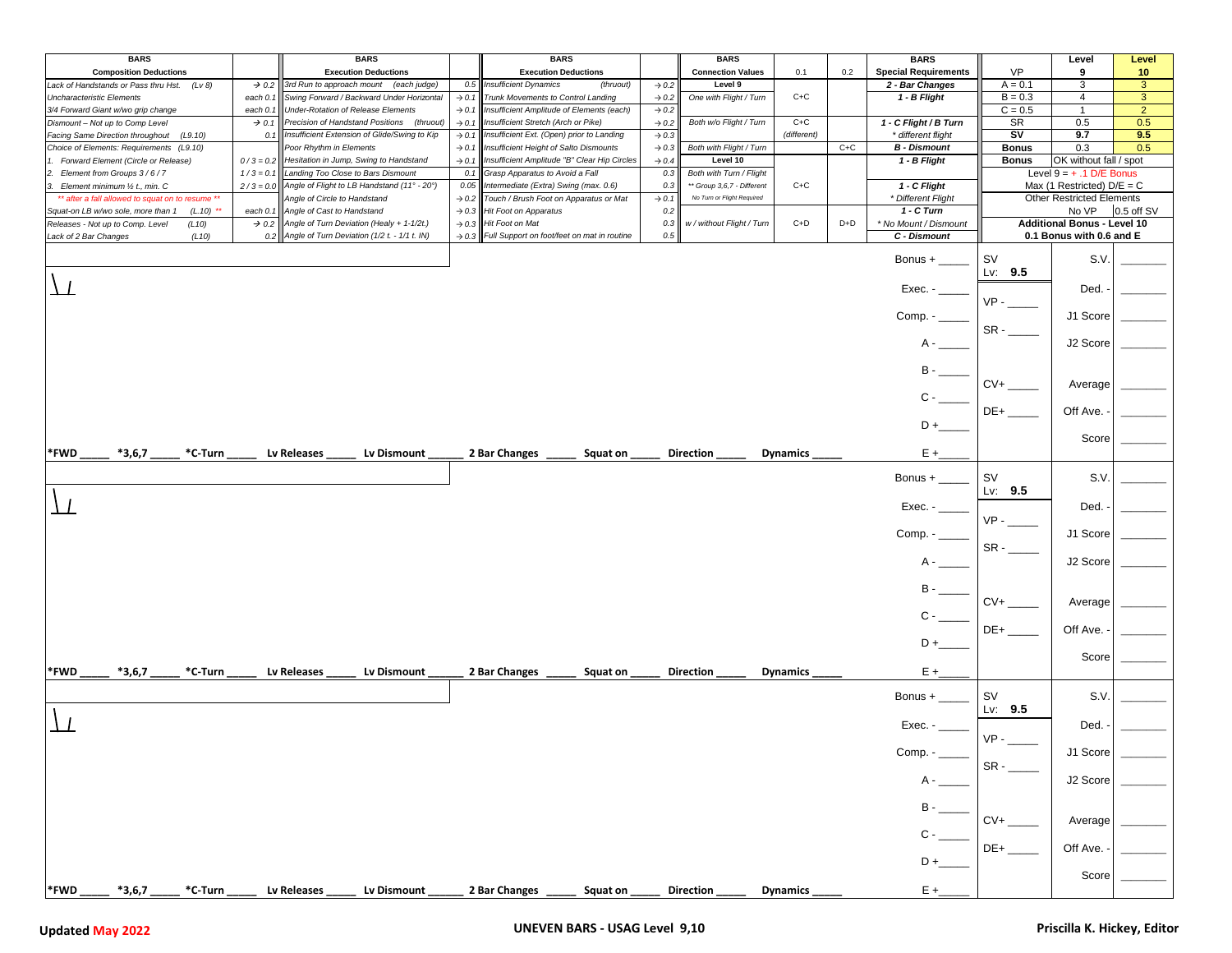| Level 6 - Bars               | Level 7 - Bars               | Level 8 - Bars                 | Level 6 - Beam                          | Level 7 - Beam                   | Level 8 - Beam                          | Level 6 - Floor                    | Level 7 - Floor                    | Level 8 - Floor                      |                                    |        | L6<br>L7                                                | L8                                |  |
|------------------------------|------------------------------|--------------------------------|-----------------------------------------|----------------------------------|-----------------------------------------|------------------------------------|------------------------------------|--------------------------------------|------------------------------------|--------|---------------------------------------------------------|-----------------------------------|--|
| One Cast                     | One Cast                     | One Bar Change                 | Acro Series w/o flt.                    | Acro Series (w/wo flt.)          | Acro Series                             | Acro Pass (Gr 5,6,7,8)             | Acro Pass (3 elem.)                | 2 Salto Pass                         | $A = 0.1$                          | Α      | $5\phantom{.0}$                                         | $5\phantom{.0}$<br>$\overline{4}$ |  |
| Above Horizontal             | 45o from vertical            | 1-LB, 1-HB skill               | OR One (1) Acro Flt.                    | + 1 Acro Flt. Solo/Series        | with 1 Acro Flight                      | (3) Direct with (2) Flight         | with Back Layout-2 ft.             | Direct or Indirect                   | $B = 0.3$                          | в      | $\mathbf{1}$                                            | $\overline{2}$<br>$\overline{4}$  |  |
| One Bar Change               | 360o Clear Circle            | "B" Element                    | One Leap / Jump                         | One Leap / Jump                  | One Leap / Jump                         | 1 Salto / Aerial                   | <b>Front Acro Series</b>           | 3 Different                          |                                    | SR     | 0.5<br>0.5                                              | 0.5                               |  |
| 1-LB, 1-HB skill             | one "B" Circle               | Flight or Turn                 | 180 <sub>o</sub> Split                  | 180o Split                       | 180o Split                              | Single or 2nd Series               | 2 Direct - 1 Aerial / Salto        | Saltos                               |                                    |        | Restricted elements - 0.5 SV                            |                                   |  |
| 360o Clear Circle            | 360o Clear Circle            | "B" Circle                     | <b>Full Turn</b>                        | Full Turn                        | Full Turn                               | Dance Passage                      | Dance Passage                      | Dance Passage                        | Lv6                                |        | Only "A" and "B" elements                               |                                   |  |
| one Group 3,6,7<br>A - Salto | one Group 3,6,7<br>A - Salto | Group 3,6,7<br>A - Salto/Hecht | <b>Single or Series</b><br>A - Dismount | Single or Series<br>A - Dismount | <b>Single or Series</b><br>A - Dismount | Gr.1, 180° Split Leap<br>Full Turn | Gr.1, 180° Split Leap<br>Full Turn | Gr.1, 180° Split Leap<br>A - Element | Lv <sub>6</sub><br>Lv <sub>6</sub> |        | <b>ONE</b> "C" Dance allowed<br>Any "C" Acro restricted |                                   |  |
| <b>Dismount</b>              | <b>Dismount</b>              | <b>Dismount</b>                | Aerial/Salto                            | Aerial/Salto                     | Aerial/Salto                            | Single or Series                   | Single or Series                   | Last Salto                           | Lv6                                |        | NO VP, NO SR, - 0.5 SV                                  |                                   |  |
|                              |                              |                                |                                         |                                  |                                         |                                    |                                    |                                      |                                    |        |                                                         |                                   |  |
|                              |                              |                                |                                         |                                  |                                         |                                    |                                    |                                      | Time:                              |        |                                                         | S.V.                              |  |
| Α<br>В                       |                              |                                |                                         |                                  |                                         |                                    |                                    |                                      | S. V. 10.0                         |        | Ded. -                                                  |                                   |  |
| $\mathbf c$                  |                              |                                |                                         |                                  |                                         |                                    |                                    |                                      |                                    |        |                                                         |                                   |  |
|                              |                              |                                |                                         |                                  |                                         |                                    |                                    |                                      | $VP -$                             |        | J1 Score                                                |                                   |  |
|                              |                              |                                |                                         |                                  |                                         |                                    |                                    |                                      | SR-                                |        | J2 Score                                                |                                   |  |
|                              |                              |                                |                                         |                                  |                                         |                                    |                                    |                                      | RE-                                |        |                                                         |                                   |  |
|                              |                              |                                |                                         |                                  |                                         |                                    |                                    |                                      | Artistry                           |        | Average                                                 |                                   |  |
|                              |                              |                                |                                         |                                  |                                         |                                    |                                    |                                      | Exec. -                            |        | Off Ave. -                                              |                                   |  |
|                              |                              |                                |                                         |                                  |                                         |                                    |                                    |                                      |                                    |        | Score                                                   |                                   |  |
| Α                            |                              |                                |                                         |                                  |                                         |                                    |                                    |                                      | Time:                              |        |                                                         | S.V.                              |  |
| В                            |                              |                                |                                         |                                  |                                         |                                    |                                    |                                      | S. V. 10.0                         |        | Ded. -                                                  |                                   |  |
| $\mathbf{C}$                 |                              |                                |                                         |                                  |                                         |                                    |                                    |                                      | $VP -$                             |        | J1 Score                                                |                                   |  |
|                              |                              |                                |                                         |                                  |                                         |                                    |                                    |                                      | SR-                                |        | J2 Score                                                |                                   |  |
|                              |                              |                                |                                         |                                  |                                         |                                    |                                    |                                      | RE-                                |        |                                                         |                                   |  |
|                              |                              |                                |                                         |                                  |                                         |                                    |                                    |                                      | Artistry                           |        | Average                                                 |                                   |  |
|                              |                              |                                |                                         |                                  |                                         |                                    |                                    |                                      |                                    |        | Off Ave. -                                              |                                   |  |
|                              |                              |                                |                                         |                                  |                                         |                                    |                                    |                                      | Exec. -                            |        |                                                         |                                   |  |
|                              |                              |                                |                                         |                                  |                                         |                                    |                                    |                                      |                                    |        | Score                                                   |                                   |  |
|                              |                              |                                |                                         |                                  |                                         |                                    |                                    |                                      | Time:                              |        |                                                         | S.V.                              |  |
| Α                            |                              |                                |                                         |                                  |                                         |                                    |                                    |                                      |                                    |        |                                                         |                                   |  |
| В<br>$\mathbf{C}$            |                              |                                |                                         |                                  |                                         |                                    |                                    |                                      | S. V. 10.0                         |        | Ded. -                                                  |                                   |  |
|                              |                              |                                |                                         |                                  |                                         |                                    |                                    |                                      | $VP -$                             |        | J1 Score                                                |                                   |  |
|                              |                              |                                |                                         |                                  |                                         |                                    |                                    |                                      |                                    | $SR -$ | J2 Score                                                |                                   |  |
|                              |                              |                                |                                         |                                  |                                         |                                    |                                    |                                      | $RE-$                              |        |                                                         |                                   |  |
|                              |                              |                                |                                         |                                  |                                         |                                    |                                    |                                      |                                    |        | Average                                                 |                                   |  |
|                              |                              |                                |                                         |                                  |                                         |                                    |                                    |                                      | Artistry -                         |        | $\overline{\phantom{a}}$ Off Ave. -                     |                                   |  |
|                              |                              |                                |                                         |                                  |                                         |                                    |                                    |                                      | Exec. -                            |        |                                                         |                                   |  |
|                              |                              |                                |                                         |                                  |                                         |                                    |                                    |                                      |                                    |        | Score                                                   |                                   |  |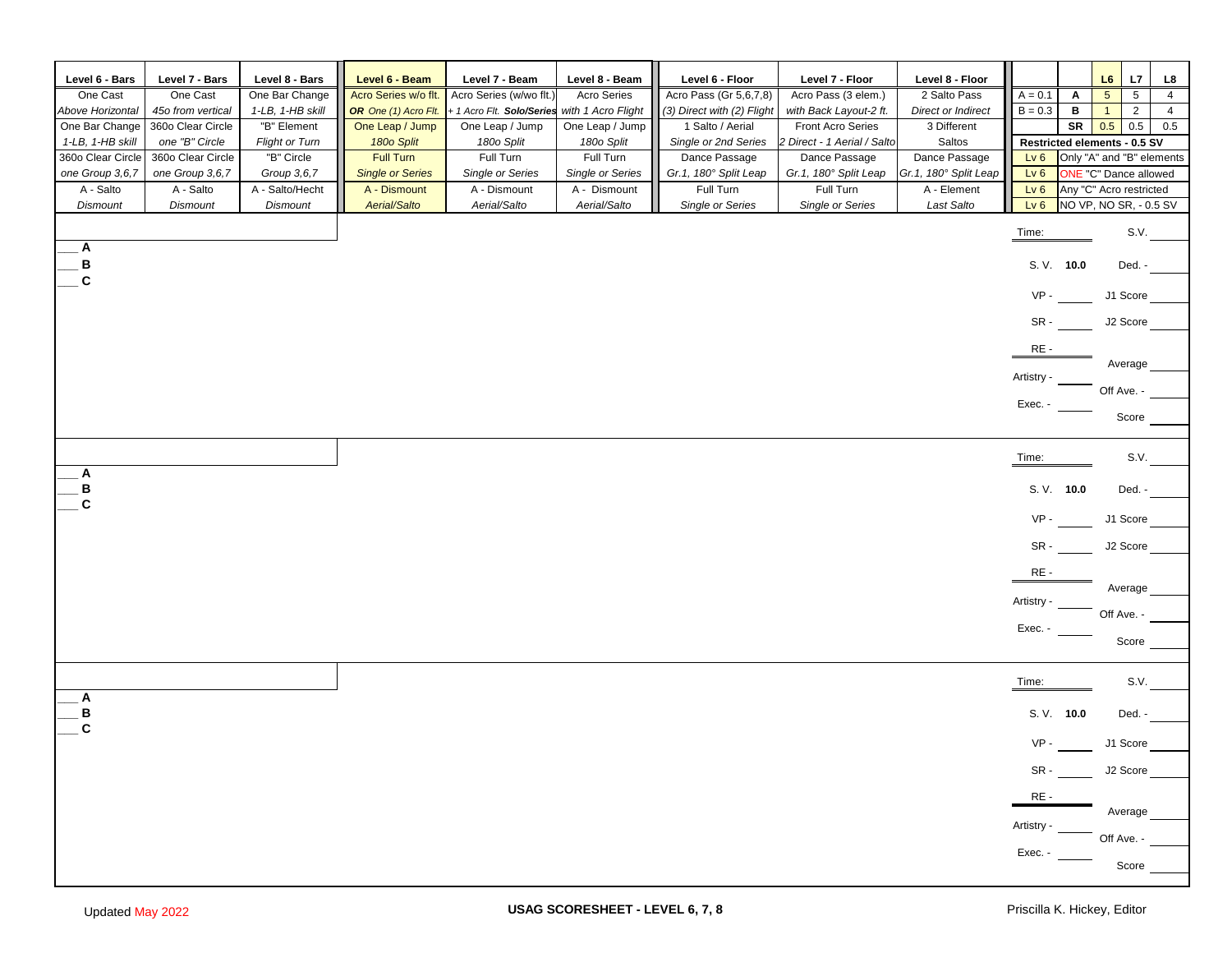| Level 6 - Bars    | Level 7 - Bars    | Level 8 - Bars   | Level 6 - Beam       | Level 7 - Beam           | Level 8 - Beam          | Level 6 - Floor            | Level 7 - Floor             | Level 8 - Floor           |                              |                            | L6              | L7             | L8             |
|-------------------|-------------------|------------------|----------------------|--------------------------|-------------------------|----------------------------|-----------------------------|---------------------------|------------------------------|----------------------------|-----------------|----------------|----------------|
| One Cast          | One Cast          | One Bar Change   | Acro Series w/o flt. | Acro Series (w/wo flt.)  | <b>Acro Series</b>      | Acro Pass (Gr 5,6,7,8)     | Acro Pass (3 elem.)         | 2 Salto Pass              | $A = 0.1$                    | A                          | $5\phantom{.0}$ | 5 <sup>1</sup> | $\overline{4}$ |
| Above Horizontal  | 45o from vertical | 1-LB, 1-HB skill | OR One (1) Acro Flt. | +1 Acro Flt. Solo/Series | with 1 Acro Flight      | (3) Direct with (2) Flight | with Back Layout-2 ft.      | <b>Direct or Indirect</b> | $B = 0.3$                    | в                          | $\mathbf{1}$    | $\overline{2}$ | $\overline{4}$ |
| One Bar Change    | 360o Clear Circle | "B" Element      | One Leap / Jump      | One Leap / Jump          | One Leap / Jump         | 1 Salto / Aerial           | Front Acro Series           | 3 Different               |                              | SR                         | $0.5\,$         | 0.5            | 0.5            |
| 1-LB, 1-HB skill  | one "B" Circle    | Flight or Turn   | 180o Split           | 180 <sub>o</sub> Split   | 180o Split              | Single or 2nd Series       | 2 Direct - 1 Aerial / Salto | Saltos                    | Restricted elements - 0.5 SV |                            |                 |                |                |
| 360o Clear Circle | 360o Clear Circle | "B" Circle       | Full Turn            | <b>Full Turn</b>         | Full Turn               | Dance Passage              | Dance Passage               | Dance Passage             | Lv 7                         | All "A/B" elements allowed |                 |                |                |
| one Group 3,6,7   | one Group 3,6,7   | Group 3,6,7      | Single or Series     | <b>Single or Series</b>  | <b>Single or Series</b> | Gr.1, 180° Split Leap      | Gr.1, 180° Split Leap       | Gr.1, 180° Split Leap     | Lv 7                         | Any "C" Dance allowed      |                 |                |                |
| A - Salto         | A - Salto         | A - Salto/Hecht  | A - Dismount         | "A" - Dismount           | A - Dismount            | Full Turn                  | Full Turn                   | A - Element               | Lv 7                         | D/E Dance restricted       |                 |                |                |
| <b>Dismount</b>   | <b>Dismount</b>   | <b>Dismount</b>  | Aerial/Salto         | Aerial/Salto             | Aerial/Salto            | Single or Series           | Single or Series            | Last Salto                | Lv 7                         | C/D/E Acro restricted      |                 |                |                |
|                   |                   |                  |                      |                          |                         |                            |                             |                           | Time:                        |                            |                 | S.V.           |                |
| A                 |                   |                  |                      |                          |                         |                            |                             |                           |                              |                            |                 |                |                |
| B                 |                   |                  |                      |                          |                         |                            |                             |                           | S. V. 10.0                   |                            |                 | Ded. -         |                |
| $\mathbf{C}$      |                   |                  |                      |                          |                         |                            |                             |                           | $VP -$                       |                            | J1 Score        |                |                |
|                   |                   |                  |                      |                          |                         |                            |                             |                           |                              |                            |                 |                |                |
|                   |                   |                  |                      |                          |                         |                            |                             |                           | SR-                          |                            | J2 Score        |                |                |
|                   |                   |                  |                      |                          |                         |                            |                             |                           | RE-                          |                            |                 |                |                |
|                   |                   |                  |                      |                          |                         |                            |                             |                           |                              |                            | Average         |                |                |
|                   |                   |                  |                      |                          |                         |                            |                             |                           | Artistry                     |                            | Off Ave. -      |                |                |
|                   |                   |                  |                      |                          |                         |                            |                             |                           | Exec. -                      |                            |                 |                |                |
|                   |                   |                  |                      |                          |                         |                            |                             |                           |                              |                            |                 | Score          |                |
|                   |                   |                  |                      |                          |                         |                            |                             |                           |                              |                            |                 |                |                |
| Α                 |                   |                  |                      |                          |                         |                            |                             |                           | Time:                        |                            |                 | S.V.           |                |
| в                 |                   |                  |                      |                          |                         |                            |                             |                           | S. V. 10.0                   |                            |                 | Ded. -         |                |
| $\mathbf{C}$      |                   |                  |                      |                          |                         |                            |                             |                           |                              |                            |                 |                |                |
|                   |                   |                  |                      |                          |                         |                            |                             |                           | $VP -$                       |                            | J1 Score        |                |                |
|                   |                   |                  |                      |                          |                         |                            |                             |                           | SR -                         |                            | J2 Score        |                |                |
|                   |                   |                  |                      |                          |                         |                            |                             |                           | RE-                          |                            |                 |                |                |
|                   |                   |                  |                      |                          |                         |                            |                             |                           |                              |                            | Average         |                |                |
|                   |                   |                  |                      |                          |                         |                            |                             |                           | Artistry ·                   |                            | Off Ave. -      |                |                |
|                   |                   |                  |                      |                          |                         |                            |                             |                           | Exec. -                      |                            |                 |                |                |
|                   |                   |                  |                      |                          |                         |                            |                             |                           |                              |                            |                 | Score          |                |
|                   |                   |                  |                      |                          |                         |                            |                             |                           |                              |                            |                 |                |                |
|                   |                   |                  |                      |                          |                         |                            |                             |                           | Time:                        |                            |                 | S.V.           |                |
| Α                 |                   |                  |                      |                          |                         |                            |                             |                           |                              |                            |                 |                |                |
| В                 |                   |                  |                      |                          |                         |                            |                             |                           | S.V. 10.0                    |                            |                 | Ded. -         |                |
| $\mathbf{C}$      |                   |                  |                      |                          |                         |                            |                             |                           | $VP -$                       |                            | J1 Score        |                |                |
|                   |                   |                  |                      |                          |                         |                            |                             |                           |                              |                            |                 |                |                |
|                   |                   |                  |                      |                          |                         |                            |                             |                           | $SR -$                       |                            | J2 Score        |                |                |
|                   |                   |                  |                      |                          |                         |                            |                             |                           | RE-                          |                            |                 |                |                |
|                   |                   |                  |                      |                          |                         |                            |                             |                           |                              |                            | Average         |                |                |
|                   |                   |                  |                      |                          |                         |                            |                             |                           | Artistry -                   |                            | Off Ave. -      |                |                |
|                   |                   |                  |                      |                          |                         |                            |                             |                           | Exec. -                      |                            |                 |                |                |
|                   |                   |                  |                      |                          |                         |                            |                             |                           |                              |                            |                 | Score          |                |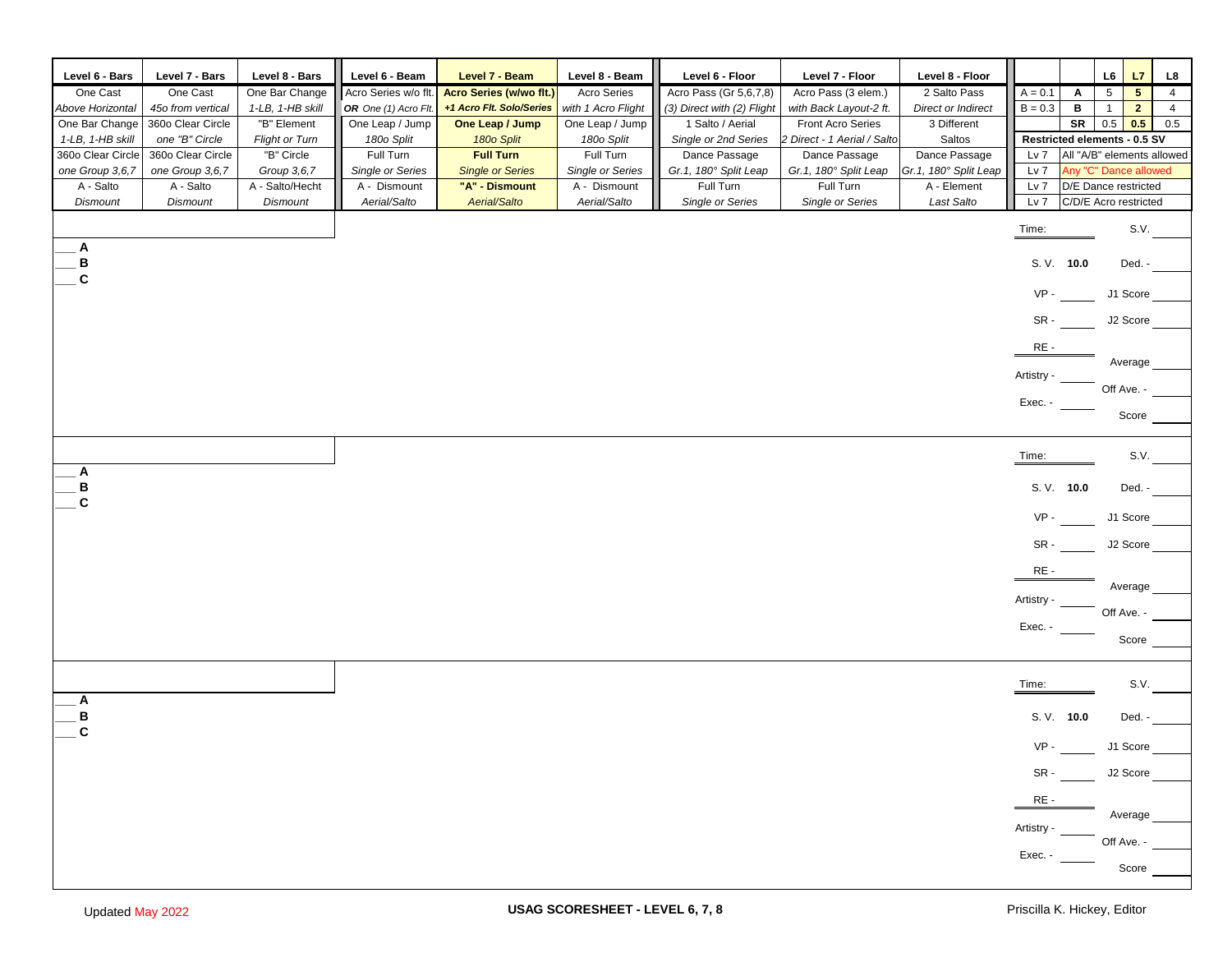| Level 6 - Bars    | Level 7 - Bars    | Level 8 - Bars        | Level 6 - Beam          | Level 7 - Beam            | Level 8 - Beam          | Level 6 - Floor            | Level 7 - Floor                             | Level 8 - Floor           |                                  | L6<br>L7                           | L8             |
|-------------------|-------------------|-----------------------|-------------------------|---------------------------|-------------------------|----------------------------|---------------------------------------------|---------------------------|----------------------------------|------------------------------------|----------------|
| One Cast          | One Cast          | One Bar Change        | Acro Series w/o flt.    | Acro Series (w/wo flt.)   | <b>Acro Series</b>      | Acro Pass (Gr 5,6,7,8)     | Acro Pass (3 elem.)                         | 2 Salto Pass              | $A = 0.1$<br>Α                   | $5\phantom{.0}$<br>$5\phantom{.0}$ | $\overline{4}$ |
| Above Horizontal  | 45o from vertical | 1-LB, 1-HB skill      | OR One (1) Acro Flt.    | + 1 Acro Flt. Solo/Series | with 1 Acro Flight      | (3) Direct with (2) Flight | with Back Layout-2 ft.                      | <b>Direct or Indirect</b> | $B = 0.3$<br>в                   | $\overline{2}$<br>$\mathbf{1}$     | $\overline{4}$ |
| One Bar Change    | 360o Clear Circle | "B" Element           | One Leap / Jump         | One Leap / Jump           | One Leap / Jump         | 1 Salto / Aerial           | <b>Front Acro Series</b>                    | 3 Different               | <b>SR</b>                        | 0.5<br>0.5                         | 0.5            |
| 1-LB, 1-HB skill  | one "B" Circle    | <b>Flight or Turn</b> | 180o Split              | 180o Split                | 180 <sub>o</sub> Split  | Single or 2nd Series       | 2 Direct - 1 Aerial / Salto                 | Saltos                    | Restricted elements - 0.5 SV     |                                    |                |
| 360o Clear Circle | 360o Clear Circle | "B" Circle            | Full Turn               | Full Turn                 | <b>Full Turn</b>        | Dance Passage              | Dance Passage                               | Dance Passage             | Lv <sub>8</sub>                  | All "A/B" elements allowed         |                |
| one Group 3,6,7   | one Group 3,6,7   | Group 3,6,7           | <b>Single or Series</b> | <b>Single or Series</b>   | <b>Single or Series</b> | Gr.1, 180° Split Leap      | Gr.1, 180° Split Leap                       | Gr.1, 180° Split Leap     | Lv <sub>8</sub>                  | Any "C" Dance allowed              |                |
| A - Salto         | A - Salto         | A - Salto/Hecht       | A - Dismount            | A - Dismount              | A - Dismount            | Full Turn                  | Full Turn                                   | A - Element               | Lv <sub>8</sub>                  | <b>ONE "C" Acro allowed</b>        |                |
| Dismount          | <b>Dismount</b>   | <b>Dismount</b>       | Aerial/Salto            | Aerial/Salto              | Aerial/Salto            | Single or Series           | Single or Series                            | Last Salto                | Lv 8                             | <b>D/E</b> Restricted              |                |
|                   |                   |                       |                         |                           |                         |                            |                                             |                           | Time:                            | S.V.                               |                |
| Α<br>В            |                   |                       |                         |                           |                         |                            |                                             |                           | S. V. 10.0                       | Ded. -                             |                |
| C                 |                   |                       |                         |                           |                         |                            |                                             |                           | $VP -$                           | J1 Score                           |                |
|                   |                   |                       |                         |                           |                         |                            |                                             |                           | SR -                             | J2 Score                           |                |
|                   |                   |                       |                         |                           |                         |                            |                                             |                           | RE-                              | Average                            |                |
|                   |                   |                       |                         |                           |                         |                            |                                             |                           | Comp<br>Exec-                    | Off Ave. -                         |                |
| Pivots_<br>Shapes | Dance Lv          | Acro $Lv_$            | Dism Lv_<br>Levels      | Space<br>F/B/S            | Dance Ser               | Acro B-F/S<br>Foot         | BP<br>. Rhy<br>Sure_                        | Dyn<br>Art                | CPE                              | Score                              |                |
|                   |                   |                       |                         |                           |                         |                            |                                             |                           | Time:                            | S.V.                               |                |
| Α<br>В            |                   |                       |                         |                           |                         |                            |                                             |                           | S. V. 10.0                       | Ded. -                             |                |
| C                 |                   |                       |                         |                           |                         |                            |                                             |                           | $VP -$                           | J1 Score                           |                |
|                   |                   |                       |                         |                           |                         |                            |                                             |                           | SR -                             | J2 Score                           |                |
|                   |                   |                       |                         |                           |                         |                            |                                             |                           | RE-                              | Average                            |                |
|                   |                   |                       |                         |                           |                         |                            |                                             |                           | Comp                             |                                    |                |
|                   |                   |                       |                         |                           |                         |                            |                                             |                           | Exec-                            | Off Ave. -                         |                |
| Pivots_<br>Shapes | Dance Lv          | Acro Lv_              | Dism Lv<br>Levels       | F/B/S<br>Space_           | Dance Ser               | Acro B-F/S<br>Foot         | BP_<br><sub>-</sub> Rhy<br>Sure_            | Dyn<br>Art                | CPE                              | Score                              |                |
|                   |                   |                       |                         |                           |                         |                            |                                             |                           | Time:                            | S.V.                               |                |
| Α<br>В            |                   |                       |                         |                           |                         |                            |                                             |                           | S. V. 10.0                       | Ded. -                             |                |
| C                 |                   |                       |                         |                           |                         |                            |                                             |                           | $VP -$                           | J1 Score                           |                |
|                   |                   |                       |                         |                           |                         |                            |                                             |                           | $SR -$                           | J2 Score                           |                |
|                   |                   |                       |                         |                           |                         |                            |                                             |                           | RE-                              |                                    |                |
|                   |                   |                       |                         |                           |                         |                            |                                             |                           |                                  | Average                            |                |
|                   |                   |                       |                         |                           |                         |                            |                                             |                           | $\mathsf{Comp} \operatorname{-}$ | Off Ave. -                         |                |
|                   |                   |                       |                         |                           |                         |                            |                                             |                           | Exec -                           | Score $_{-}$                       |                |
| Pivots_<br>Shapes | Dance Lv_         | Acro Lv___            | Dism Lv<br>Levels_      | F/B/S<br>Space_           | Dance Ser               | Acro B-F/S<br>Foot         | BP_____Rhy______Sure______Dyn _____ Art____ |                           | $\_$ CPE                         |                                    |                |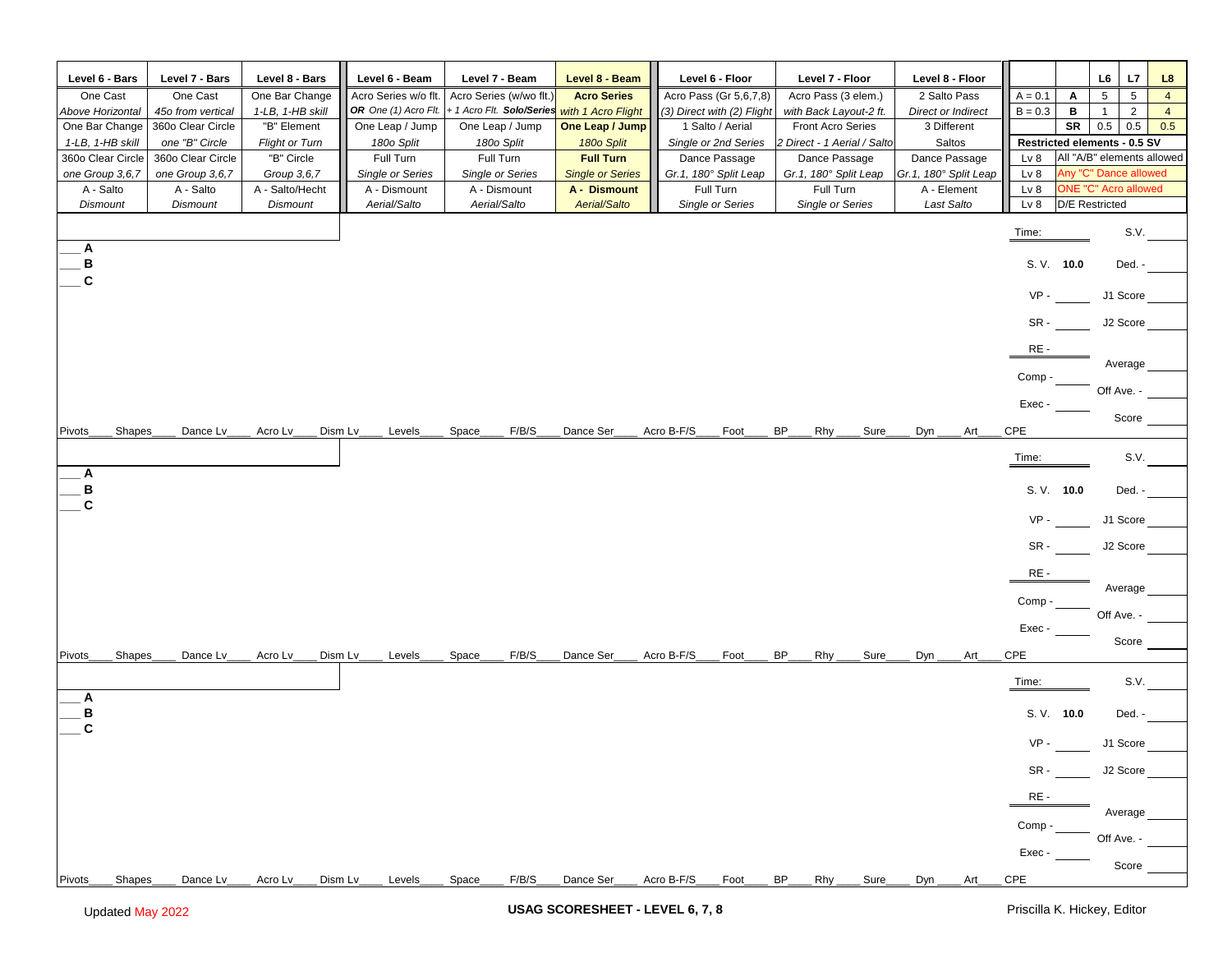| <b>BEAM</b>                                        |                   |                                                     | <b>BEAM</b>                               |                      | <b>BEAM</b>                                                    |                      | <b>BEAM</b>              |                              |         | <b>BEAM</b>                     |                                        | Level                        | Level                   |
|----------------------------------------------------|-------------------|-----------------------------------------------------|-------------------------------------------|----------------------|----------------------------------------------------------------|----------------------|--------------------------|------------------------------|---------|---------------------------------|----------------------------------------|------------------------------|-------------------------|
| <b>Composition Deductions</b>                      |                   |                                                     | <b>Execution Deductions</b>               |                      | <b>Execution Deductions</b>                                    |                      | <b>Connection Values</b> | 0.1                          | 0.2     | <b>Special Requirements</b>     | <b>VP</b>                              | 9                            | 10                      |
| More than One (1) Straight Leg (Pivot 1/2t.) Turns | 0.1               | Insufficient Variation - Rhythm/Tempo (thruout)     |                                           |                      | $\rightarrow$ 0.2 Insuff. Sureness of Performance<br>(thruout) | $\rightarrow 0.2$    | 2 - Acro. Flight         | $B+C^*$                      | $B+D$   | 1 Acro Flight Series            | $A = 0.1$                              | 3 <sup>7</sup>               | $\overline{\mathbf{3}}$ |
| More than 2 Wolf / Tuck or 2 Strad. Shapes         | ea 0.             | Concentration Pause (2 seconds)                     |                                           | each 0.1             | Relaxed / Incorrect Footwork (non-VP thru)                     | $\rightarrow$ 0.3    | including Mounts         | $C = Salto$                  | $C+C$   | * Min 1-C Flight (L10)          | $B = 0.3$                              | $\overline{4}$               | $\overline{\mathbf{3}}$ |
| Dance - Not up to Competitive Level                | $\rightarrow$ 0.2 | Concentration Pause (more than 2 sec.)              |                                           |                      | each 0.2 Incorrect Position / Posture (non-VP thru)            | $\rightarrow$ 0.3    | No Mount / Dismount      | $Lv9 - Aerial$               |         | * A (non flight) + $E(L10)$     | $C = 0.5$                              | $\mathbf{1}$                 | $\overline{2}$          |
| Acro - Not up to Competitive Level                 | $\rightarrow$ 0.2 | Rhythm during Acro Connections                      |                                           | ea $\rightarrow$ 0.2 | Legs Not Parallel - Split or Straddle Pike                     | ea $\rightarrow$ 0.2 | 3 - Acro. Flight         | $B + B + C$                  | $B+C+C$ | 1 - One Leap / Jump             | SR                                     | 0.5                          | 0.5                     |
| <b>Dismount - Not up to Competition Level</b>      | $\rightarrow$ 0.1 |                                                     | ack of Tempo/Poor Rhythm between elements | $\rightarrow$ 0.2    | Insuff. Height of Leaps - Jumps - Hops                         | ea $\rightarrow$ 0.2 | including Mount / Dsmt.  |                              |         | * 180o split                    | SV                                     | 9.7                          | 9.5                     |
| <b>Insufficient Level Changes</b>                  | $\rightarrow$ 0.1 | egs extend/bend or Torso Deviation in line          |                                           |                      | Insuff. Height of Acro Flights-Aerials-Saltos                  | ea $\rightarrow$ 0.2 | 3 - Acro. Flight         | $B + B + C$ (Salto) = + 0.1  |         | * Cross or Side                 | <b>Bonus</b>                           | 0.3                          | 0.5                     |
| Insufficient Use Entire Beam (Space)               | $\rightarrow$ 0.1 | VP Turns not on High Releve                         |                                           | ea $\rightarrow$ 0.1 | Insuff. Height of Dismounts                                    | $\rightarrow 0.3$    | excluding Dismounts      | $B + B + D/E$ (Fit.) = + 0.1 |         |                                 | OK without fall / spot<br><b>Bonus</b> |                              |                         |
| (Forward) Choreography                             | 0.05              | Feet Apart on Side Landing of Leap/Jump             |                                           | ea $\rightarrow$ 0.1 | Landing Too Close to Beam on Dismount                          | 0.1                  | 2 Dance / * Mixed        | $A+D$                        | $B+D$   | 1 - Full Turn                   |                                        | Level $9 = 1$ Acro D/E Bonus |                         |
| (Sideward) Choreography (must show 2 out of 3)     | 0.05              | Lack of Precision in Dance Elements                 |                                           | ea $\rightarrow$ 0.1 | Touch / Brush Foot on Apparatus or Mat                         | ea $\rightarrow$ 0.1 | * Acro Flight + Dance    | B+C                          |         | on one foot                     |                                        | Maximum (1 Restricted) D/E   |                         |
| (Backward) Choreography                            | 0.05              | Incorrect Posture / Alignment in Dance              |                                           | ea $\rightarrow$ 0.1 | Support of 1 leg against side of Beam                          | each 0.2             |                          |                              |         | <b>B - Aerial/Salto Dmt. L9</b> |                                        | $D/E = C$                    |                         |
| Lack of Dance Series (min. 2; Gr. 1,2, 3)          | 0.2               | Hesitation in Jump, Swing, Press Handstand          |                                           | ea $\rightarrow$ 0.1 | Grasp Beam to Avoid a Fall                                     | each 0.3             | including Mounts         |                              | $C+C$   | C - Aerial/Salto Dmt. L10       |                                        | Other Restricted Element     |                         |
| Lack of Acro Forward/Sideward & Backward           |                   | ea 0.1 Insufficient Split - Required (Dance / Acro) |                                           | ea $\rightarrow$ 0.2 | Trunk Movement - Control Dismount Landing                      | $\rightarrow$ 0.2    |                          |                              |         | $C+B$ - Acro Series = OK        |                                        | No VP                        |                         |
| (Groups: 1, 6, 7, 8)<br>If only in Dismount        | 0.05              | Insufficient Ext. (Open) prior to Landing Acro      |                                           | ea $\rightarrow$ 0.3 | Additional Movement - Balance on Beam                          | ea $\rightarrow$ 0.3 | 2 Turns                  | $A+C$                        |         | $C+B$ - Dance/Acro = OK         |                                        | 0.5 off SV                   |                         |
|                                                    |                   |                                                     |                                           |                      |                                                                |                      |                          |                              |         | Exec. -<br>Artistry -           | Time:<br>sv                            | Ded. -                       | S.V.                    |
|                                                    |                   |                                                     |                                           |                      |                                                                |                      |                          |                              |         |                                 | LV: 9.7                                |                              |                         |
|                                                    |                   |                                                     |                                           |                      |                                                                |                      |                          |                              |         | $Comp. -$                       | $VP -$                                 | J1 Score                     |                         |
|                                                    |                   |                                                     |                                           |                      |                                                                |                      |                          |                              |         |                                 |                                        | J2 Score                     |                         |
|                                                    |                   |                                                     |                                           |                      |                                                                |                      |                          |                              |         |                                 | SR-                                    |                              |                         |
|                                                    |                   |                                                     |                                           |                      |                                                                |                      |                          |                              |         |                                 | RE-                                    | Average                      |                         |
|                                                    |                   |                                                     |                                           |                      |                                                                |                      |                          |                              |         | $C -$                           |                                        |                              |                         |
|                                                    |                   |                                                     |                                           |                      |                                                                |                      |                          |                              |         | D+                              | $CV+$                                  | Off Ave. - $_{-}$            |                         |
|                                                    |                   |                                                     |                                           |                      |                                                                |                      |                          |                              |         |                                 | DE+                                    | Score $_{-}$                 |                         |
| Pivots____ Shapes___<br>Dance Lv_                  | Acro Lv_          | Dism Lv_<br>Levels                                  | $_F$ F/S/B<br>Space                       | Dance Ser            | Acro B-F/S<br>BP<br>Foot                                       | Rhy                  | Sure<br>Dyn              | Art CPE                      |         | E+                              |                                        |                              |                         |
|                                                    |                   |                                                     |                                           |                      |                                                                |                      |                          |                              |         | Exec. -                         | Time:                                  |                              | S.V.                    |
|                                                    |                   |                                                     |                                           |                      |                                                                |                      |                          |                              |         | Artistry -                      | sv<br>LV: 9.7                          | Ded. -                       |                         |
|                                                    |                   |                                                     |                                           |                      |                                                                |                      |                          |                              |         | Comp. -                         | VP-                                    | J1 Score                     |                         |
|                                                    |                   |                                                     |                                           |                      |                                                                |                      |                          |                              |         | A -                             | SR-                                    | J2 Score                     |                         |
|                                                    |                   |                                                     |                                           |                      |                                                                |                      |                          |                              |         | <b>B</b> -                      | RE-                                    | Average                      |                         |
|                                                    |                   |                                                     |                                           |                      |                                                                |                      |                          |                              |         | C -                             |                                        |                              |                         |
|                                                    |                   |                                                     |                                           |                      |                                                                |                      |                          |                              |         |                                 | $CV+$                                  | Off Ave. -                   |                         |
|                                                    |                   |                                                     |                                           |                      |                                                                |                      |                          |                              |         | D+                              |                                        |                              |                         |
| Pivots<br>Shapes<br>Dance Lv                       | Acro Lv           | Dism Lv Levels                                      | <b>F/S/B</b><br>Space                     | Dance Ser            | Acro B-F/S<br>BP .<br>Foot                                     | Rhy                  | Sure<br>Dyn<br>Art       | <b>CPE</b>                   |         | E+                              | DE+                                    |                              | Score $\_\_$            |
|                                                    |                   |                                                     |                                           |                      |                                                                |                      |                          |                              |         | $Exec. -$                       | Time: ____                             |                              | S.V.                    |
|                                                    |                   |                                                     |                                           |                      |                                                                |                      |                          |                              |         | Artistry - ___                  | SV<br>LV: 9.7                          | Ded. -                       |                         |
|                                                    |                   |                                                     |                                           |                      |                                                                |                      |                          |                              |         | Comp. -                         |                                        | J1 Score                     |                         |
|                                                    |                   |                                                     |                                           |                      |                                                                |                      |                          |                              |         |                                 | SR-                                    | J2 Score                     |                         |
|                                                    |                   |                                                     |                                           |                      |                                                                |                      |                          |                              |         | в                               |                                        |                              |                         |
|                                                    |                   |                                                     |                                           |                      |                                                                |                      |                          |                              |         |                                 | RE-                                    | Average                      |                         |
|                                                    |                   |                                                     |                                           |                      |                                                                |                      |                          |                              |         |                                 | $CV+$                                  | Off Ave. -                   |                         |
|                                                    |                   |                                                     |                                           |                      |                                                                |                      |                          |                              |         |                                 | $DE+$                                  | Score                        |                         |
| Shapes Dance Lv Acro Lv Dism Lv Levels<br>Pivots_  |                   |                                                     |                                           |                      | Space F/S/B Dance Ser Acro B-F/S Foot BP Rhy Sure Dyn Art CPE  |                      |                          |                              |         | E+                              |                                        |                              |                         |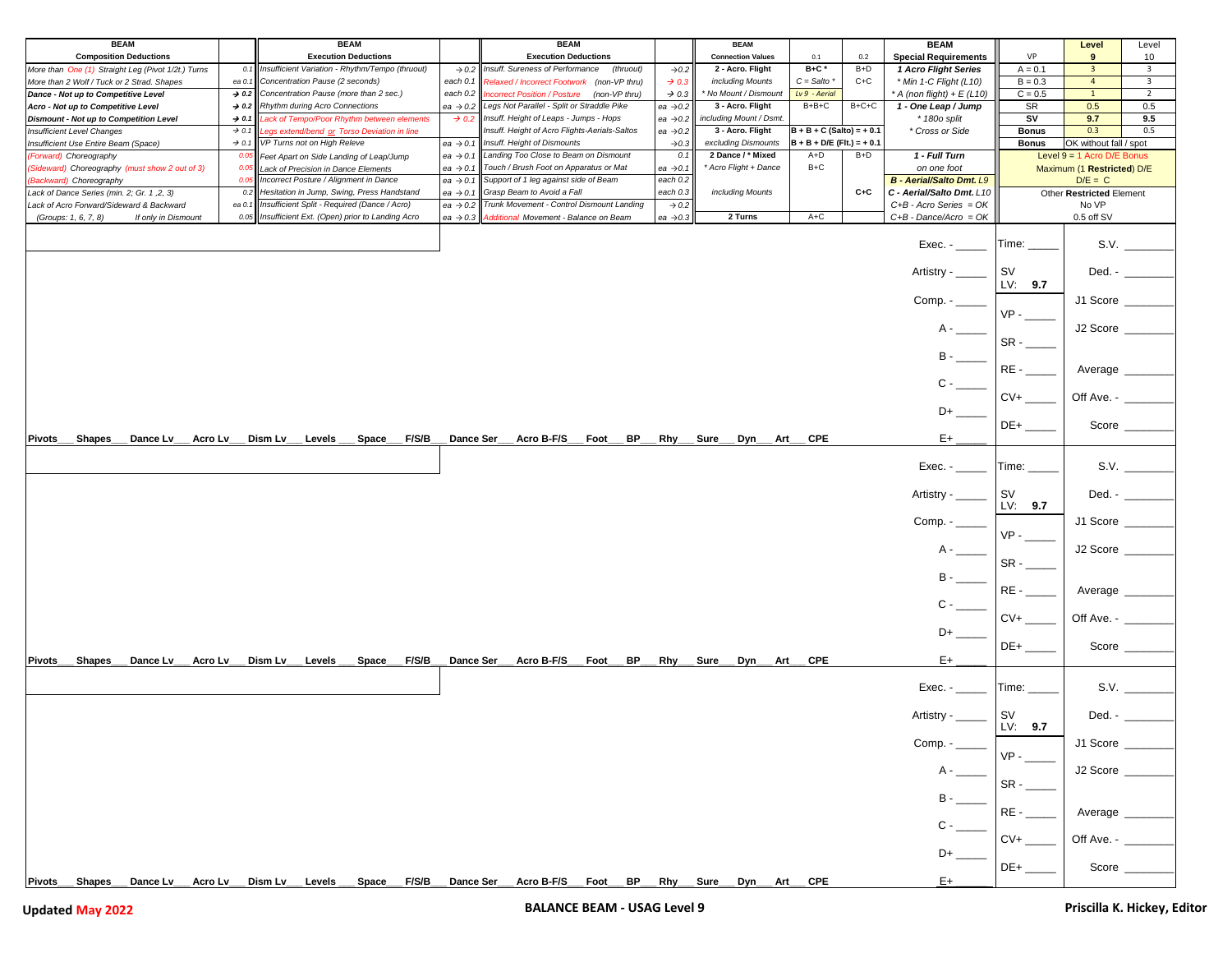| <b>BEAM</b>                                           |                   | <b>BEAM</b>                                     |                |                      | <b>BEAM</b>                                                                                   |                      | <b>BEAM</b>              |                              |         | <b>BEAM</b>                  |                 | Level                              | Level                                                                                 |
|-------------------------------------------------------|-------------------|-------------------------------------------------|----------------|----------------------|-----------------------------------------------------------------------------------------------|----------------------|--------------------------|------------------------------|---------|------------------------------|-----------------|------------------------------------|---------------------------------------------------------------------------------------|
| <b>Composition Deductions</b>                         |                   | <b>Execution Deductions</b>                     |                |                      | <b>Execution Deductions</b>                                                                   |                      | <b>Connection Values</b> | 0.1                          | 0.2     | <b>Special Requirements</b>  | <b>VP</b>       | 9                                  | 10                                                                                    |
| More than One (1) Straight Leg (Pivot 1/2t.) Turns    | ea 0.1            | Insufficient Variation - Rhythm/Tempo (thruout) |                | $\rightarrow$ 0.2    | Insuff. Sureness of Performance<br>(thruout)                                                  |                      | 2 - Acro. Flight         | $B+C$ *                      | $B+D$   | 1 Acro Flight Series         | $A = 0.1$       | $\overline{\mathbf{3}}$            | $\overline{\mathbf{3}}$                                                               |
|                                                       |                   |                                                 |                |                      |                                                                                               | $\rightarrow 0.2$    |                          |                              |         |                              |                 |                                    |                                                                                       |
| More than Two (2) Wolf / Tuck or 2 Strad. Shapes      | ea 0.1            | Concentration Pause (2 seconds)                 |                | each 0.1             | Relaxed / Incorrect Footwork (non-VP thru)                                                    | $\rightarrow$ 0.3    | including Mounts         | $C = Salto$                  | $C+C$   | * Min 1-C Flight (L10)       | $B = 0.3$       | $\overline{4}$                     | $\overline{\mathbf{3}}$                                                               |
| Dance - Not up to Competitive Level                   | $\rightarrow$ 0.2 | Concentration Pause (more than 2 sec.)          |                | each 0.2             | Incorrect Position / Posture (non-VP thru)                                                    | $\rightarrow$ 0.3    | No Mount / Dismount      | Lv 9 - Aerial                |         | * A (non flight) + $E$ (L10) | $C = 0.5$       | 1                                  | $\overline{2}$                                                                        |
| Acro - Not up to Competitive Level                    | $\rightarrow$ 0.2 | Rhythm during Acro Connections                  |                | ea $\rightarrow$ 0.2 | Legs Not Parallel - Split or Straddle Pike                                                    | ea $\rightarrow$ 0.2 | 3 - Acro. Flight         | $B+B+C$                      | $B+C+C$ | 1 - One Leap / Jump          | SR              | 0.5                                | 0.5                                                                                   |
| Dismount - Not up to Competition Level                | $\rightarrow$ 0.1 | Lack of Tempo/Poor Rhythm between elements      |                | $\rightarrow$ 0.2    | Insuff. Height of Leaps - Jumps - Hops                                                        | ea $\rightarrow$ 0.2 | including Mount / Dsmt.  |                              |         | * 180o split                 | SV              | 9.7                                | 9.5                                                                                   |
| <b>Insufficient Level Changes</b>                     | $\rightarrow$ 0.1 | egs extend/bend or Torso Deviation in line      |                |                      | Insuff. Height of Acro Flights-Aerials-Saltos                                                 | ea $\rightarrow$ 0.2 | 3 - Acro. Flight         | $B + B + C$ (Salto) = + 0.1  |         | * Cross or Side              | <b>Bonus</b>    | 0.3                                | 0.5                                                                                   |
| Insufficient Use Entire Beam (Space)                  | $\rightarrow$ 0.1 | VP Turns not on High Releve                     |                | ea $\rightarrow$ 0.1 | Insuff. Height of Dismounts                                                                   | $\rightarrow 0.3$    | excluding Dismounts      | $B + B + D/E$ (Fit.) = + 0.1 |         |                              | Bonus           | OK without fall / spot             |                                                                                       |
| 'Forward) Choreography                                | 0.05              | Feet Apart on Side Landing of Leap/Jump         |                | ea $\rightarrow$ 0.1 | Landing Too Close to Beam on Dismount                                                         | 0.1                  | 2 Dance / * Mixed        | $A+D$                        | $B+D$   | 1 - Full Turn                |                 | Level $9 = 1$ Acro D/E Bonus       |                                                                                       |
| Sideward) Choreography (must show 2 out of 3)         | 0.05              | Lack of Precision in Dance Elements             |                | ea $\rightarrow$ 0.1 | Touch / Brush Foot on Apparatus or Mat                                                        | ea $\rightarrow$ 0.  | * Acro Flight + Dance    | B+C                          |         | on one foot                  |                 | Max (1 Restricted) $D/E = C$       |                                                                                       |
|                                                       |                   |                                                 |                |                      |                                                                                               |                      |                          |                              |         |                              |                 |                                    |                                                                                       |
| Backward) Choreography                                | 0.05              | Incorrect Posture / Alignment in Dance          |                | ea $\rightarrow$ 0.1 | Support of 1 leg against side of Beam                                                         | each 0.2             |                          |                              |         | B - Aerial/Salto Dmt. L9     |                 | Other Restricted Elements          |                                                                                       |
| Lack of Dance Series (min. 2; Gr. 1,2, 3)             | 0.2               | Hesitation in Jump, Swing, Press Handstand      |                | ea $\rightarrow$ 0.1 | Grasp Beam to Avoid a Fall                                                                    | each 0.3             | including Mounts         |                              | $C+C$   | C - Aerial/Salto Dmt. L10    |                 | No VP 0.5 off SV                   |                                                                                       |
| Lack of Acro Forward/Sideward & Backward              | ea 0.1            | Insufficient Split - Required (Dance / Acro)    |                | ea $\rightarrow$ 0.2 | Trunk Movement - Control Dismount Landing                                                     | $\rightarrow$ 0.2    |                          |                              |         | $C+B$ - Acro Series = OK     |                 | <b>Additional Bonus - Level 10</b> |                                                                                       |
| (Groups: 1, 6, 7, 8)<br>If only in Dismount           | 0.05              | Insufficient Ext. (Open) prior to Landing Acro  |                | ea $\rightarrow$ 0.3 | Additional Movement - Balance on Beam                                                         | ea $\rightarrow 0.3$ | 2 Turns                  | $A+C$                        |         | $C+B$ - Dance/Acro = OK      |                 | 0.1 Bonus with 0.6 and E           |                                                                                       |
|                                                       |                   |                                                 |                |                      |                                                                                               |                      |                          |                              |         |                              |                 |                                    |                                                                                       |
|                                                       |                   |                                                 |                |                      |                                                                                               |                      |                          |                              |         | Bonus + $\_\_$               | Time:           |                                    |                                                                                       |
|                                                       |                   |                                                 |                |                      |                                                                                               |                      |                          |                              |         |                              |                 |                                    |                                                                                       |
|                                                       |                   |                                                 |                |                      |                                                                                               |                      |                          |                              |         |                              |                 |                                    |                                                                                       |
|                                                       |                   |                                                 |                |                      |                                                                                               |                      |                          |                              |         | $Exec. -$                    |                 |                                    | Ded. - _______                                                                        |
|                                                       |                   |                                                 |                |                      |                                                                                               |                      |                          |                              |         |                              | Lv: 9.5         |                                    |                                                                                       |
|                                                       |                   |                                                 |                |                      |                                                                                               |                      |                          |                              |         | Art./Comp. - _____           |                 | J1 Score _____                     |                                                                                       |
|                                                       |                   |                                                 |                |                      |                                                                                               |                      |                          |                              |         |                              |                 |                                    |                                                                                       |
|                                                       |                   |                                                 |                |                      |                                                                                               |                      |                          |                              |         |                              | $VP -$          |                                    |                                                                                       |
|                                                       |                   |                                                 |                |                      |                                                                                               |                      |                          |                              |         |                              |                 | J2 Score _                         |                                                                                       |
|                                                       |                   |                                                 |                |                      |                                                                                               |                      |                          |                              |         |                              | $SR -$          |                                    |                                                                                       |
|                                                       |                   |                                                 |                |                      |                                                                                               |                      |                          |                              |         |                              |                 |                                    |                                                                                       |
|                                                       |                   |                                                 |                |                      |                                                                                               |                      |                          |                              |         |                              |                 |                                    |                                                                                       |
|                                                       |                   |                                                 |                |                      |                                                                                               |                      |                          |                              |         |                              |                 | Average                            |                                                                                       |
|                                                       |                   |                                                 |                |                      |                                                                                               |                      |                          |                              |         | $C -$                        |                 |                                    |                                                                                       |
|                                                       |                   |                                                 |                |                      |                                                                                               |                      |                          |                              |         |                              | $CV+$           | Off Ave. - _____                   |                                                                                       |
|                                                       |                   |                                                 |                |                      |                                                                                               |                      |                          |                              |         |                              |                 |                                    |                                                                                       |
|                                                       |                   |                                                 |                |                      |                                                                                               |                      |                          |                              |         | D+                           |                 |                                    |                                                                                       |
|                                                       |                   |                                                 |                |                      |                                                                                               |                      |                          |                              |         |                              |                 |                                    | Score $\_\_$                                                                          |
| <b>Pivots</b><br><b>Shapes</b><br>Dance Lv<br>Acro Lv |                   | Dism Lv<br>Levels                               | F/S/B<br>Space | <b>Dance Ser</b>     | Acro B-F/S<br>BP -<br>Foot                                                                    | Rhy                  | Sure<br>Dyn              | CPE<br>Art                   |         | $E +$                        |                 |                                    |                                                                                       |
|                                                       |                   |                                                 |                |                      |                                                                                               |                      |                          |                              |         |                              |                 |                                    |                                                                                       |
|                                                       |                   |                                                 |                |                      |                                                                                               |                      |                          |                              |         |                              |                 |                                    |                                                                                       |
|                                                       |                   |                                                 |                |                      |                                                                                               |                      |                          |                              |         | Bonus + $\frac{1}{2}$        | Time:           |                                    | S.V.                                                                                  |
|                                                       |                   |                                                 |                |                      |                                                                                               |                      |                          |                              |         |                              |                 |                                    |                                                                                       |
|                                                       |                   |                                                 |                |                      |                                                                                               |                      |                          |                              |         |                              | l SV            |                                    | Ded. - $\qquad$                                                                       |
|                                                       |                   |                                                 |                |                      |                                                                                               |                      |                          |                              |         |                              | Lv: $9.5$       |                                    |                                                                                       |
|                                                       |                   |                                                 |                |                      |                                                                                               |                      |                          |                              |         |                              |                 |                                    |                                                                                       |
|                                                       |                   |                                                 |                |                      |                                                                                               |                      |                          |                              |         | Art./Comp. - ____            |                 | J1 Score                           |                                                                                       |
|                                                       |                   |                                                 |                |                      |                                                                                               |                      |                          |                              |         |                              | $VP -$          |                                    |                                                                                       |
|                                                       |                   |                                                 |                |                      |                                                                                               |                      |                          |                              |         | $A -$                        |                 | J2 Score                           |                                                                                       |
|                                                       |                   |                                                 |                |                      |                                                                                               |                      |                          |                              |         |                              |                 |                                    |                                                                                       |
|                                                       |                   |                                                 |                |                      |                                                                                               |                      |                          |                              |         |                              | $SR -$          |                                    |                                                                                       |
|                                                       |                   |                                                 |                |                      |                                                                                               |                      |                          |                              |         |                              |                 |                                    |                                                                                       |
|                                                       |                   |                                                 |                |                      |                                                                                               |                      |                          |                              |         |                              |                 | Average _                          |                                                                                       |
|                                                       |                   |                                                 |                |                      |                                                                                               |                      |                          |                              |         | $c -$                        |                 |                                    |                                                                                       |
|                                                       |                   |                                                 |                |                      |                                                                                               |                      |                          |                              |         |                              | $CV+$           |                                    |                                                                                       |
|                                                       |                   |                                                 |                |                      |                                                                                               |                      |                          |                              |         |                              |                 | Off Ave. - ____                    |                                                                                       |
|                                                       |                   |                                                 |                |                      |                                                                                               |                      |                          |                              |         | D+                           |                 |                                    |                                                                                       |
|                                                       |                   |                                                 |                |                      |                                                                                               |                      |                          |                              |         |                              |                 |                                    | Score $\_\_$                                                                          |
| Shapes<br>Dance Lv<br>Acro Lv<br>Pivots___            |                   | Dism Lv<br>Levels                               | Space<br>F/S/B | Dance Ser            | Acro B-F/S<br>BP<br>Foot                                                                      | Rhy_                 | .Sure_<br>. Dyn_<br>Art  | <b>CPE</b>                   |         | $E +$                        |                 |                                    |                                                                                       |
|                                                       |                   |                                                 |                |                      |                                                                                               |                      |                          |                              |         |                              |                 |                                    |                                                                                       |
|                                                       |                   |                                                 |                |                      |                                                                                               |                      |                          |                              |         |                              |                 |                                    |                                                                                       |
|                                                       |                   |                                                 |                |                      |                                                                                               |                      |                          |                              |         | Bonus + $\_\_\_\_\_\_\_\$    | Time: _____     |                                    |                                                                                       |
|                                                       |                   |                                                 |                |                      |                                                                                               |                      |                          |                              |         |                              |                 |                                    |                                                                                       |
|                                                       |                   |                                                 |                |                      |                                                                                               |                      |                          |                              |         | $Exec. -$                    | <b>SV</b>       |                                    | Ded. - $\frac{1}{\sqrt{1-\frac{1}{2}}\left\vert \frac{1}{2}-\frac{1}{2}\right\vert }$ |
|                                                       |                   |                                                 |                |                      |                                                                                               |                      |                          |                              |         |                              | Lv: $9.5$       |                                    |                                                                                       |
|                                                       |                   |                                                 |                |                      |                                                                                               |                      |                          |                              |         |                              |                 |                                    |                                                                                       |
|                                                       |                   |                                                 |                |                      |                                                                                               |                      |                          |                              |         | Art./Comp. -                 |                 | J1 Score                           |                                                                                       |
|                                                       |                   |                                                 |                |                      |                                                                                               |                      |                          |                              |         |                              | $VP -$          |                                    |                                                                                       |
|                                                       |                   |                                                 |                |                      |                                                                                               |                      |                          |                              |         |                              |                 | J2 Score                           |                                                                                       |
|                                                       |                   |                                                 |                |                      |                                                                                               |                      |                          |                              |         |                              |                 |                                    |                                                                                       |
|                                                       |                   |                                                 |                |                      |                                                                                               |                      |                          |                              |         |                              | $SR -$          |                                    |                                                                                       |
|                                                       |                   |                                                 |                |                      |                                                                                               |                      |                          |                              |         |                              |                 |                                    |                                                                                       |
|                                                       |                   |                                                 |                |                      |                                                                                               |                      |                          |                              |         |                              |                 |                                    |                                                                                       |
|                                                       |                   |                                                 |                |                      |                                                                                               |                      |                          |                              |         |                              |                 |                                    |                                                                                       |
|                                                       |                   |                                                 |                |                      |                                                                                               |                      |                          |                              |         |                              | $\overline{CV+$ | Average __<br>Off Ave. - __        |                                                                                       |
|                                                       |                   |                                                 |                |                      |                                                                                               |                      |                          |                              |         |                              |                 |                                    |                                                                                       |
|                                                       |                   |                                                 |                |                      |                                                                                               |                      |                          |                              |         |                              |                 |                                    |                                                                                       |
|                                                       |                   |                                                 |                |                      |                                                                                               |                      |                          |                              |         |                              | $DE+$           | Score ___                          |                                                                                       |
|                                                       |                   |                                                 |                |                      |                                                                                               |                      |                          |                              |         |                              |                 |                                    |                                                                                       |
| Pivots___<br>Shapes                                   |                   | Dance Lv__ Acro Lv__ Dism Lv__ Levels __        |                |                      | _ Space___ F/S/B___ Dance Ser___ Acro B-F/S___ Foot___ BP___ Rhy___ Sure___ Dyn___ Art___ CPE |                      |                          |                              |         | $E +$                        |                 |                                    |                                                                                       |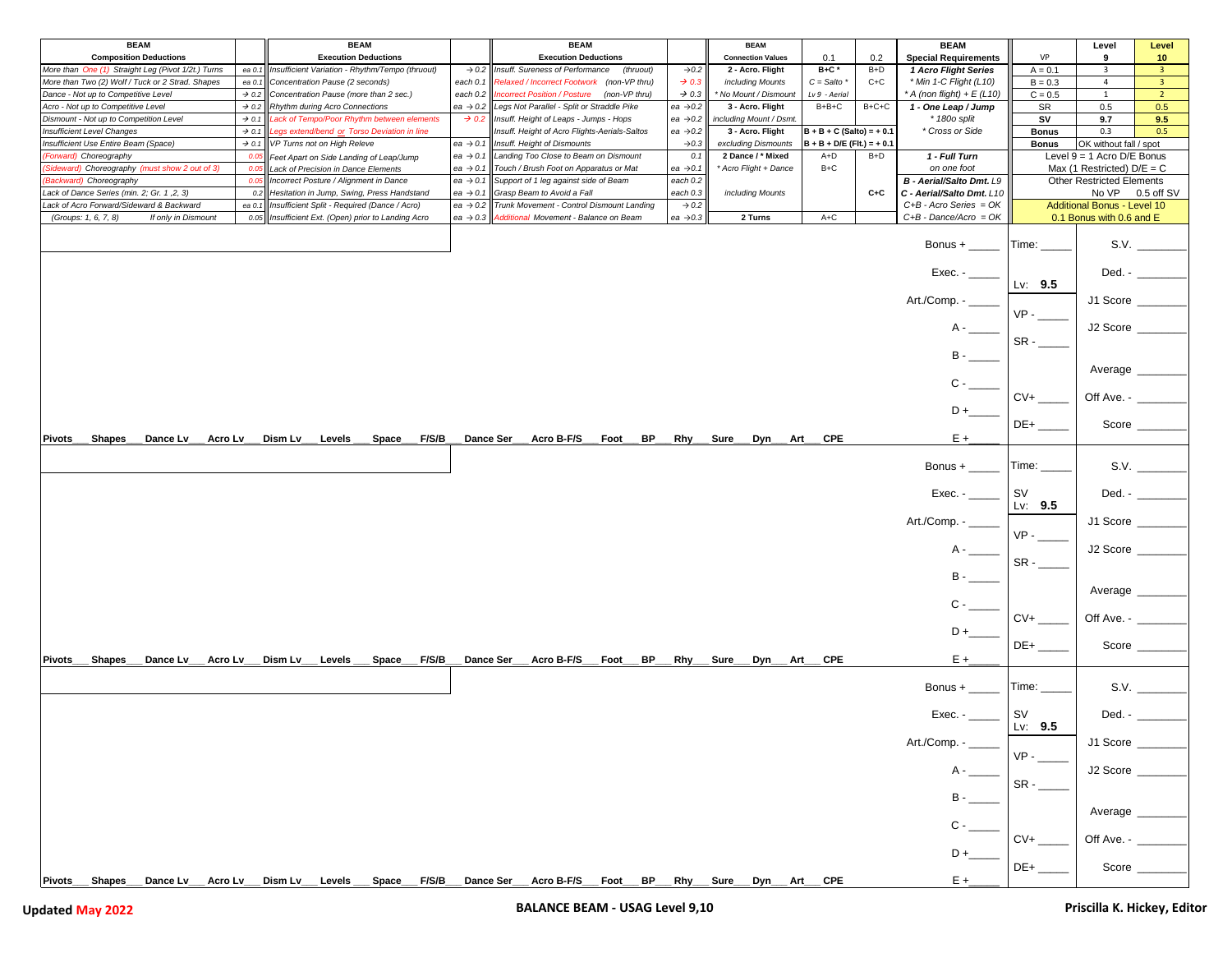|                   |                   |                       |                         |                         |                         | 1:15                        | 1:30                        | 1:30                      |                              |                           |                              |                                  |
|-------------------|-------------------|-----------------------|-------------------------|-------------------------|-------------------------|-----------------------------|-----------------------------|---------------------------|------------------------------|---------------------------|------------------------------|----------------------------------|
| Level 6 - Bars    | Level 7 - Bars    | Level 8 - Bars        | Level 6 - Beam          | Level 7 - Beam          | Level 8 - Beam          | Level 6 - Floor             | Level 7 - Floor             | Level 8 - Floor           |                              |                           | L6<br>L7                     | L8                               |
| One Cast          | One Cast          | One Bar Change        | Acro Series w/o flt.    | Acro Series (w/wo flt.) | <b>Acro Series</b>      | Acro Pass (Gr 5,6,7,8)      | Acro Pass (3 elem.)         | 2 Salto Pass              | $A = 0.1$                    | Α                         | 5 <sup>5</sup><br>5          | $\overline{4}$                   |
| Above Horizontal  | 45o from vertical | 1-LB, 1-HB skill      | OR One (1) Acro Flt.    | + 1 Acro Flight         | with 1 Acro Flight      | (3) Direct with (2) Flight  | with Back Layout-2 ft.      | <b>Direct or Indirect</b> | $B = 0.3$                    | в                         | $\overline{1}$               | $\overline{2}$<br>$\overline{4}$ |
| One Bar Change    | 360o Clear Circle | "B" Element           | One Leap / Jump         | One Leap / Jump         | One Leap / Jump         | 1 Salto / Aerial            | Front Acro Pass             | 3 Different               |                              | SR                        | 0.5<br>0.5                   | 0.5                              |
| 1-LB, 1-HB skill  | one "B" Circle    | <b>Flight or Turn</b> | 180o Split              | 180o Split              | 180o Split              | <b>Single or 2nd Series</b> | 2 Direct - 1 Aerial / Salto | Saltos                    | Restricted elements - 0.5 SV |                           |                              |                                  |
| 360o Clear Circle | 360o Clear Circle | "B" Circle            | Full Turn               | Full Turn               | Full Turn               | Dance Passage               | Dance Passage               | Dance Passage             | Lv <sub>6</sub>              | Only "A" and "B" elements |                              |                                  |
| one Group 3,6,7   | one Group 3,6,7   | Group 3,6,7           | <b>Single or Series</b> | <b>Single or Series</b> | <b>Single or Series</b> | Gr.1, 180° Split Leap       | Gr.1, 180° Split Leap       | Gr.1, 180° Split Leap     | Lv6                          |                           | <b>ONE</b> "C" Dance allowed |                                  |
| A - Salto         | A - Salto         | A - Salto             | A - Dismount            | A - Dismount            | A - Dismount            | <b>Full Turn</b>            | Full Turn                   | A - Element               | Lv6                          |                           | Any "C" Acro restricted      |                                  |
| Dismount          | Dismount          | Dismount              | Aerial/Salto            | Aerial/Salto            | Aerial/Salto            | <b>Single or Series</b>     | Single or Series            | Last Salto                | Lv6                          |                           | NO VP, NO SR, - 0.5 SV       |                                  |
|                   |                   |                       |                         |                         |                         |                             |                             |                           | Time:                        |                           |                              | S.V.                             |
| Α                 |                   |                       |                         |                         |                         |                             |                             |                           |                              |                           |                              |                                  |
| В<br>$\mathbf{C}$ |                   |                       |                         |                         |                         |                             |                             |                           | S. V. 10.0                   |                           | Ded. -                       |                                  |
|                   |                   |                       |                         |                         |                         |                             |                             |                           | $VP -$                       |                           | J1 Score                     |                                  |
|                   |                   |                       |                         |                         |                         |                             |                             |                           | SR-                          |                           | J2 Score                     |                                  |
|                   |                   |                       |                         |                         |                         |                             |                             |                           | RE-                          |                           | Average                      |                                  |
|                   |                   |                       |                         |                         |                         |                             |                             |                           | Artistry -                   |                           |                              |                                  |
|                   |                   |                       |                         |                         |                         |                             |                             |                           | Exec. -                      |                           | Off Ave. -                   |                                  |
|                   |                   |                       |                         |                         |                         |                             |                             |                           |                              |                           | Score                        |                                  |
|                   |                   |                       |                         |                         |                         |                             |                             |                           |                              |                           |                              |                                  |
|                   |                   |                       |                         |                         |                         |                             |                             |                           | Time:                        |                           |                              | S.V.                             |
| Α<br>B            |                   |                       |                         |                         |                         |                             |                             |                           | S. V. 10.0                   |                           | Ded. -                       |                                  |
| C                 |                   |                       |                         |                         |                         |                             |                             |                           | $VP -$                       |                           | J1 Score                     |                                  |
|                   |                   |                       |                         |                         |                         |                             |                             |                           | SR-                          |                           | J2 Score                     |                                  |
|                   |                   |                       |                         |                         |                         |                             |                             |                           | RE-                          |                           |                              |                                  |
|                   |                   |                       |                         |                         |                         |                             |                             |                           |                              |                           | Average                      |                                  |
|                   |                   |                       |                         |                         |                         |                             |                             |                           | Artistry -                   |                           | Off Ave. -                   |                                  |
|                   |                   |                       |                         |                         |                         |                             |                             |                           | Exec. -                      |                           |                              |                                  |
|                   |                   |                       |                         |                         |                         |                             |                             |                           |                              |                           | Score                        |                                  |
|                   |                   |                       |                         |                         |                         |                             |                             |                           |                              |                           |                              |                                  |
|                   |                   |                       |                         |                         |                         |                             |                             |                           | Time:                        |                           |                              | S.V.                             |
| Α<br>B            |                   |                       |                         |                         |                         |                             |                             |                           | S. V. 10.0                   |                           | Ded. -                       |                                  |
| C                 |                   |                       |                         |                         |                         |                             |                             |                           | $VP -$                       |                           | J1 Score                     |                                  |
|                   |                   |                       |                         |                         |                         |                             |                             |                           | SR -                         |                           | J2 Score                     |                                  |
|                   |                   |                       |                         |                         |                         |                             |                             |                           | RE-                          |                           |                              |                                  |
|                   |                   |                       |                         |                         |                         |                             |                             |                           |                              |                           | Average                      |                                  |
|                   |                   |                       |                         |                         |                         |                             |                             |                           | Artistry -                   |                           |                              |                                  |
|                   |                   |                       |                         |                         |                         |                             |                             |                           | Exec. -                      |                           | Off Ave. -                   |                                  |
|                   |                   |                       |                         |                         |                         |                             |                             |                           |                              |                           | Score                        |                                  |
|                   |                   |                       |                         |                         |                         |                             |                             |                           |                              |                           |                              |                                  |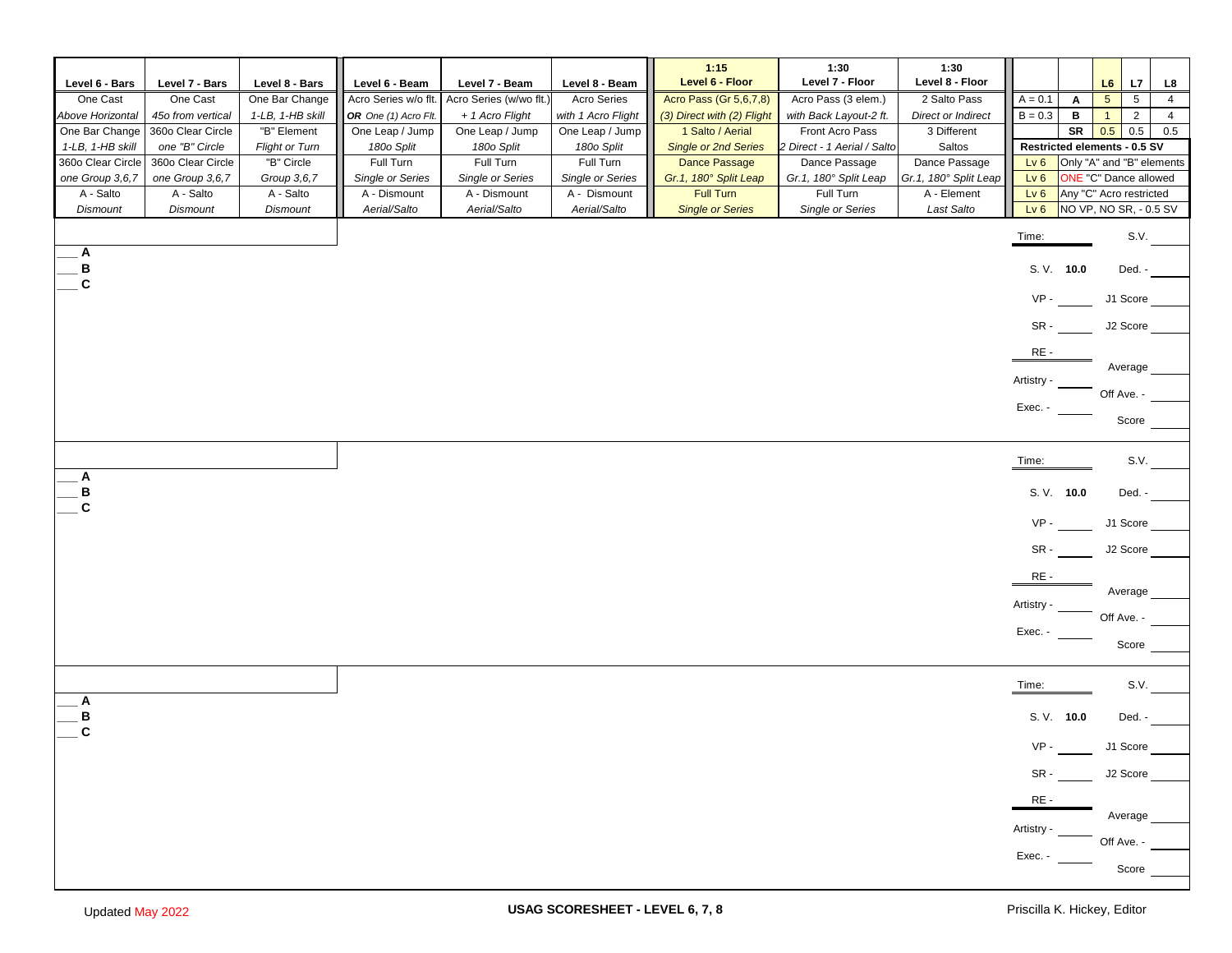|                              |                               |                                    |                                              |                                            |                                          | 1:15<br>Level 6 - Floor                              | 1:30<br>Level 7 - Floor                       | 1:30<br>Level 8 - Floor |                        |            |                                                                      |                                  |
|------------------------------|-------------------------------|------------------------------------|----------------------------------------------|--------------------------------------------|------------------------------------------|------------------------------------------------------|-----------------------------------------------|-------------------------|------------------------|------------|----------------------------------------------------------------------|----------------------------------|
| Level 6 - Bars               | Level 7 - Bars                | Level 8 - Bars                     | Level 6 - Beam                               | Level 7 - Beam                             | Level 8 - Beam                           |                                                      |                                               | 2 Salto Pass            |                        |            | L6<br>L7                                                             | L8                               |
| One Cast<br>Above Horizontal | One Cast<br>45o from vertical | One Bar Change<br>1-LB, 1-HB skill | Acro Series w/o flt.<br>OR One (1) Acro Flt. | Acro Series (w/wo flt.)<br>+ 1 Acro Flight | <b>Acro Series</b><br>with 1 Acro Flight | Acro Pass (Gr 5,6,7,8)<br>(3) Direct with (2) Flight | Acro Pass (3 elem.)<br>with Back Layout-2 ft. | Direct or Indirect      | $A = 0.1$<br>$B = 0.3$ | A<br>в     | $5\overline{)}$<br>$5\overline{)}$<br>$\overline{2}$<br>$\mathbf{1}$ | $\overline{4}$<br>$\overline{4}$ |
| One Bar Change               | 360o Clear Circle             | "B" Element                        | One Leap / Jump                              | One Leap / Jump                            | One Leap / Jump                          | 1 Salto / Aerial                                     | <b>Front Acro Pass</b>                        | 3 Different             |                        | SR         | 0.5<br>0.5                                                           | 0.5                              |
| 1-LB, 1-HB skill             | one "B" Circle                | <b>Flight or Turn</b>              | 180o Split                                   | 180o Split                                 | 180o Split                               | Single or 2nd Series                                 | 2 Direct - 1 Aerial / Salto                   | Saltos                  |                        |            | Restricted elements - 0.5 SV                                         |                                  |
| One Element                  | 360o Clear Circle             | "B" Circle                         | Full Turn                                    | Full Turn                                  | Full Turn                                | Dance Passage                                        | Dance Passage                                 | Dance Passage           | $Lv$ $7$               |            | Only "A" and "B" elements                                            |                                  |
| Group 3,6,7                  | one Group 3,6,7               | Group 3,6,7                        | <b>Single or Series</b>                      | <b>Single or Series</b>                    | <b>Single or Series</b>                  | Gr.1, 180° Split Leap                                | Gr.1, 180° Split Leap                         | Gr.1, 180° Split Leap   | $Lv$ $7$               |            | ANY "C" Dance allowed                                                |                                  |
| A - Salto                    | A - Salto                     | A - Salto/Hecht                    | A - Dismount                                 | A - Dismount                               | A - Dismount                             | Full Turn                                            | Full Turn                                     | A - Element             | $Lv$ $7$               |            | "C" Acro Restricted                                                  |                                  |
| Dismount                     | Dismount                      | <b>Dismount</b>                    | Aerial/Salto                                 | Aerial/Salto                               | Aerial/Salto                             | Single or Series                                     | <b>Single or Series</b>                       | Last Salto              | $Lv$ $7$               |            | NO VP, NO SR, - 0.5 SV                                               |                                  |
|                              |                               |                                    |                                              |                                            |                                          |                                                      |                                               |                         | Time:                  |            | S.V.                                                                 |                                  |
| Α                            |                               |                                    |                                              |                                            |                                          |                                                      |                                               |                         |                        |            |                                                                      |                                  |
| в<br>C                       |                               |                                    |                                              |                                            |                                          |                                                      |                                               |                         |                        | S. V. 10.0 | Ded. -                                                               |                                  |
|                              |                               |                                    |                                              |                                            |                                          |                                                      |                                               |                         | $VP -$                 |            | J1 Score                                                             |                                  |
|                              |                               |                                    |                                              |                                            |                                          |                                                      |                                               |                         | SR-                    |            | J2 Score                                                             |                                  |
|                              |                               |                                    |                                              |                                            |                                          |                                                      |                                               |                         | RE-                    |            | Average                                                              |                                  |
|                              |                               |                                    |                                              |                                            |                                          |                                                      |                                               |                         | <b>Artistry</b>        |            | Off Ave. -                                                           |                                  |
|                              |                               |                                    |                                              |                                            |                                          |                                                      |                                               |                         | Exec. -                |            |                                                                      |                                  |
|                              |                               |                                    |                                              |                                            |                                          |                                                      |                                               |                         |                        |            | Score                                                                |                                  |
|                              |                               |                                    |                                              |                                            |                                          |                                                      |                                               |                         |                        |            |                                                                      |                                  |
| Α                            |                               |                                    |                                              |                                            |                                          |                                                      |                                               |                         | Time:                  |            | S.V.                                                                 |                                  |
| B<br>$\mathbf{C}$            |                               |                                    |                                              |                                            |                                          |                                                      |                                               |                         |                        | S. V. 10.0 | Ded. -                                                               |                                  |
|                              |                               |                                    |                                              |                                            |                                          |                                                      |                                               |                         | VP-                    |            | J1 Score                                                             |                                  |
|                              |                               |                                    |                                              |                                            |                                          |                                                      |                                               |                         | SR-                    |            | J2 Score                                                             |                                  |
|                              |                               |                                    |                                              |                                            |                                          |                                                      |                                               |                         | RE-                    |            | Average                                                              |                                  |
|                              |                               |                                    |                                              |                                            |                                          |                                                      |                                               |                         | <b>Artistry</b>        |            |                                                                      |                                  |
|                              |                               |                                    |                                              |                                            |                                          |                                                      |                                               |                         | Exec. -                |            | Off Ave. -                                                           |                                  |
|                              |                               |                                    |                                              |                                            |                                          |                                                      |                                               |                         |                        |            | Score                                                                |                                  |
|                              |                               |                                    |                                              |                                            |                                          |                                                      |                                               |                         | Time:                  |            | S.V.                                                                 |                                  |
| Α                            |                               |                                    |                                              |                                            |                                          |                                                      |                                               |                         |                        |            |                                                                      |                                  |
| B<br>C                       |                               |                                    |                                              |                                            |                                          |                                                      |                                               |                         |                        | S. V. 10.0 | Ded. -                                                               |                                  |
|                              |                               |                                    |                                              |                                            |                                          |                                                      |                                               |                         | $VP -$                 |            | J1 Score                                                             |                                  |
|                              |                               |                                    |                                              |                                            |                                          |                                                      |                                               |                         |                        | $SR -$     | J2 Score                                                             |                                  |
|                              |                               |                                    |                                              |                                            |                                          |                                                      |                                               |                         | $RE -$                 |            | Average                                                              |                                  |
|                              |                               |                                    |                                              |                                            |                                          |                                                      |                                               |                         | Artistry -             |            |                                                                      |                                  |
|                              |                               |                                    |                                              |                                            |                                          |                                                      |                                               |                         | Exec. -                |            | Off Ave. -                                                           |                                  |
|                              |                               |                                    |                                              |                                            |                                          |                                                      |                                               |                         |                        |            | Score _                                                              |                                  |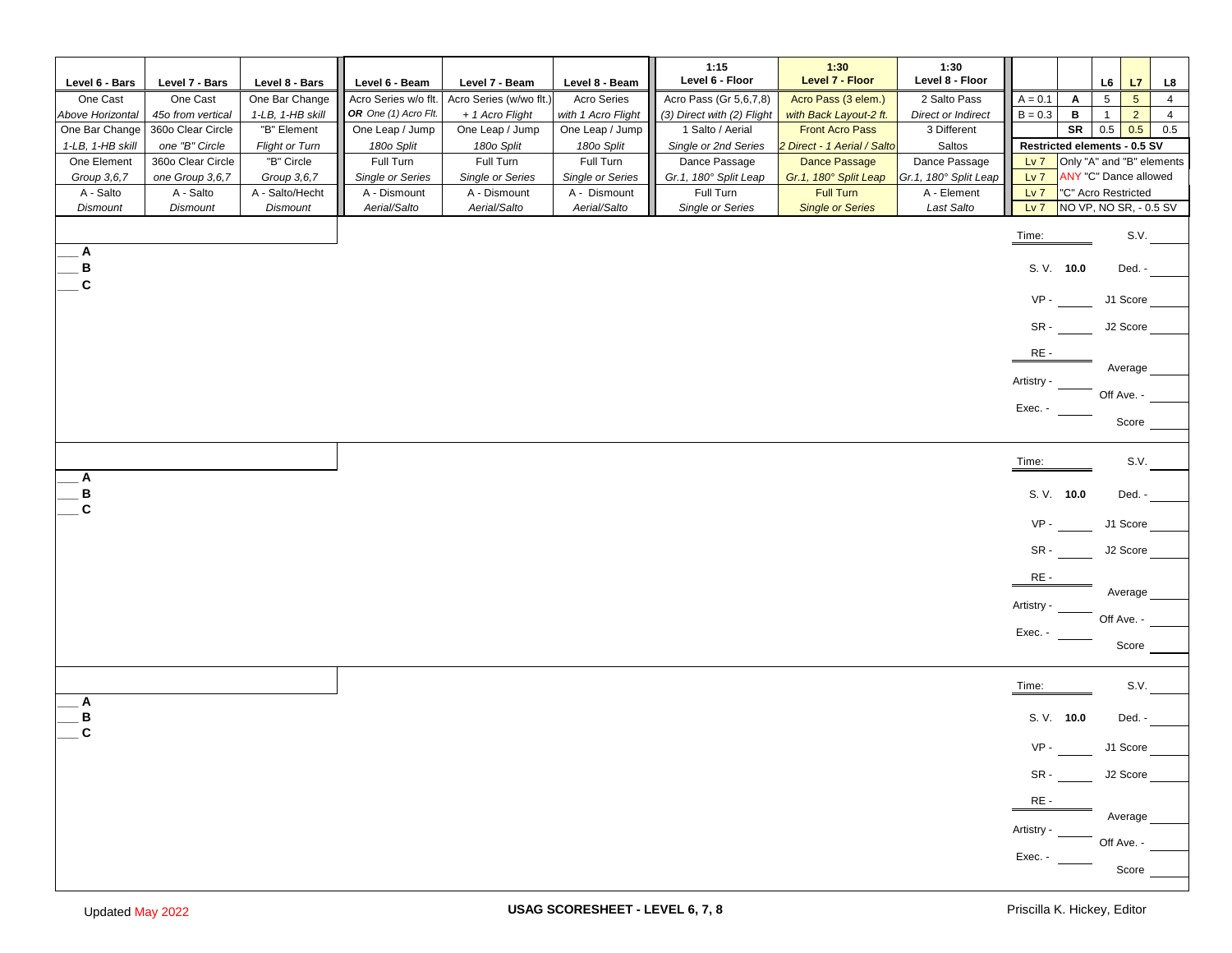| Level 6 - Bars               | Level 7 - Bars               | Level 8 - Bars           | Level 6 - Beam                          | Level 7 - Beam                   | Level 8 - Beam                          | 1:15 - Level 6 - Floor             | 1:30 - Level 7 - Floor             | 1:30 - Level 8 - Floor               |                                    |    | L7<br>L6                                      | L8             |
|------------------------------|------------------------------|--------------------------|-----------------------------------------|----------------------------------|-----------------------------------------|------------------------------------|------------------------------------|--------------------------------------|------------------------------------|----|-----------------------------------------------|----------------|
| One Cast                     | One Cast                     | One Bar Change           | Acro Series w/o flt.                    | Acro Series (w/wo flt.)          | <b>Acro Series</b>                      | Acro Pass (Gr 5,6,7,8)             | Acro Pass (3 elem.)                | 2 Salto Pass                         | $A = 0.1$                          | Α  | $5\overline{5}$<br>$5\phantom{.0}$            | $\overline{4}$ |
| Above Horizontal             | 45o from vertical            | 1-LB, 1-HB skill         | OR One (1) Acro Fli                     | + 1 Acro Flight                  | with 1 Acro Flight                      | (3) Direct with (2) Flight         | with Back Layout-2 ft.             | <b>Direct or Indirect</b>            | $B = 0.3$                          | в  | $\overline{2}$<br>$\mathbf{1}$                | $\overline{4}$ |
| One Bar Change               | 360o Clear Circle            | "B" Element              | One Leap / Jump                         | One Leap / Jump                  | One Leap / Jump                         | 1 Salto / Aerial                   | Front Acro Pass                    | 3 Different                          |                                    | SR | 0.5<br>0.5                                    | 0.5            |
| 1-LB, 1-HB skill             | one "B" Circle               | <b>Flight or Turn</b>    | 180o Split                              | 180o Split                       | 180o Split                              | Single or 2nd Series               | 2 Direct - 1 Aerial / Salto        | <b>Saltos</b>                        |                                    |    | Restricted elements - 0.5 SV                  |                |
| 360o Clear Circle            | 360o Clear Circle            | "B" Circle               | Full Turn                               | Full Turn                        | Full Turn                               | Dance Passage                      | Dance Passage                      | <b>Dance Passage</b>                 | Lv <sub>8</sub>                    |    | All "A/B" elements allowed                    |                |
| one Group 3,6,7<br>A - Salto | one Group 3,6,7<br>A - Salto | Group 3,6,7<br>A - Salto | <b>Single or Series</b><br>A - Dismount | Single or Series<br>A - Dismount | <b>Single or Series</b><br>A - Dismount | Gr.1, 180° Split Leap<br>Full Turn | Gr.1, 180° Split Leap<br>Full Turn | Gr.1, 180° Split Leap<br>A - Element | Lv <sub>8</sub><br>Lv <sub>8</sub> |    | Any "C" Dance allowed<br>ONE "C" Acro allowed |                |
| <b>Dismount</b>              | <b>Dismount</b>              | <b>Dismount</b>          | Aerial/Salto                            | Aerial/Salto                     | Aerial/Salto                            | Single or Series                   | Lv 8                               |                                      | <b>D/E</b> Restricted              |    |                                               |                |
|                              |                              |                          |                                         |                                  |                                         |                                    | Single or Series                   | <b>Last Salto</b>                    |                                    |    |                                               |                |
|                              |                              |                          |                                         |                                  |                                         |                                    |                                    |                                      | Time:                              |    | S.V.                                          |                |
| Α                            |                              |                          |                                         |                                  |                                         |                                    |                                    |                                      |                                    |    |                                               |                |
| в                            |                              |                          |                                         |                                  |                                         |                                    |                                    |                                      | S. V. 10.0                         |    | Ded. -                                        |                |
| C                            |                              |                          |                                         |                                  |                                         |                                    |                                    |                                      | $VP -$                             |    |                                               |                |
|                              |                              |                          |                                         |                                  |                                         |                                    |                                    |                                      |                                    |    | J1 Score                                      |                |
|                              |                              |                          |                                         |                                  |                                         |                                    |                                    |                                      | SR-                                |    | J2 Score                                      |                |
|                              |                              |                          |                                         |                                  |                                         |                                    |                                    |                                      | RE-                                |    |                                               |                |
|                              |                              |                          |                                         |                                  |                                         |                                    |                                    |                                      |                                    |    | Average                                       |                |
|                              |                              |                          |                                         |                                  |                                         |                                    |                                    |                                      | Comp. -                            |    |                                               |                |
|                              |                              |                          |                                         |                                  |                                         |                                    |                                    |                                      |                                    |    | Off Ave. -                                    |                |
|                              |                              |                          |                                         |                                  |                                         |                                    |                                    |                                      | Exec. -                            |    | Score                                         |                |
| B-turn<br>Shapes             | Dance Lv                     | Acro Lv                  | Last Salto Lv                           | Fwd/Side                         | 3 Saltos ("A")                          | Use of FX<br>Foot                  | Dyn<br>Rhy                         | Music<br><b>Artistry</b>             |                                    |    |                                               |                |
|                              |                              |                          |                                         |                                  |                                         |                                    |                                    |                                      |                                    |    |                                               |                |
|                              |                              |                          |                                         |                                  |                                         |                                    |                                    |                                      | Time:                              |    | S.V.                                          |                |
| Α<br>в                       |                              |                          |                                         |                                  |                                         |                                    |                                    |                                      | S. V. 10.0                         |    | Ded. -                                        |                |
| C                            |                              |                          |                                         |                                  |                                         |                                    |                                    |                                      |                                    |    |                                               |                |
|                              |                              |                          |                                         |                                  |                                         |                                    |                                    |                                      | $VP -$                             |    | J1 Score                                      |                |
|                              |                              |                          |                                         |                                  |                                         |                                    |                                    |                                      |                                    |    |                                               |                |
|                              |                              |                          |                                         |                                  |                                         |                                    |                                    |                                      | SR-                                |    | J2 Score                                      |                |
|                              |                              |                          |                                         |                                  |                                         |                                    |                                    |                                      | RE-                                |    |                                               |                |
|                              |                              |                          |                                         |                                  |                                         |                                    |                                    |                                      |                                    |    | Average                                       |                |
|                              |                              |                          |                                         |                                  |                                         |                                    |                                    |                                      | Comp. -                            |    | Off Ave. -                                    |                |
|                              |                              |                          |                                         |                                  |                                         |                                    |                                    |                                      | Exec. -                            |    |                                               |                |
|                              |                              |                          |                                         |                                  |                                         |                                    |                                    |                                      |                                    |    | Score                                         |                |
| B-turn<br>Shapes             | Dance Lv                     | Acro Lv                  | Last Salto Lv                           | Fwd/Side                         | 3 Saltos ("A")                          | Use of FX<br>Foot                  | Dyn<br>Rhy                         | <b>Artistry</b><br>Music             |                                    |    |                                               |                |
|                              |                              |                          |                                         |                                  |                                         |                                    |                                    |                                      | Time:                              |    | S.V.                                          |                |
| Α                            |                              |                          |                                         |                                  |                                         |                                    |                                    |                                      |                                    |    |                                               |                |
| В                            |                              |                          |                                         |                                  |                                         |                                    |                                    |                                      | S. V. 10.0                         |    | Ded. -                                        |                |
| C                            |                              |                          |                                         |                                  |                                         |                                    |                                    |                                      |                                    |    |                                               |                |
|                              |                              |                          |                                         |                                  |                                         |                                    |                                    |                                      | $VP -$                             |    | J1 Score                                      |                |
|                              |                              |                          |                                         |                                  |                                         |                                    |                                    |                                      | SR -                               |    | J2 Score                                      |                |
|                              |                              |                          |                                         |                                  |                                         |                                    |                                    |                                      |                                    |    |                                               |                |
|                              |                              |                          |                                         |                                  |                                         |                                    |                                    |                                      | RE-                                |    |                                               |                |
|                              |                              |                          |                                         |                                  |                                         |                                    |                                    |                                      | Comp. -                            |    | Average                                       |                |
|                              |                              |                          |                                         |                                  |                                         |                                    |                                    |                                      |                                    |    | Off Ave. -                                    |                |
|                              |                              |                          |                                         |                                  |                                         |                                    |                                    |                                      | Exec. -                            |    |                                               |                |
|                              |                              |                          |                                         |                                  |                                         |                                    |                                    |                                      |                                    |    | Score                                         |                |
| Shapes<br>B-turn_            | Dance Lv.                    | Acro Lv                  | Last Salto Lv                           | Fwd/Side                         | 3 Saltos ("A")                          | Use of FX_<br>Foot_                | $Dyn_$<br>$R$ hy                   | Music<br>Artistry                    |                                    |    |                                               |                |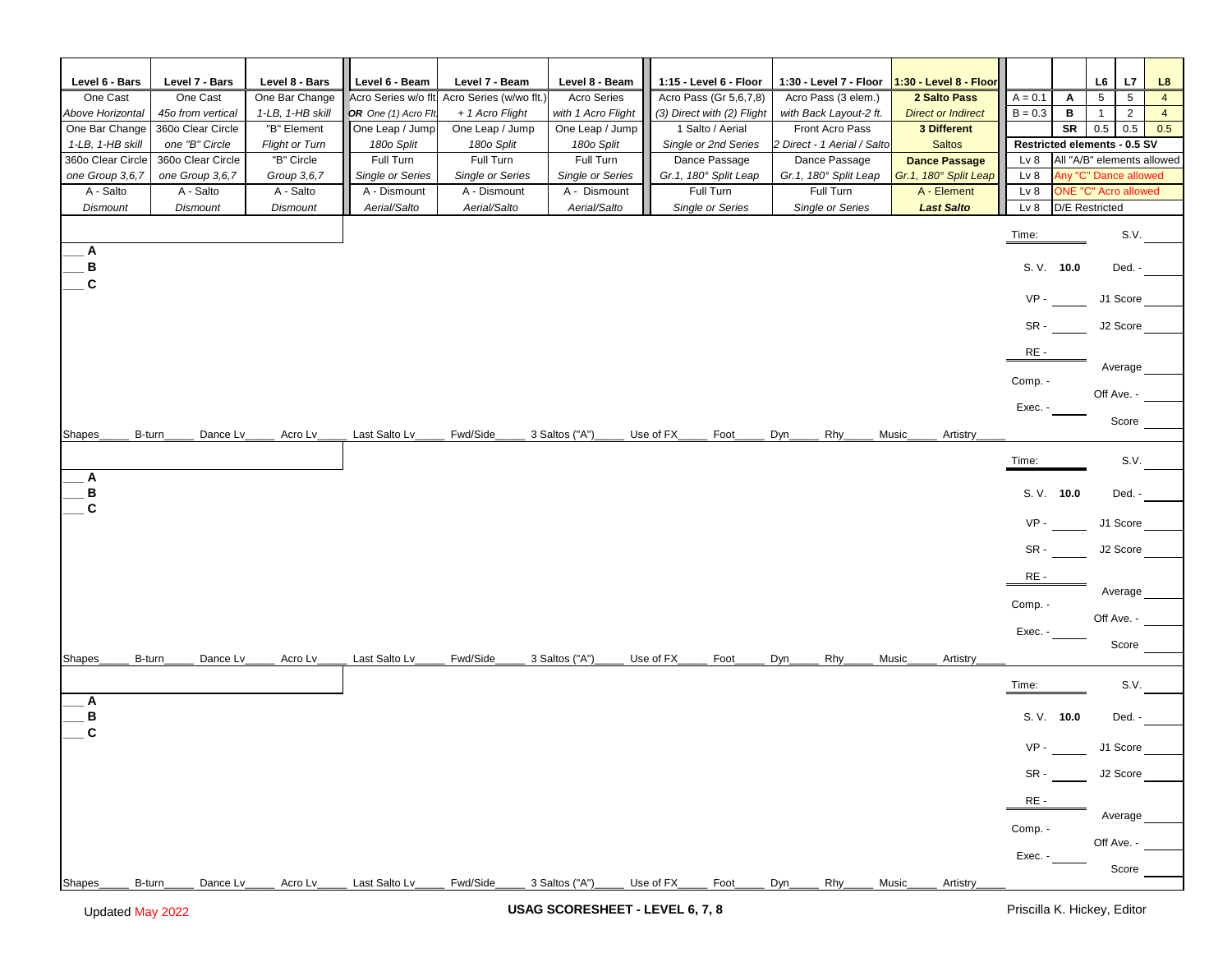| <b>FLOOR</b>                               |                   | <b>FLOOR</b>                                         |                      | <b>FLOOR</b>                                     |                      | <b>FLOOR</b>             |                    |         | <b>FLOOR</b>                |              | Level                               | Level                |
|--------------------------------------------|-------------------|------------------------------------------------------|----------------------|--------------------------------------------------|----------------------|--------------------------|--------------------|---------|-----------------------------|--------------|-------------------------------------|----------------------|
| <b>Composition Deductions</b>              |                   | <b>Execution Deductions</b>                          |                      | <b>Execution Deductions</b>                      |                      | <b>Connection Values</b> | 0.1                | 0.2     | <b>Special Requirements</b> | <b>VP</b>    | 9                                   | 10                   |
| Insufficient Use of Space (floor pattern)  | $\rightarrow$ 0.1 | <b>Insufficient Dynamics</b><br>(thruout)            | $\rightarrow 0.2$    | nsuff. Height of Leaps, Jumps, Hops & Acro Flt.  | ea $\rightarrow$ 0.2 |                          | B+C                | $B+D$   | 2 Salto Pass or             | $A = 0.1$    | $\mathbf{3}$                        | 3                    |
|                                            |                   |                                                      |                      |                                                  |                      |                          |                    |         |                             |              |                                     |                      |
| More than 2 Wolf / Tuck Shapes             | 0.1               | Insufficient Variation - Rhythm/Tempo (thruout)      | $\rightarrow 0.2$    | Insuff. Height of Acrobatic Saltos               | ea →0.3              | Acro. Indirect           |                    | $C + C$ | 2 Direct Saltos             | $B = 0.3$    | 4                                   | 3                    |
| More than 2 Straddle Jump Shapes           | 0.1               | <b>Relaxed / Incorrect Footwork</b><br>(non-VP thru) | $\rightarrow$ 0.3    | Legs Not Parallel to FX - Split or Straddle Pike | ea $\rightarrow$ 0.2 | (Aerials / Saltos)       | A/B+A/B+C          | $A+A+D$ | 3 Different                 | $C = 0.5$    | 1                                   | $\overline{2}$       |
| Lack of ("B") Turn on One Foot             | 0.2               | Incorrect Body position, posture (non-VP thru)       | $\rightarrow$ 0.3    | Insufficient Split on Elements                   | ea $\rightarrow$ 0.2 |                          | $A+D$              | $A + E$ | <b>Saltos</b>               | <b>SR</b>    | 0.5                                 | 0.5                  |
|                                            |                   | Artistry: Lack Variety (poses, connect, steps)       | $\rightarrow 0.1$    | Trunk Movements to Control Acro Landings         | ea $\rightarrow$ 0.2 |                          | A+C                | B+C     | <b>Dance Pass</b>           | sv           | 9.7                                 | 9.5                  |
| Dance - Not up to Comp Level               | $\rightarrow$ 0.2 | Artistry: Reflects Personal Style<br>(thruout)       | $\rightarrow 0.1$    | Insufficient Ext (Open) prior to Landings        | ea $\rightarrow 0.3$ | Acro. Direct             | $B + B$            | $C+C$   | 2 Different Elements        | <b>Bonus</b> | 0.3                                 | 0.5                  |
| Acro Saltos - Not up to Comp Level         | $\rightarrow$ 0.2 | Artistry: Quality of Expression<br>(thruout)         | $\rightarrow$ 0.1    | Music & Movement Poor Relationship (thruout)     | $\rightarrow 0.2$    | (Aerials / Saltos)       |                    | $A/B+D$ | Group 1 only                | <b>Bonus</b> | OK without fall / spot              |                      |
| Last Salto - Not up to Comp Level          | $\rightarrow$ 0.1 | Concentration Pause (2 sec. +) into Acro             | each 0.1             | Poor relationship of Music and Moves (thru)      | $\rightarrow 0.3$    |                          | A+A+C              | A+A+D   | <b>Direct or Indirect</b>   |              |                                     |                      |
|                                            |                   |                                                      |                      |                                                  |                      |                          |                    |         |                             |              | Level $9 = 1$ Acro D/E Bonus        |                      |
|                                            |                   | <b>Incorrect Rhythm during Direct Connections</b>    | ea $\rightarrow$ 0.1 | • Fail to hold ending pose for one (1) sec.      | each.05              |                          |                    |         | One - 1800 Split LEAP       |              | Maximum (1 Restricted) D/E          |                      |
| Lack Forw / Side & Back Salto              | 0.1               | Feet apart on landing of leap/jump/hops              | ea $\rightarrow$ 0.1 | • Fail to Synch Music and Ending pose            | 0.1                  | * Dance / Mixed          | $B+D$              |         | <b>Last Salto</b>           |              | $D/E = C$                           |                      |
| Lack of Minimum 3 ("A") Saltos (L 8)       | 0.3               | Turn VP not on High Releve                           | ea $\rightarrow$ 0.1 | Coach on the Floor                               | $(CJ)$ 0.5           | No CV = Turn + Jump      | $C+C$              | $C+D$   | $B -$ Salto (L9)            |              | Other Restricted Element            |                      |
| Lack of ("B") Salto - not Last Salto (L 9) | 0.3               | Lack of Precision in Dance Elements                  | ea $\rightarrow$ 0.1 | Music with Words or Absence of Music             | $(CJ)$ 1.0           |                          | (same / different) |         | $C - Salto (L10)$           |              | No VP                               |                      |
| Lack of ("C") Salto - not Last Salto (L10) | 0.3               | Incorrect Body Position / Alignment in Dance Elem    | ea $\rightarrow$ 0.1 | Exercise Less Than 30 Seconds                    | $(CJ)$ 2.0           | Mixed                    | Salto D+A Jump     |         |                             |              | 0.5 off SV                          |                      |
|                                            |                   |                                                      |                      |                                                  |                      |                          |                    |         |                             |              |                                     |                      |
|                                            |                   |                                                      |                      |                                                  |                      |                          |                    |         |                             |              |                                     |                      |
|                                            |                   |                                                      |                      |                                                  |                      |                          |                    |         | Artistry -                  | Time:        |                                     | S.V.                 |
|                                            |                   |                                                      |                      |                                                  |                      |                          |                    |         |                             |              |                                     |                      |
|                                            |                   |                                                      |                      |                                                  |                      |                          |                    |         | Exec. - $\_\_$              | sv           |                                     | Ded. - _______       |
|                                            |                   |                                                      |                      |                                                  |                      |                          |                    |         |                             | Lv: $9.7$    |                                     |                      |
|                                            |                   |                                                      |                      |                                                  |                      |                          |                    |         |                             |              |                                     |                      |
|                                            |                   |                                                      |                      |                                                  |                      |                          |                    |         | $Comp. -$                   |              | J1 Score $\_\_$                     |                      |
|                                            |                   |                                                      |                      |                                                  |                      |                          |                    |         |                             | $VP -$       |                                     |                      |
|                                            |                   |                                                      |                      |                                                  |                      |                          |                    |         |                             |              | J2 Score                            |                      |
|                                            |                   |                                                      |                      |                                                  |                      |                          |                    |         |                             |              |                                     |                      |
|                                            |                   |                                                      |                      |                                                  |                      |                          |                    |         |                             | $SR -$       |                                     |                      |
|                                            |                   |                                                      |                      |                                                  |                      |                          |                    |         |                             |              |                                     |                      |
|                                            |                   |                                                      |                      |                                                  |                      |                          |                    |         |                             | $RE -$       | Average                             |                      |
|                                            |                   |                                                      |                      |                                                  |                      |                          |                    |         | $C -$                       |              |                                     |                      |
|                                            |                   |                                                      |                      |                                                  |                      |                          |                    |         |                             |              |                                     |                      |
|                                            |                   |                                                      |                      |                                                  |                      |                          |                    |         |                             | $CV+$        | Off Ave. - ____                     |                      |
|                                            |                   |                                                      |                      |                                                  |                      |                          |                    |         |                             |              |                                     |                      |
|                                            |                   |                                                      |                      |                                                  |                      |                          |                    |         |                             | $DE+$        | Score                               |                      |
| <b>B-Turn</b><br>Shapes<br>Dance Lv        |                   | Last Salto Lv<br>Acro Lv                             | Fwd/Side             | <b>B-Salto</b><br>ВP<br>Foot                     | Dyn                  | <b>Rhym</b>              | Music              |         | $E +$                       |              |                                     |                      |
|                                            |                   |                                                      |                      |                                                  |                      |                          |                    |         |                             |              |                                     |                      |
|                                            |                   |                                                      |                      |                                                  |                      |                          |                    |         |                             |              |                                     |                      |
|                                            |                   |                                                      |                      |                                                  |                      |                          |                    |         | Artistry - _                | Time: _      |                                     | S.V.                 |
|                                            |                   |                                                      |                      |                                                  |                      |                          |                    |         |                             |              |                                     |                      |
|                                            |                   |                                                      |                      |                                                  |                      |                          |                    |         |                             |              |                                     |                      |
|                                            |                   |                                                      |                      |                                                  |                      |                          |                    |         | Exec. -                     | <b>SV</b>    | Ded. - $\_\_\_\_\_\_\_\_\_\_\$      |                      |
|                                            |                   |                                                      |                      |                                                  |                      |                          |                    |         |                             | Lv: $9.7$    |                                     |                      |
|                                            |                   |                                                      |                      |                                                  |                      |                          |                    |         | Comp. $-$                   |              | J1 Score                            |                      |
|                                            |                   |                                                      |                      |                                                  |                      |                          |                    |         |                             | $VP -$       |                                     |                      |
|                                            |                   |                                                      |                      |                                                  |                      |                          |                    |         |                             |              |                                     |                      |
|                                            |                   |                                                      |                      |                                                  |                      |                          |                    |         | $A -$                       |              | J2 Score                            |                      |
|                                            |                   |                                                      |                      |                                                  |                      |                          |                    |         |                             | $SR -$       |                                     |                      |
|                                            |                   |                                                      |                      |                                                  |                      |                          |                    |         | $B -$                       |              |                                     |                      |
|                                            |                   |                                                      |                      |                                                  |                      |                          |                    |         |                             | RE -         |                                     |                      |
|                                            |                   |                                                      |                      |                                                  |                      |                          |                    |         |                             |              | Average _                           |                      |
|                                            |                   |                                                      |                      |                                                  |                      |                          |                    |         | $C -$                       |              |                                     |                      |
|                                            |                   |                                                      |                      |                                                  |                      |                          |                    |         |                             | $CV+$        | Off Ave. - ____                     |                      |
|                                            |                   |                                                      |                      |                                                  |                      |                          |                    |         | $D +$                       |              |                                     |                      |
|                                            |                   |                                                      |                      |                                                  |                      |                          |                    |         |                             |              |                                     | Score _____          |
|                                            |                   |                                                      |                      |                                                  |                      |                          |                    |         |                             |              |                                     |                      |
| <b>B-Turn</b><br>Shapes<br>Dance Lv        |                   | Last Salto Lv<br>Acro Lv                             | Fwd/Side             | <b>B-Salto</b><br>BP<br>Foot                     | Dyn                  | <b>Rhym</b>              | Music              |         | $E +$                       |              |                                     |                      |
|                                            |                   |                                                      |                      |                                                  |                      |                          |                    |         |                             |              |                                     |                      |
|                                            |                   |                                                      |                      |                                                  |                      |                          |                    |         | Artistry - ______           | Time: _____  |                                     | S.V.                 |
|                                            |                   |                                                      |                      |                                                  |                      |                          |                    |         |                             |              |                                     |                      |
|                                            |                   |                                                      |                      |                                                  |                      |                          |                    |         |                             |              |                                     |                      |
|                                            |                   |                                                      |                      |                                                  |                      |                          |                    |         | Exec. - $\_\_$              | <b>SV</b>    |                                     | Ded. - $\frac{1}{2}$ |
|                                            |                   |                                                      |                      |                                                  |                      |                          |                    |         |                             | Lv: 9.7      |                                     |                      |
|                                            |                   |                                                      |                      |                                                  |                      |                          |                    |         | Comp. -                     |              | J1 Score                            |                      |
|                                            |                   |                                                      |                      |                                                  |                      |                          |                    |         |                             |              |                                     |                      |
|                                            |                   |                                                      |                      |                                                  |                      |                          |                    |         |                             | $VP -$       |                                     |                      |
|                                            |                   |                                                      |                      |                                                  |                      |                          |                    |         |                             |              | J2 Score                            |                      |
|                                            |                   |                                                      |                      |                                                  |                      |                          |                    |         |                             | $SR -$       |                                     |                      |
|                                            |                   |                                                      |                      |                                                  |                      |                          |                    |         | $B -$                       |              |                                     |                      |
|                                            |                   |                                                      |                      |                                                  |                      |                          |                    |         |                             |              |                                     |                      |
|                                            |                   |                                                      |                      |                                                  |                      |                          |                    |         |                             | $RE -$       | Average                             |                      |
|                                            |                   |                                                      |                      |                                                  |                      |                          |                    |         |                             |              |                                     |                      |
|                                            |                   |                                                      |                      |                                                  |                      |                          |                    |         |                             | $CV+$        | Off Ave. - $\overline{\phantom{a}}$ |                      |
|                                            |                   |                                                      |                      |                                                  |                      |                          |                    |         |                             |              |                                     |                      |
|                                            |                   |                                                      |                      |                                                  |                      |                          |                    |         | $D +$                       |              |                                     |                      |
|                                            |                   |                                                      |                      |                                                  |                      |                          |                    |         |                             | $DE+$        | Score ___                           |                      |
| B-Turn<br>Shapes<br>Dance Lv               |                   | Last Salto Lv<br>Acro Lv                             | Fwd/Side             | <b>B-Salto</b><br>BP<br>Foot_                    | Dyn                  | Rhym_                    | Music              |         | $E + E$                     |              |                                     |                      |
|                                            |                   |                                                      |                      |                                                  |                      |                          |                    |         |                             |              |                                     |                      |